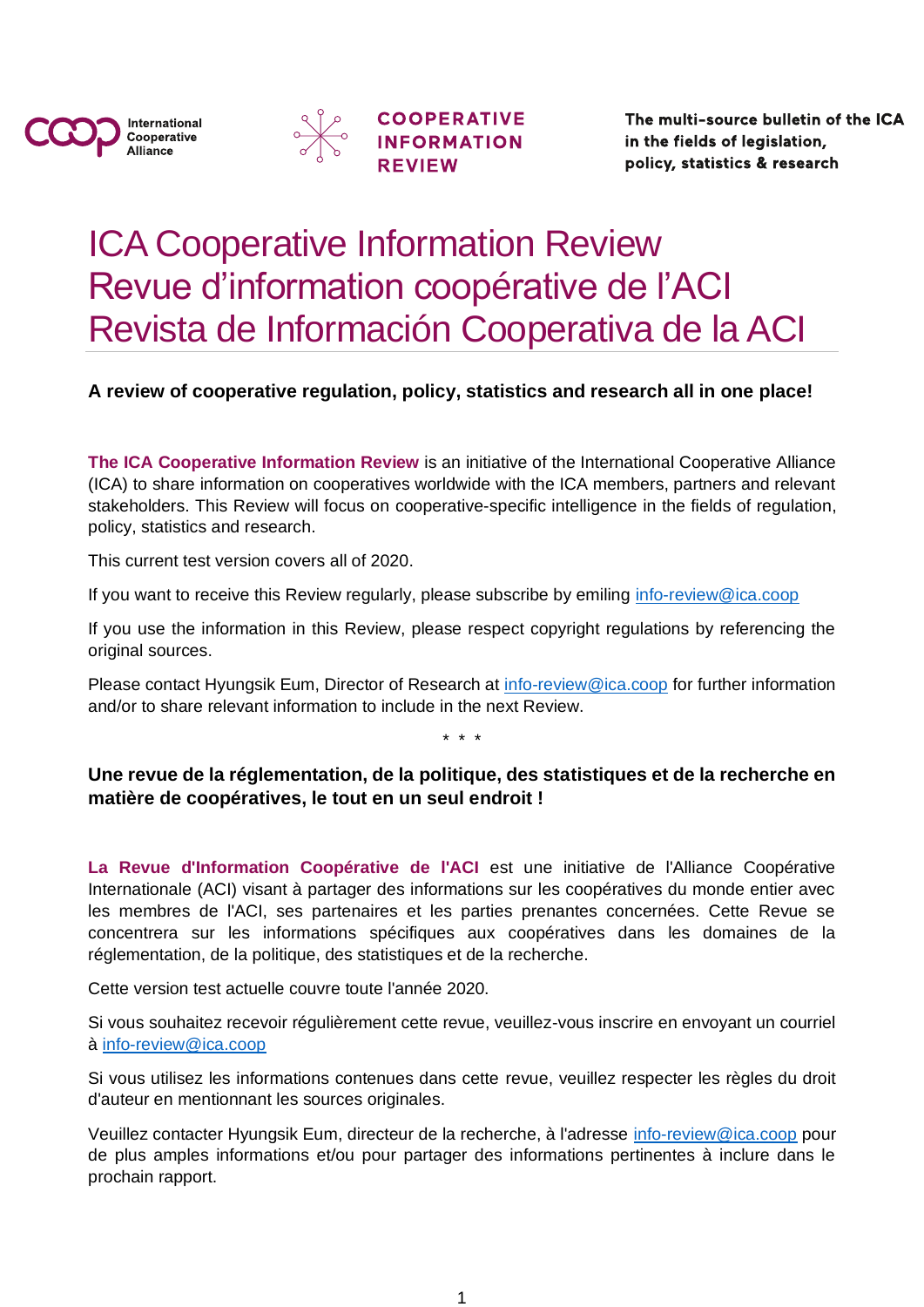





\* \* \*

### **Una revisión de la normativa, la política, las estadísticas y la investigación en materia de cooperativas, todo en un solo lugar.**

La Revista de Información Cooperativa de la ACI es una iniciativa de la Alianza Cooperativa Internacional (ACI) para compartir información sobre las cooperativas de todo el mundo con los miembros de la ACI, los socios y las partes interesadas. Esta Revista se centrará en la información específica de las cooperativas en los campos de la regulación, la política, las estadísticas y la investigación.

Esta versión de prueba actual cubre todo el año 2020.

Si desea recibir esta revista con regularidad, suscríbase enviando un correo electrónico a [info](mailto:info-review@ica.coop)[review@ica.coop](mailto:info-review@ica.coop)

Si utiliza la información de esta Revista, le rogamos que respete la normativa sobre derechos de autor haciendo referencia a las fuentes originales.

Por favor, póngase en contacto con Hyungsik Eum, Director de Investigación en [info](mailto:info-review@ica.coop)[review@ica.coop](mailto:info-review@ica.coop) para obtener más información y/o compartir información relevante para incluir en la próxima Revista.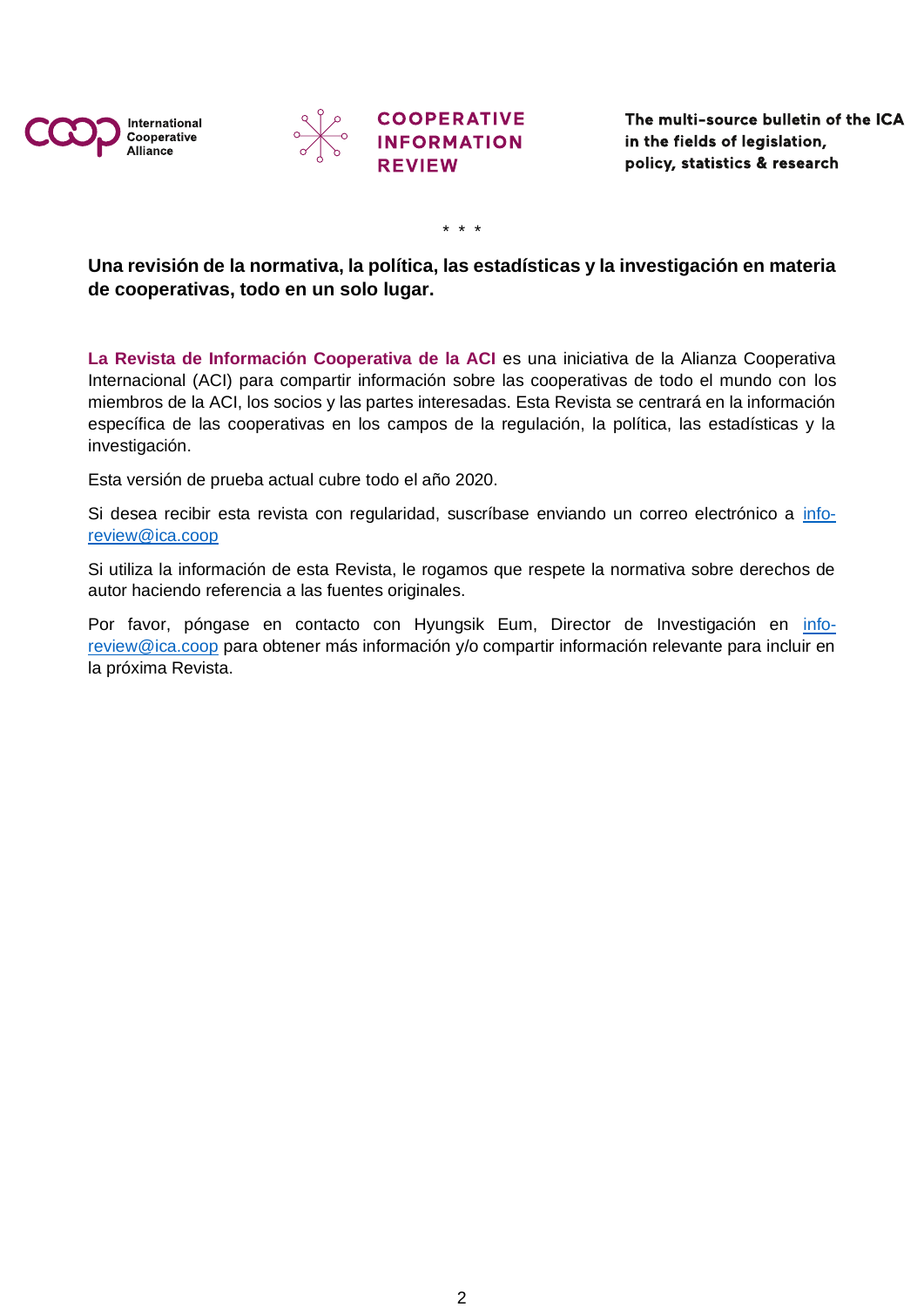



# **COOPERATIVE<br>INFORMATION<br>REVIEW**

The multi-source bulletin of the ICA in the fields of legislation, policy, statistics & research

### Table of Contents / Table des matières / índice de contenidos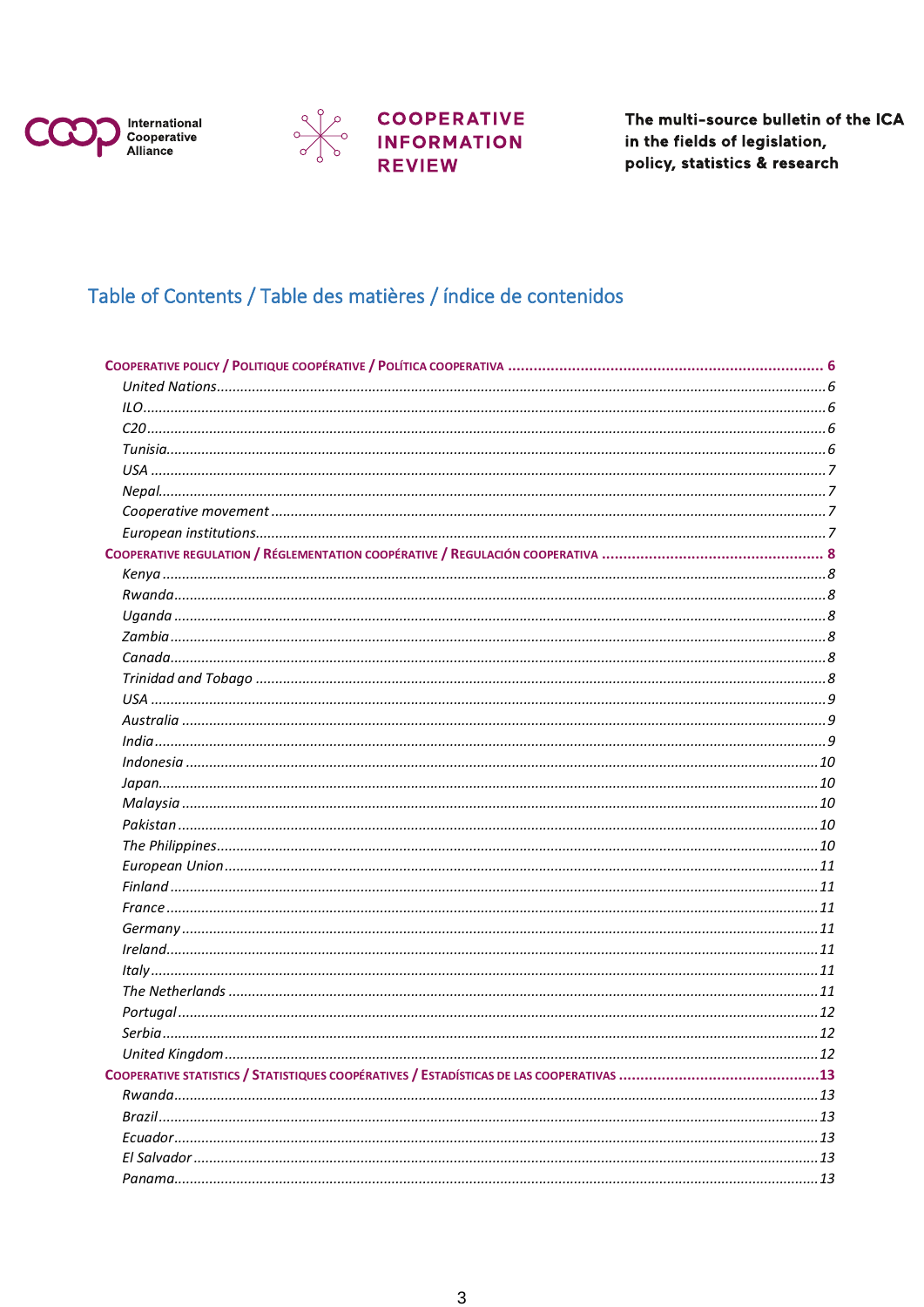



 $\frac{6}{6}$ 

# **COOPERATIVE**<br>INFORMATION<br>REVIEW

The multi-source bulletin of the ICA in the fields of legislation, policy, statistics & research

| COOPERATIVE RESEARCH - JOURNALS / RECHERCHE COOPÉRATIVE - REVUES / INVESTIGACIÓN COOPERATIVA - REVISTAS15         |  |
|-------------------------------------------------------------------------------------------------------------------|--|
| Annals of Public and Cooperative Economics (Virtual issue) - Cooperatives and the ILO over 100 years: A selection |  |
|                                                                                                                   |  |
|                                                                                                                   |  |
|                                                                                                                   |  |
|                                                                                                                   |  |
|                                                                                                                   |  |
|                                                                                                                   |  |
|                                                                                                                   |  |
|                                                                                                                   |  |
|                                                                                                                   |  |
|                                                                                                                   |  |
|                                                                                                                   |  |
|                                                                                                                   |  |
|                                                                                                                   |  |
|                                                                                                                   |  |
|                                                                                                                   |  |
|                                                                                                                   |  |
|                                                                                                                   |  |
|                                                                                                                   |  |
|                                                                                                                   |  |
|                                                                                                                   |  |
|                                                                                                                   |  |
|                                                                                                                   |  |
|                                                                                                                   |  |
|                                                                                                                   |  |
|                                                                                                                   |  |
|                                                                                                                   |  |
|                                                                                                                   |  |
|                                                                                                                   |  |
|                                                                                                                   |  |
|                                                                                                                   |  |
|                                                                                                                   |  |
|                                                                                                                   |  |
|                                                                                                                   |  |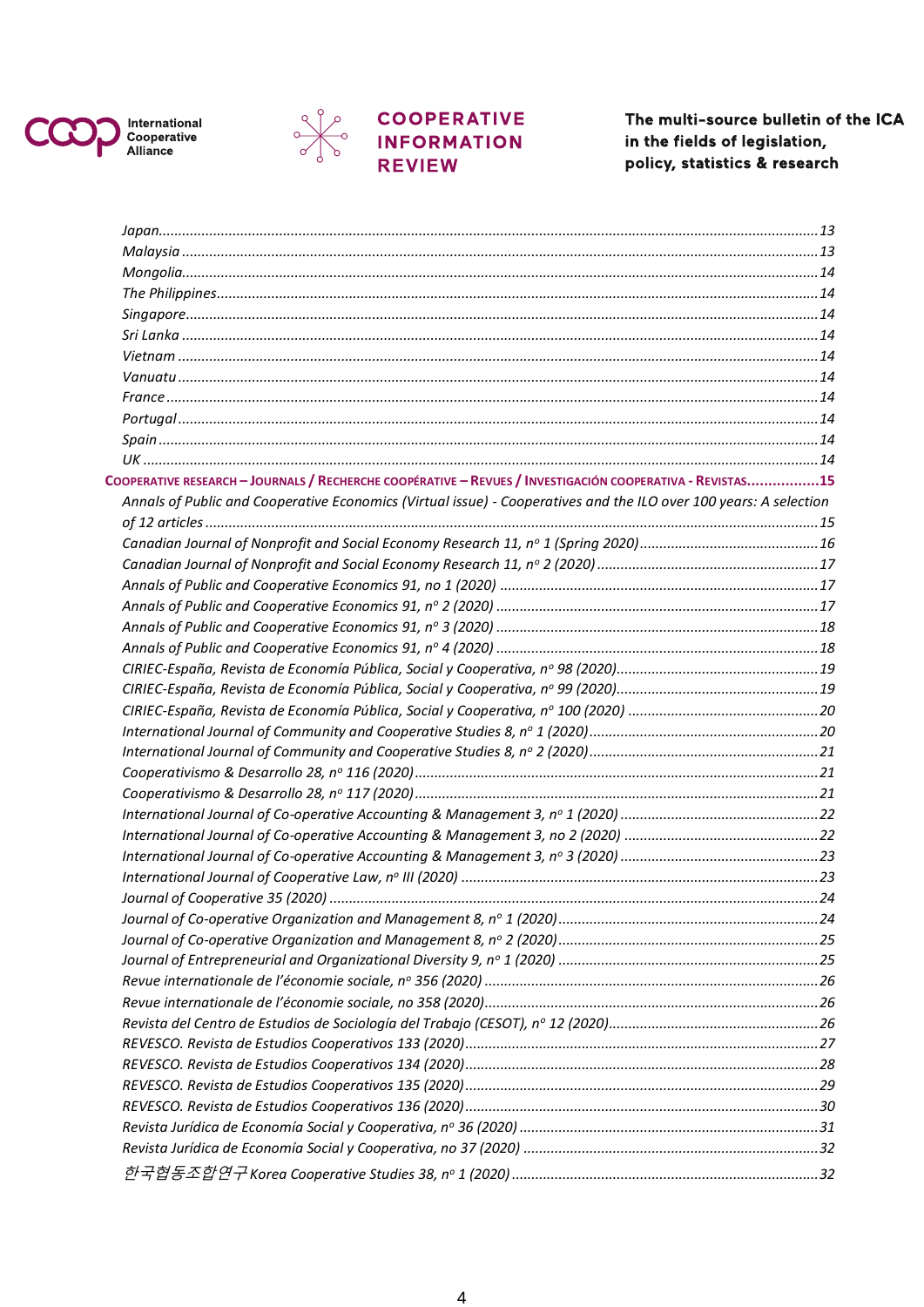



# **COOPERATIVE**<br>INFORMATION<br>REVIEW

The multi-source bulletin of the ICA in the fields of legislation, policy, statistics & research

| COOPERATIVE RESEARCH - CONFERENCES / RECHERCHE COOPÉRATIVE - CONFÉRENCES / INVESTIGACIÓN COOPERATIVA - CONFERENCIAS |  |
|---------------------------------------------------------------------------------------------------------------------|--|
|                                                                                                                     |  |
| XI Encuentro de investigadores latinoamericanos en cooperativismo, Medellin, Colombia and online, 5-7               |  |
|                                                                                                                     |  |
|                                                                                                                     |  |
| 15th ICA Asia-Pacific CCR Conference. Trivandrum, India and online, 17-18 December 2020.  41                        |  |
| COOPERATIVE RESEARCH - BOOKS / RECHERCHE COOPÉRATIVE - LIVRES / INVESTIGACIÓN COOPERATIVA - LIBROS42                |  |
|                                                                                                                     |  |
| Statistics of Cooperatives: Concepts, classification, work and economic contribution measurement  42                |  |
|                                                                                                                     |  |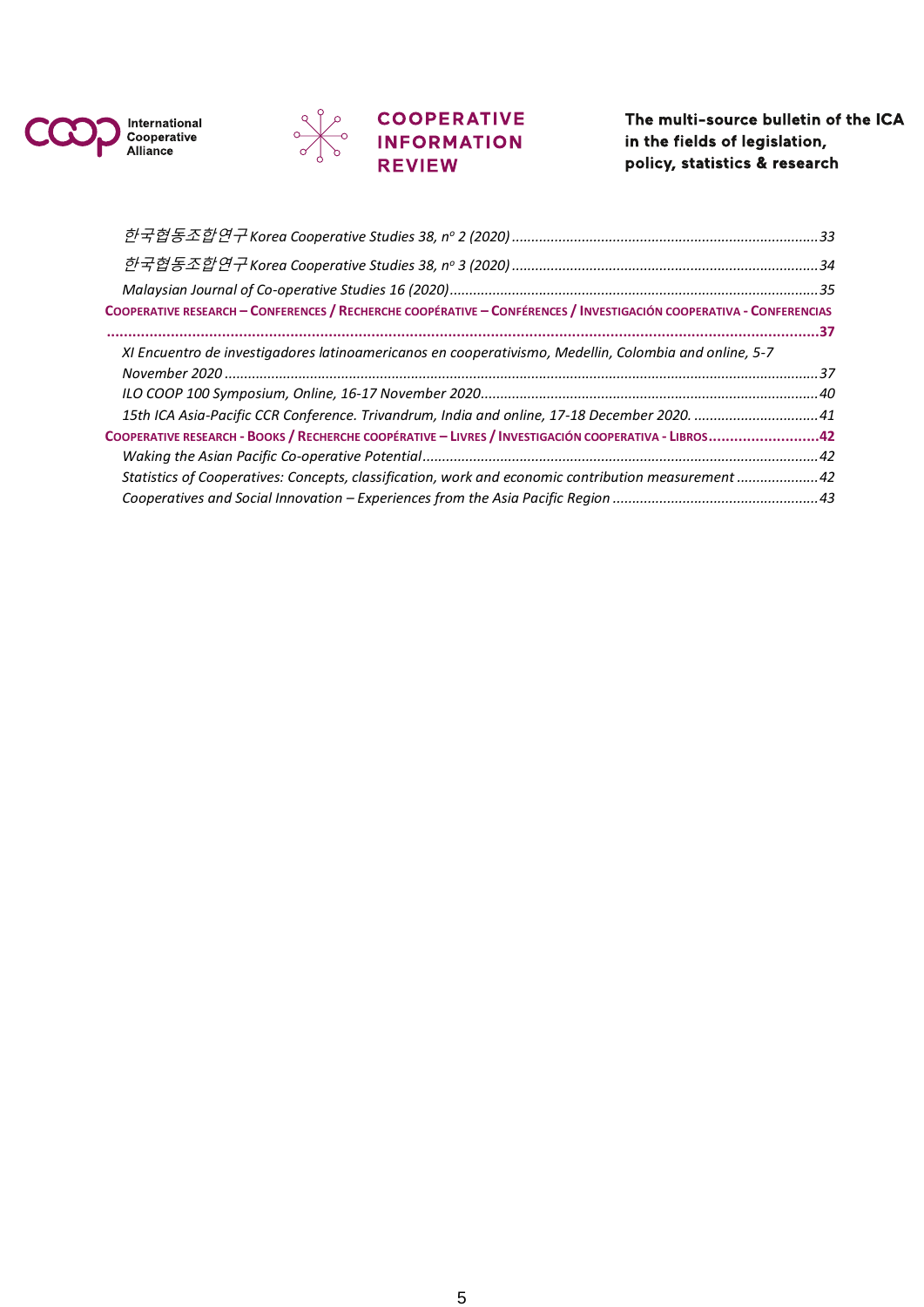

![](_page_5_Picture_1.jpeg)

# <span id="page-5-0"></span>**Cooperative policy / Politique coopérative / Política cooperativa**

[EN] The cooperative policy section shares policies related to cooperatives at local, national and international levels. It includes policy documents from governmental authorities, policy recommendations, stakeholder proposals, and news from related events.

[FR] La section sur la politique coopérative partage les politiques liées aux coopératives aux niveaux local, national et international. Elle comprend des documents de politique des autorités gouvernementales, des recommandations de politique, des propositions des parties prenantes et des nouvelles des événements connexes.

[ES] La sección de política cooperativa comparte las políticas relacionadas con las cooperativas a nivel local, nacional e internacional. Incluye documentos políticos de las autoridades gubernamentales, recomendaciones políticas, propuestas de las partes interesadas y noticias de eventos relacionados.

### **[International]**

### <span id="page-5-1"></span>**United Nations**

• [UNTFSSE statement on the role for the Social and Solidarity Economy in the post COVID-](https://www.ilo.org/wcmsp5/groups/public/---ed_emp/---emp_ent/---coop/documents/publication/wcms_748794.pdf)[19 crisis recovery](https://www.ilo.org/wcmsp5/groups/public/---ed_emp/---emp_ent/---coop/documents/publication/wcms_748794.pdf)

<span id="page-5-2"></span>**ILO**

- [Mapping responses by cooperatives and social and solidarity economy organizations to](https://www.ilo.org/wcmsp5/groups/public/---dgreports/---ddg_p/documents/publication/wcms_739211.pdf)  [forced displacement.](https://www.ilo.org/wcmsp5/groups/public/---dgreports/---ddg_p/documents/publication/wcms_739211.pdf) Raising awareness on the role of cooperatives in displacement contexts.
- [The contribution of SSE and social finance to the future of work.](https://www.ilo.org/empent/areas/social-finance/publications/WCMS_739377/lang--en/index.htm) The report analyses how various Social and Solidarity Economy (SSE) initiatives around the world present a potential for creating and preserving decent jobs, creating wealth, reducing social inequalities, and advancing local development in light of the changes observed in the world of work.

### <span id="page-5-3"></span>**C20**

• 2020 C20 Policy Pack: <https://civil-20.org/2020/2020-c20-policy-pack/> : recommended agreeing on standards that promote a more diverse banking system in all countries, including state-owned and development banks at the regional and local levels, as well as cooperatives, savings and ethical banks and non-profit institutions.

# **[Africa]**

### <span id="page-5-4"></span>**Tunisia**

• [Public Policies for the Social and Solidarity Economy and their role in the Future of Work](https://www.ilo.org/global/topics/cooperatives/publications/WCMS_740732/lang--en/index.htm) giving the case of Tunisia where a draft framework law on SSE has been formulated (ILO)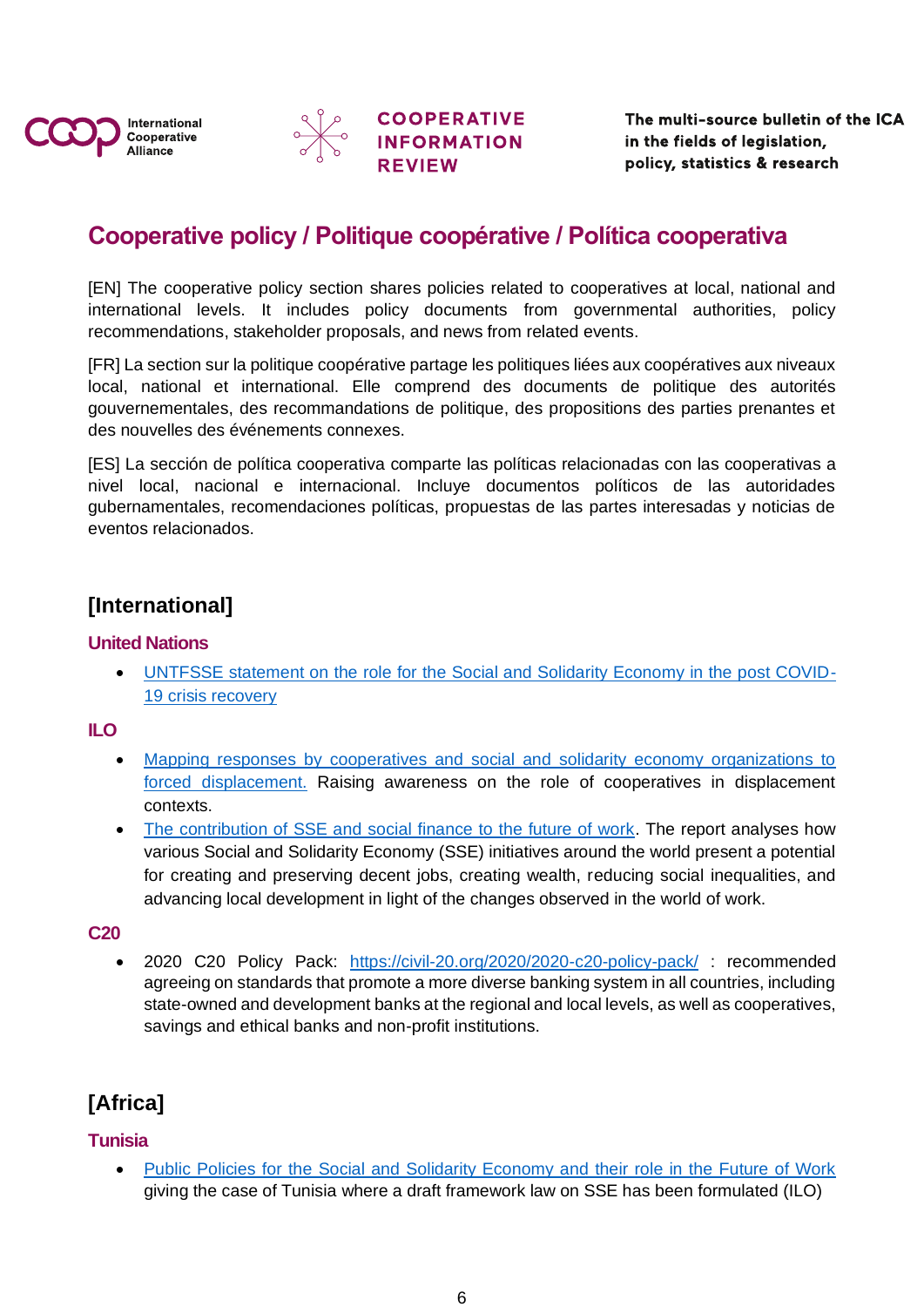![](_page_6_Picture_0.jpeg)

![](_page_6_Picture_1.jpeg)

The multi-source bulletin of the ICA in the fields of legislation, policy, statistics & research

# **[Americas]**

### <span id="page-6-0"></span>**USA**

• [Policy strategies to build a more inclusive economy with cooperatives.](https://ncbaclusa.coop/content/uploads/2020/10/Policy-Strategies-for-an-Inclusive-Economy-Oct-2020.pdf) The role of cooperatives in building healthy, equitable, and sustainable communities, and how to advance it through federal, state, and local policy. (NCBA-CLUSA)

# **[Asia-Pacific]**

### <span id="page-6-1"></span>**Nepal**

• The cooperative sector has been taken as one of the three pillars (public, private and cooperative) of the economy, and as such the government has been collaborating with them for the eradication of poverty and promotion of sustainable development. [https://sustainabledevelopment.un.org/content/documents/26541VNR\\_2020\\_Nepal\\_Report](https://sustainabledevelopment.un.org/content/documents/26541VNR_2020_Nepal_Report.pdf) [.pdf](https://sustainabledevelopment.un.org/content/documents/26541VNR_2020_Nepal_Report.pdf)

# **[Europe]**

### <span id="page-6-2"></span>**Cooperative movement**

- ["Co-operative Banks' Policy Messages"](http://v3.globalcube.net/clients/eacb/content/medias/publications/news/layout_declaration_convention_2020.pdf) (European Association of Cooperative Banks (EACB))
- European cooperative movement's common statement ["A sustainable future –](https://www.eurocoop.coop/uploads/Statement-%20%23EUGreenWeek.pdf) with [cooperatives"](https://www.eurocoop.coop/uploads/Statement-%20%23EUGreenWeek.pdf) on the necessity to consider cooperatives as key partners for the green transition (Cooperatives Europe, Rescoop, CopaCogeca, Housing Europe, CECOP, Euro Coop, EACB)
- ["Ethically Sound Supply Chains: A Consumer Co-operative Perspective"](https://www.eurocoop.coop/uploads/Sustainability/Euro%20Coop_Press%20Release_Ethically%20Sound%20Supply%20Chains.pdf) in partnership with the Vice-President of the European Parliament. Consumer cooperatives were pinpointed as key enablers of ethically sound supply chains because of their unique values-based business model (Euro Coop)
- FTAO, Concord Europe and Cooperatives Europe report: "Mind Our Business: Amplify the [transformative power of sustainable and inclusive business models through EU external](https://fairtrade-advocacy.org/wp-content/uploads/2020/12/mind-our-business-ONLINE.pdf)  [action"](https://fairtrade-advocacy.org/wp-content/uploads/2020/12/mind-our-business-ONLINE.pdf), December 2020 (Cooperatives Europe, Concord, FTAO)

### <span id="page-6-3"></span>**European institutions**

- Toledo Declaration 2020 "The Social and Solidarity Economy as a key driver for an inclusive [and sustainable future"](https://www.socialeconomy.eu.org/wp-content/uploads/2021/01/Toledo-Declaration_final_EN.pdf) (European Union)
- ["Towards an EU strategy on sustainable consumption",](https://www.eesc.europa.eu/en/our-work/opinions-information-reports/opinions/towards-eu-strategy-sustainable-consumption-own-initiative-opinion/timeline) Consumer Cooperatives recognised as key enablers for a truly [sustainable farm to fork strategy](https://www.eesc.europa.eu/en/our-work/opinions-information-reports/opinions/farm-fork-sustainable-food-strategy) (European Economic and Social Committee)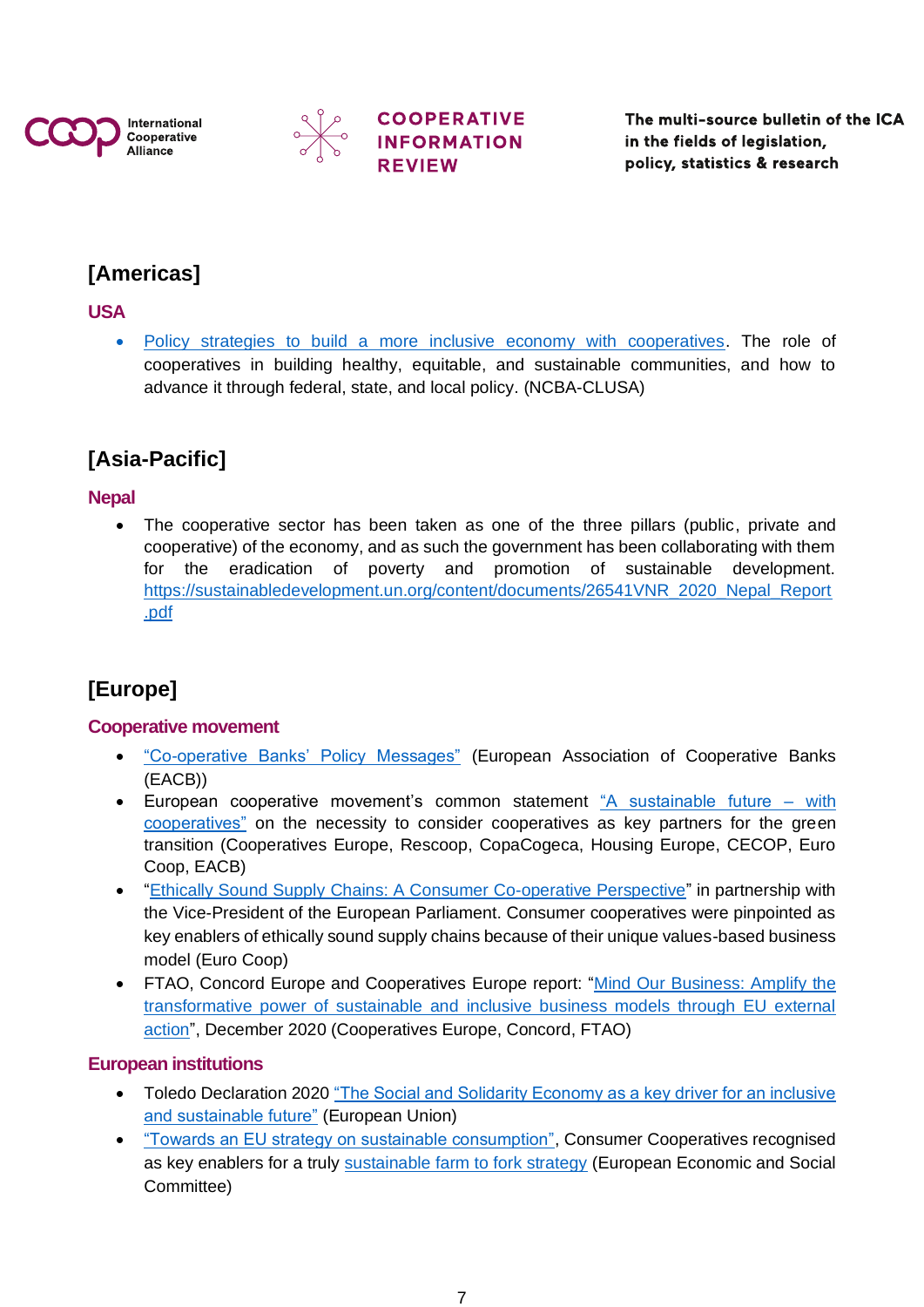![](_page_7_Picture_0.jpeg)

![](_page_7_Picture_1.jpeg)

![](_page_7_Picture_2.jpeg)

The multi-source bulletin of the ICA in the fields of legislation, policy, statistics & research

# <span id="page-7-0"></span>**Cooperative regulation / Réglementation coopérative / Regulación cooperativa**

[EN] Cooperative regulation is a term used interchangeably with legislation for the purposes of this Review. Here we will share judgements, legal texts and important activities and news.

[FR] La réglementation coopérative est un terme utilisé de manière interchangeable avec la législation aux fins de la présente revue. Nous partagerons ici les jugements, les textes juridiques et les activités et actualités importantes.

[ES] A efectos de esta revista, el término "regulación cooperativa" se utiliza indistintamente de "legislación". Aquí compartiremos sentencias, textos legales y actividades y noticias importantes.

### **[Africa]**

### <span id="page-7-1"></span>**Kenya**

• [The Co-operative Societies \(Amendment\) Bill 2020](http://kenyalaw.org/kl/fileadmin/pdfdownloads/bills/2020/TheCooperativeSocieties_Amendment_Bill_2020.pdf)

### <span id="page-7-2"></span>**Rwanda**

• The draft law Governing Cooperative Organizations in Rwanda was tabled before parliament [on Wednesday, February 05, 2020](https://www.newtimes.co.rw/news/new-bill-seeks-make-cooperatives-more-profitable)

### <span id="page-7-3"></span>**Uganda**

• [Cooperative Societies \(Amendment\) Act, 2020 \(Act 5 of 2020\)](https://resolver.ulii.org/resolve/akn/ug/act/2020/5)

### <span id="page-7-4"></span>**Zambia**

• [National Cooperative Development Strategy 2019-2021](https://www.mcti.gov.zm/?wpfb_dl=91) (Ministry of Commerce, Trade and Industry, 2019)

### **[Americas]**

### <span id="page-7-5"></span>**Canada**

### *British Columbia*

• [Emergency Program Act, 2020](https://www.bclaws.gov.bc.ca/civix/document/id/mo/mo/m0116_2020) that permits online corporate meetings. Measures include cooperative assemblies and meetings.

### <span id="page-7-6"></span>**Trinidad and Tobago**

• The Cooperative Society [\(Amendment\) Regulation](http://laws.gov.tt/ttdll-web/revision/download/110551?type=amendment) - 2020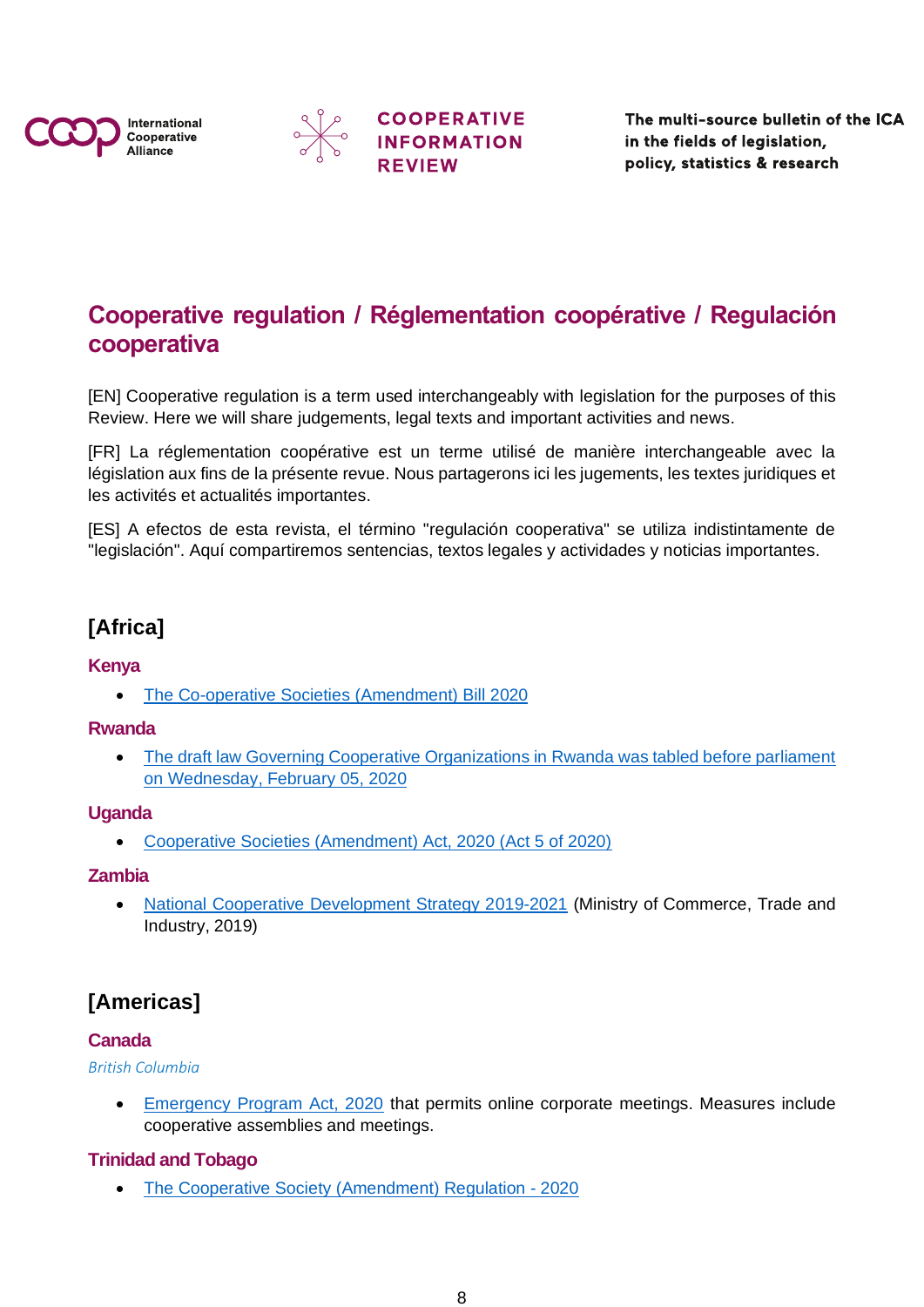![](_page_8_Picture_0.jpeg)

![](_page_8_Picture_1.jpeg)

![](_page_8_Picture_2.jpeg)

### <span id="page-8-0"></span>**USA**

• [Clean Economy Jobs and Innovation Act:](https://www.congress.gov/bill/116th-congress/house-bill/4447) This bill addresses provisions related to energy efficiency, renewable energy, carbon pollution reduction, nuclear energy, electric grid modernization and cybersecurity, and otherwise makes changes to provisions related to the Department of Energy (DOE), and other federal agencies. Among other provisions, the bill awards grants to assist rural electric cooperatives with identifying, evaluating, designing, and demonstrating energy storage and microgrid projects that utilize energy from renewable energy sources.

**COOPERATIVE** 

**INFORMATION** 

#### *Florida*

• [The 2020 Florida Statutes Chapter 719 –](http://www.leg.state.fl.us/statutes/index.cfm?App_mode=Display_Statute&URL=0700-0799/0719/0719.html) Cooperatives

#### *Washington*

• [Washington enacts new chapter on Limited Cooperative Associations](https://www.lexisnexis.com/lextalk/legal-content-insider/f/21/t/5067.aspx) (LexisNexis)

### **[Asia-Pacific]**

### <span id="page-8-1"></span>**Australia**

*Queensland, Australia*

- [The Co-operatives National Law Act 2020](https://www.legislation.qld.gov.au/view/pdf/asmade/act-2020-018)
- [Explanatory notes on the National Law Bill 2020](https://cabinet.qld.gov.au/documents/2020/Feb/CNLBill/Attachments/ExNotes.PDF)

#### *Western Australia*

• Department of Mines, Industry Regulation and Safety launches COVID-19 regulatory advice [to facilitate compliance of cooperatives with Co-operatives Act, 2009](https://www.commerce.wa.gov.au/consumer-protection/covid-19-coronavirus-advice-co-operatives)

#### <span id="page-8-2"></span>**India**

- [Ministry of Agriculture and Farmers' Welfare –](https://mscs.dac.gov.in/Circular.aspx) Circular/Order/Notifications
- [Banking Regulation \(Amendment\) Bill, 2020](https://coopwelfare.com/uploads/attachments/56-2020-ls-eng-404.pdf)
- [Banking Regulation \(Amendment\) Ordinance, 2020](https://pib.gov.in/PressReleasePage.aspx?PRID=1634684) Amendments to ensure better management & sound regulation of Cooperative banks. Facilitates making of reconstruction/amalgamation Scheme in the interest of public/depositors/banking/proper banking company management
- [Are Co-operative societies now a part of 'constitutional scheme' by Constitution \(Ninety](https://www.scconline.com/blog/post/2020/09/03/bom-hc-are-co-operative-societies-now-a-part-of-constitutional-scheme-by-constitution-ninety-seventh-amendment-act-2011-hc-elucidates-in-a-cooperative-society-dispute/)[seventh Amendment\) Act, 2011? HC elucidates in a Cooperative Society dispute](https://www.scconline.com/blog/post/2020/09/03/bom-hc-are-co-operative-societies-now-a-part-of-constitutional-scheme-by-constitution-ninety-seventh-amendment-act-2011-hc-elucidates-in-a-cooperative-society-dispute/) (SCC Online)

#### *Delhi*

• [Delhi Government Circulars](http://web.delhi.gov.in/wps/wcm/connect/doit_rcs/RCS/Home/Circular) concerning cooperative societies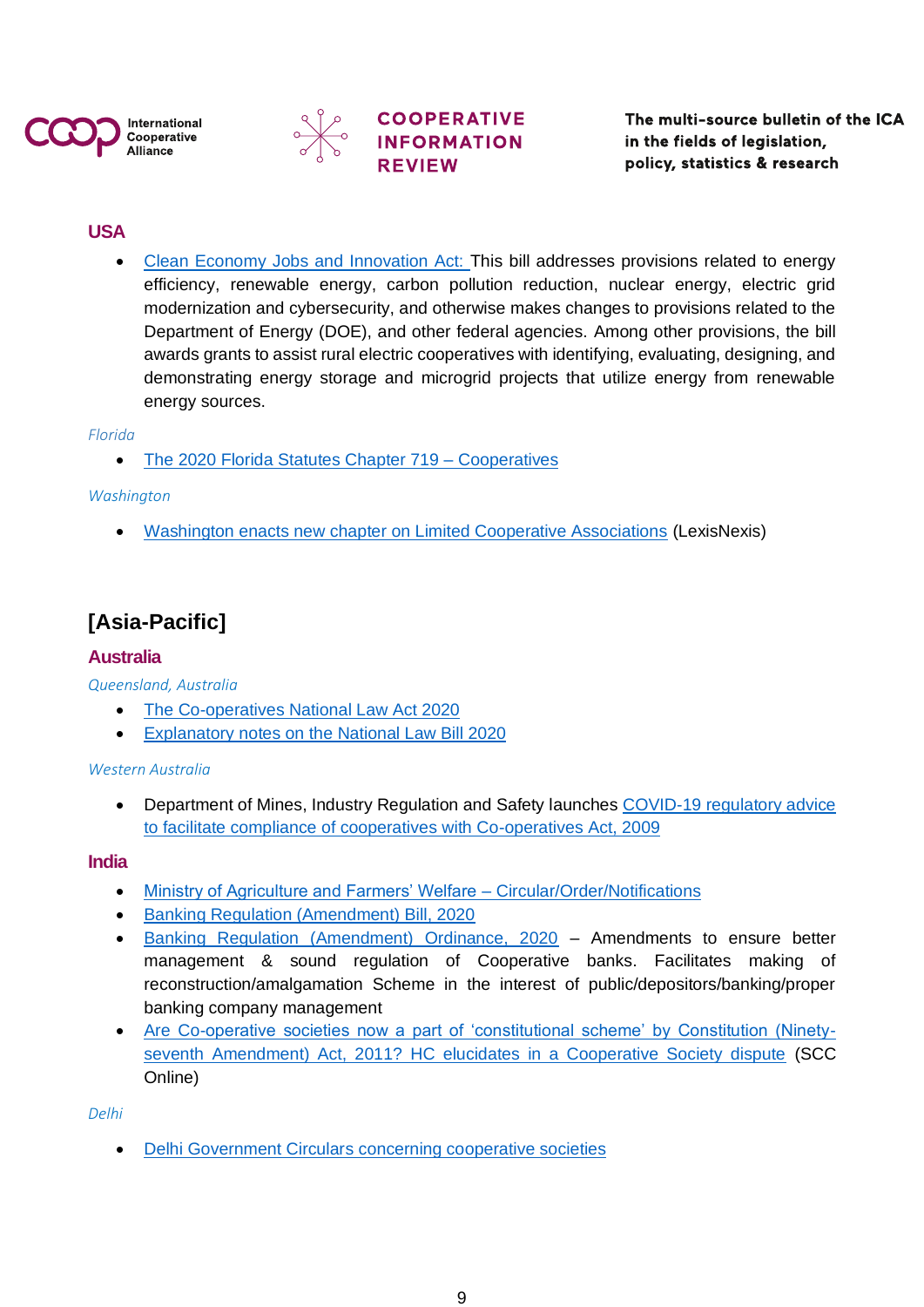![](_page_9_Picture_0.jpeg)

![](_page_9_Picture_1.jpeg)

# **COOPERATIVE INFORMATION**

• [Rambujarat Ramraj Chaurasia v. State of Maharashtra 2020 SCC Online Bom 901](https://cloud.ica.coop/index.php/s/Ny9tktLsp5wRXRy) reaffirms autonomy of cooperatives to function and develop to full potential. Mentions cooperatives are part of constitutional scheme.

### *Himachal Pradesh*

• [Himachal Pradesh Co-operative Societies \(Amendment\) Rules, 1971 \(updated in 2020\)](http://www.bareactslive.com/HP/hp164.htm)

*Kerala*

• [The Kerala Co-operative societies \(Amendment\) Ordinance, 2020](http://www.niyamasabha.org/codes/14kla/Ordinances/16-2020.pdf)

### *Maharashtra*

• [The Maharashtra Co-operative Societies \(Third Amendment\) Ordinance, 2020](https://prsindia.org/files/bills_acts/bills_states/maharashtra/2020/MH%20Ordinance%2018%20of%202020.pdf)

### *Tamil Nadu*

• [The Tamil Nadu Co-operative Societies \(Amendment\) Act, 2020](http://www.stationeryprinting.tn.gov.in/extraordinary/2020/11_Ex_IV_1_E.pdf)

### <span id="page-9-0"></span>**Indonesia**

• [Regulation prepared for foreign investment simplifies requirements and provide protection to](https://www.aseanbriefing.com/news/indonesia-to-prepare-positive-investment-list/)  [cooperatives and MSMEs](https://www.aseanbriefing.com/news/indonesia-to-prepare-positive-investment-list/)

#### <span id="page-9-1"></span>**Japan**

• [Worker cooperative Act 2000](https://www.mhlw.go.jp/stf/newpage_14982.html?fbclid=IwAR21rYfjTbaEwpRi2DwxHZcqqB1y-xMXnH90Ml2OP1_olN107ndtlQAgReo) – [News](https://www.cicopa.coop/news/japanese-workers-cooperatives-act-is-adopted/) on the enactment of the Act in English (CICOPA)

### <span id="page-9-2"></span>**Malaysia**

• [Amendments tabled with the aim to, among others, have cooperatives contribute further to](https://www.skm.gov.my/images/images/perundangan/20210202_A1634_BI_Act%20A1634.pdf)  [the GDP, reduce the minimum number of members required, facilitate governance and to](https://www.skm.gov.my/images/images/perundangan/20210202_A1634_BI_Act%20A1634.pdf)  [revoke commission's approval to use the "coop" logo.](https://www.skm.gov.my/images/images/perundangan/20210202_A1634_BI_Act%20A1634.pdf)

### <span id="page-9-3"></span>**Pakistan**

*Islamabad Capital Territory*

• [The Cooperative Societies Act 1925 \(Amendment\) Bill 2020](http://www.senate.gov.pk/uploads/documents/1600152540_982.pdf)

### *Sindh Province*

• [The Sindh Co-operative Societies Bill, 2020](http://sindhlaws.gov.pk/setup/Publications/PUB-20-000052.pdf)

### *Khyber Pakhtunkhwa Province*

• [The Khyber Pakhtunkhwa Co-operative Societies \(Amendment\) Bill, 2020](https://www.pakp.gov.pk/wp-content/uploads/cooperative-societies-Amendment-act-2020-Gazzatted.pdf)

### *Province of the Punjab*

• [The Co-operative Societies Act 1925 \(Amendment\)](http://punjablaws.gov.pk/laws/32.html#_ftn2)

### <span id="page-9-4"></span>**The Philippines**

• [Cooperative Development Authority Memorandum Circulars –](https://cda.gov.ph/memorandum-circulars/2020-10-guidelines-on-the-conduct-of-general-assembly-meetings-of-federations-unions-and-cooperative-banks-through-videoconferencing/) MC 2020-10 – Guidelines on [the conduct of general assembly meetings of federations, unions and cooperative banks](https://cda.gov.ph/memorandum-circulars/2020-10-guidelines-on-the-conduct-of-general-assembly-meetings-of-federations-unions-and-cooperative-banks-through-videoconferencing/)  [through videoconferencing.](https://cda.gov.ph/memorandum-circulars/2020-10-guidelines-on-the-conduct-of-general-assembly-meetings-of-federations-unions-and-cooperative-banks-through-videoconferencing/)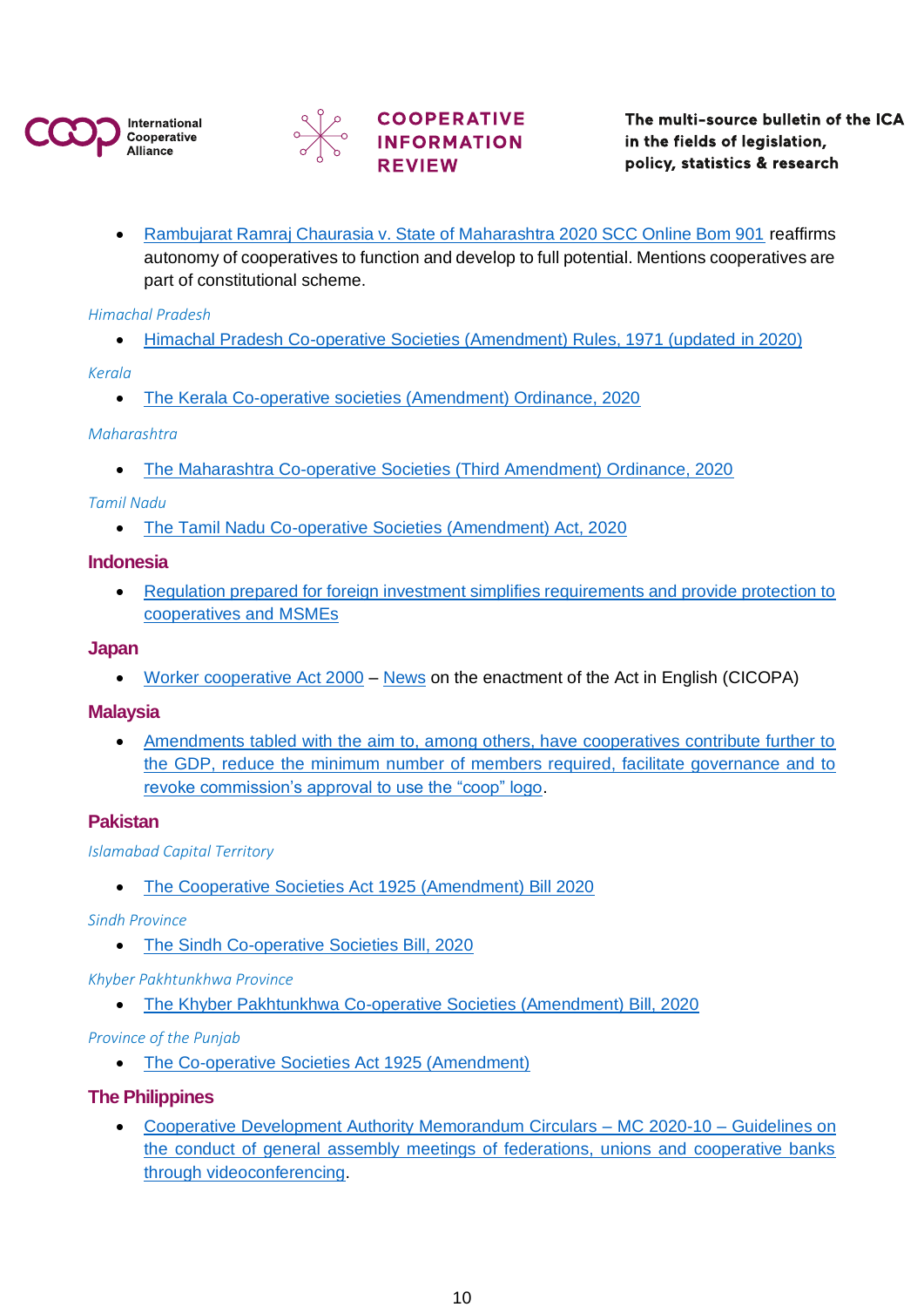![](_page_10_Picture_0.jpeg)

![](_page_10_Picture_1.jpeg)

![](_page_10_Picture_2.jpeg)

The multi-source bulletin of the ICA in the fields of legislation, policy, statistics & research

# **[Europe]**

### <span id="page-10-0"></span>**European Union**

• [Temporary Framework for State aid Measures to support the economy \(2020/C 91 I/01\)](https://eur-lex.europa.eu/legal-content/EN/TXT/?uri=OJ%3AJOC_2020_091_I_0001) - The instrument has enabled relief activities for cooperatives. [More news here.](https://www.pubaffairsbruxelles.eu/state-aid-commission-approves-e8-5-million-italian-tax-scheme-to-support-agricultural-cooperatives-affected-by-the-coronavirus-outbreak-eu-commission-press/)

### <span id="page-10-1"></span>**Finland**

• [Law temporarily derogating from the Companies Act, the Cooperatives Act, the Associations](https://www.finlex.fi/fi/laki/alkup/2020/20200677?search%5Btype%5D=pika&search%5Bpika%5D=Osuuskuntalaki)  [Act and certain other Community acts in order to limit the spread of the covid-19 epidemic](https://www.finlex.fi/fi/laki/alkup/2020/20200677?search%5Btype%5D=pika&search%5Bpika%5D=Osuuskuntalaki)

### <span id="page-10-2"></span>**France**

• COVID-19: Extension of the deadlines for the approval of the annual accounts of private law groups. Taken based on [law n° 2020-290 of March 23, 2020 and ordinance n° 2020-318 of](https://www.legifrance.gouv.fr/loda/id/JORFTEXT000041746313/)  [March 25, 2020](https://www.legifrance.gouv.fr/loda/id/JORFTEXT000041746313/) and adapting the relative rules the establishment, closing, audit, review, approval and publication of accounts etc. required for legal persons and entities without legal personality under private law are brought under temporary exemptions of an exceptional nature. Cooperatives and mutuals are included. [News can be read here in English.](https://www.gide.com/sites/default/files/gide_clientalert_covid19_ofi_loiurgence_en_mar2020_0.pdf)

### <span id="page-10-3"></span>**Germany**

- [Law to Mitigate the Consequences of the COVID-19 Pandemic in Civil, Insolvency and](https://www.bmjv.de/SharedDocs/Gesetzgebungsverfahren/Dokumente/Bgbl_Corona-Pandemie.pdf?__blob=publicationFile&v=1)  [Criminal Procedure Law](https://www.bmjv.de/SharedDocs/Gesetzgebungsverfahren/Dokumente/Bgbl_Corona-Pandemie.pdf?__blob=publicationFile&v=1) - Cooperatives or Genossenschaften mentioned on page 571.
- Law on measures in corporate, cooperative, association, foundation and residential property [law passed to combat the effects of the Covid-19 pandemic](https://translate.google.com/translate?hl=en&sl=de&u=https://www.gesetze-im-internet.de/gesruacovbekg/BJNR057000020.html&prev=search&pto=aue) (*Gesetz über Maßnahmen im Gesellschafts-, Genossenschafts-, Vereins-, Stiftungs- und Wohnungseigentumsrecht zur Bekämpfung der Auswirkungen der COVID-19-Pandemie, "*COVMG*"*) - which has eased some of the restrictions in relation to the passing of GmbH shareholder resolutions at an inperson shareholder meetings.

### <span id="page-10-4"></span>**Ireland**

• [General Scheme of the Companies and Industrial and Provident Societies \(Covid-19\)](https://cloud.ica.coop/index.php/s/SZLaiJPLT5ExsZ5)  [\(Amendment\) Bill 2020](https://cloud.ica.coop/index.php/s/SZLaiJPLT5ExsZ5)

### <span id="page-10-5"></span>**Italy**

• [State aid: Commission approves €8.5 million Italian tax scheme to support agricultural](https://www.pubaffairsbruxelles.eu/state-aid-commission-approves-e8-5-million-italian-tax-scheme-to-support-agricultural-cooperatives-affected-by-the-coronavirus-outbreak-eu-commission-press/)  cooperatives affected by the [coronavirus outbreak | EU Commission Press](https://www.pubaffairsbruxelles.eu/state-aid-commission-approves-e8-5-million-italian-tax-scheme-to-support-agricultural-cooperatives-affected-by-the-coronavirus-outbreak-eu-commission-press/)

### <span id="page-10-6"></span>**The Netherlands**

• [Ultimate Beneficial Owner register compliance extends to European Cooperative Societies.](https://business.gov.nl/regulation/ubo-register-ultimate-beneficial-owner/) - From 27 September 2020 companies and legal entities must register persons who have an interest of more than 25% in the company. This register is called the UBO register. Registration in the UBO register is free of charge. This measure is the result of [European](https://ec.europa.eu/info/business-economy-euro/banking-and-finance/financial-supervision-and-risk-management/anti-money-laundering-and-counter-terrorist-financing_en)  [legislation](https://ec.europa.eu/info/business-economy-euro/banking-and-finance/financial-supervision-and-risk-management/anti-money-laundering-and-counter-terrorist-financing_en) to help stop financial and economic crimes such as money laundering, financing terrorism, tax fraud and corruption. The register makes it clear who oversees a company and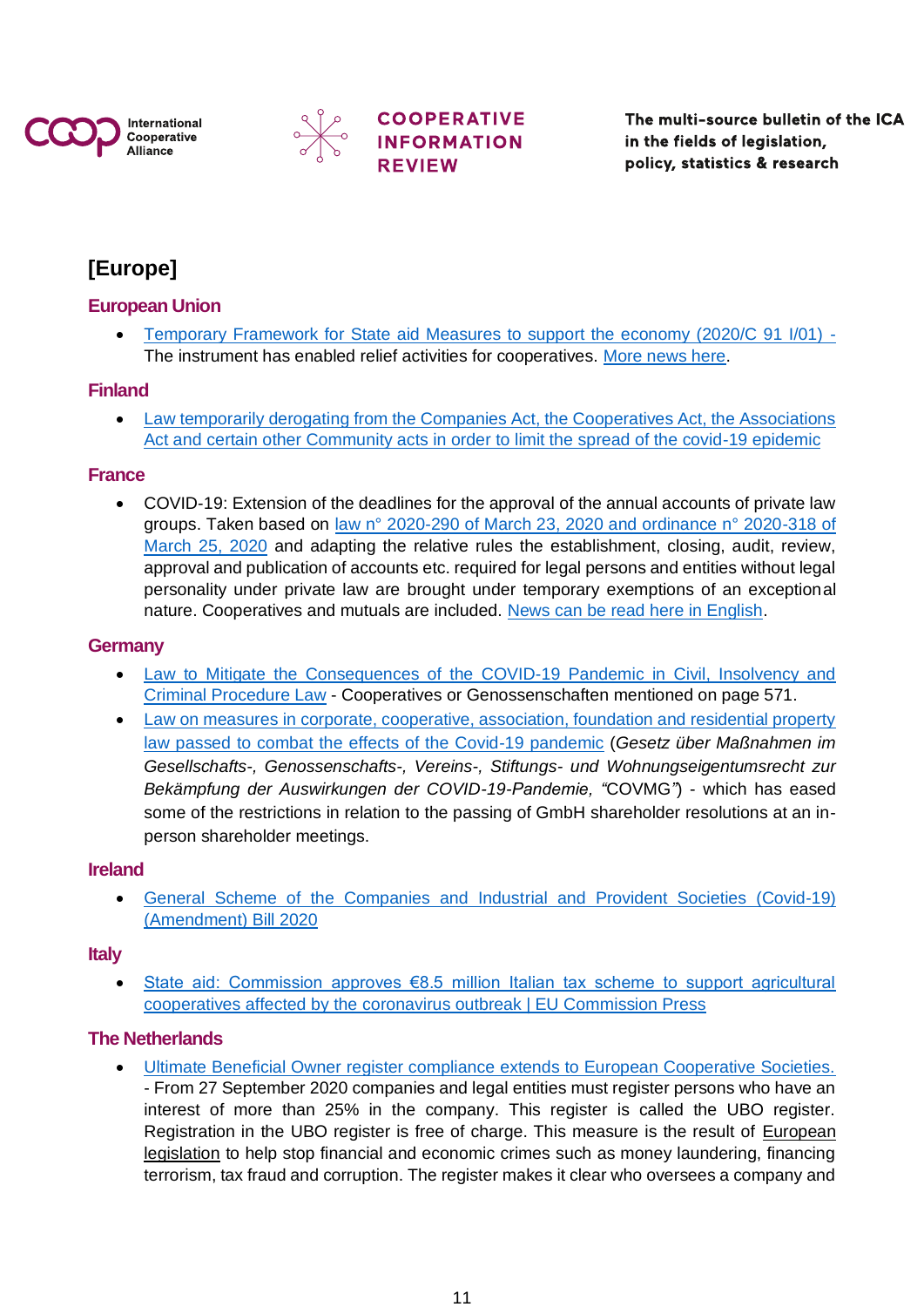![](_page_11_Picture_0.jpeg)

![](_page_11_Picture_1.jpeg)

![](_page_11_Picture_2.jpeg)

The multi-source bulletin of the ICA in the fields of legislation, policy, statistics & research

to whom money is sent. This way, people cannot hide any potential financial crimes behind a corporation.

### <span id="page-11-0"></span>**Portugal**

• [Municipal tax on real estate / cooperative / tax benefits](https://cases.pt/nl/2020/ES-SJ1semestre2020.html) - Judgement

### <span id="page-11-1"></span>**Serbia**

• [Government and institutional measures in response to COVID-19 –](https://home.kpmg/xx/en/home/insights/2020/04/serbia-government-and-institution-measures-in-response-to-covid.html) Economic stimulus [package, working capital loans and Liquidity.](https://home.kpmg/xx/en/home/insights/2020/04/serbia-government-and-institution-measures-in-response-to-covid.html)

### <span id="page-11-2"></span>**United Kingdom**

- [The Co-operative and Community Benefit Societies and Credit Unions \(Arrangements,](https://www.legislation.gov.uk/uksi/2020/744/contents/made)  [Reconstructions and Administration\) \(Amendment\) and Consequential Amendments Order](https://www.legislation.gov.uk/uksi/2020/744/contents/made)  [2020](https://www.legislation.gov.uk/uksi/2020/744/contents/made)
- [The Corporate insolvency and Governance Act 2020 \(Coronavirus\) \(Extension of the](https://www.legislation.gov.uk/uksi/2020/1031/regulation/2/made)  [Relevant Period\) Regulations 2020](https://www.legislation.gov.uk/uksi/2020/1031/regulation/2/made)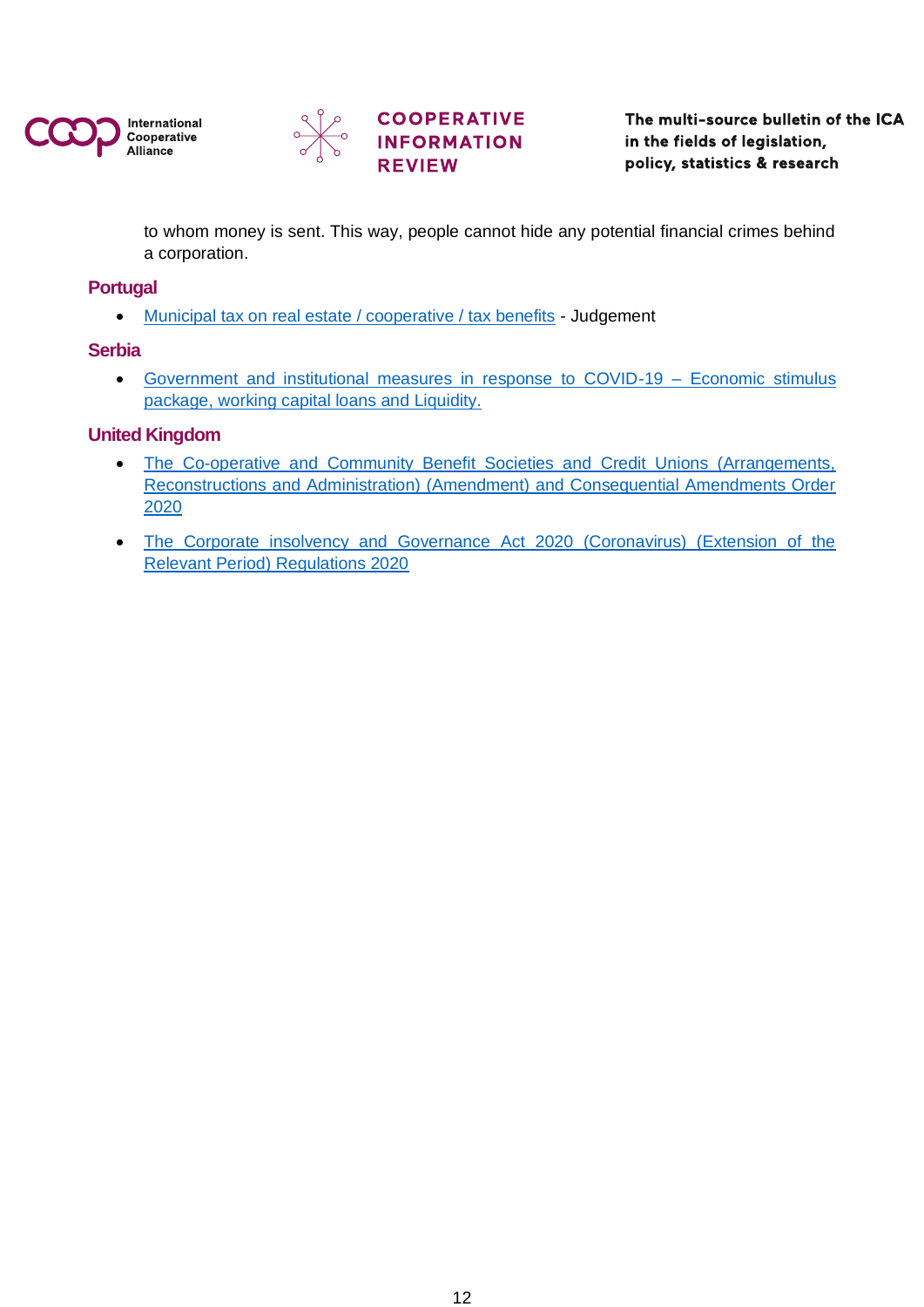![](_page_12_Picture_0.jpeg)

![](_page_12_Picture_1.jpeg)

![](_page_12_Picture_2.jpeg)

# <span id="page-12-0"></span>**Cooperative statistics / Statistiques coopératives / Estadísticas de las cooperativas**

[EN] The cooperative statistics section shares updated statistical information on cooperatives produced by various stakeholders, such as governmental authorities, the cooperative movement or research institutes.

[FR] La section des statistiques coopératives partage des informations statistiques actualisées sur les coopératives produites par différents acteurs, tels que les autorités gouvernementales, le mouvement coopératif ou les instituts de recherche.

[ES] La sección de estadísticas sobre comparte información estadística actualizada sobre las cooperativas elaborada por diversas partes interesadas, como las autoridades gubernamentales, el movimiento cooperativo o los institutos de investigación.

# **[Africa]**

### <span id="page-12-1"></span>**Rwanda**

• [Cumulative Statistical report on Cooperatives in Rwanda](http://www.rca.gov.rw/shortcut/statistics/cooperative-movement-jan2020/#.YEHOPubjKqA) (Rwanda Cooperative Agency, 2020)

# **[Americas]**

### <span id="page-12-2"></span>**Brazil**

• [Anuario do Cooperativismo Brasileiro 2020](https://www.ocb.org.br/numeros) (OCB, 2020)

### <span id="page-12-3"></span>**Ecuador**

• [Actualidad y Cifras](https://www.seps.gob.ec/estadistica?actualidad-y-cifras) (Superintendencia de Economia Popular y Solidaria)

### <span id="page-12-4"></span>**El Salvador**

• [Datos Estadisticos](http://www.insafocoop.gob.sv/?servicios=servicio-3) (INSAFOCOOP, 2020)

### <span id="page-12-5"></span>**Panama**

• [Estadisticas 2020](https://www.ipacoop.gob.pa/index.php/2-uncategorised/280-estadisticas-1) (IPACOOP, 2020)

# **[Asia-Pacific]**

### <span id="page-12-6"></span>**Japan**

• [Japanese cooperative statistics](https://www.japan.coop/study/statistic.php?fbclid=IwAR1KbhYDtDPfLS04qTlpdxvnSTPnu0mJIOPRW6zf9rfuD0ocTNf3Ia92Nd4) (JCA, 2020) - [Japanese Cooperatives by the Numbers](https://www.japan.coop/study/pdf/coop_in_numbers_en.pdf) (EN)

### <span id="page-12-7"></span>**Malaysia**

• [Malaysia Co-operative Statistics 2019](http://www.skm.gov.my/images/images/Statistik-Gerakan-Koperasi/Statistik-Tahunan/statistic-tahunan-2019/SKM%20-%20PERANGKAAN%20GERAKAN%20KOPERASI%20-%202019%20-%20DESIGN%20PRINT%20FA.pdf) (Malaysia Co-operative Societies Commission, 2020)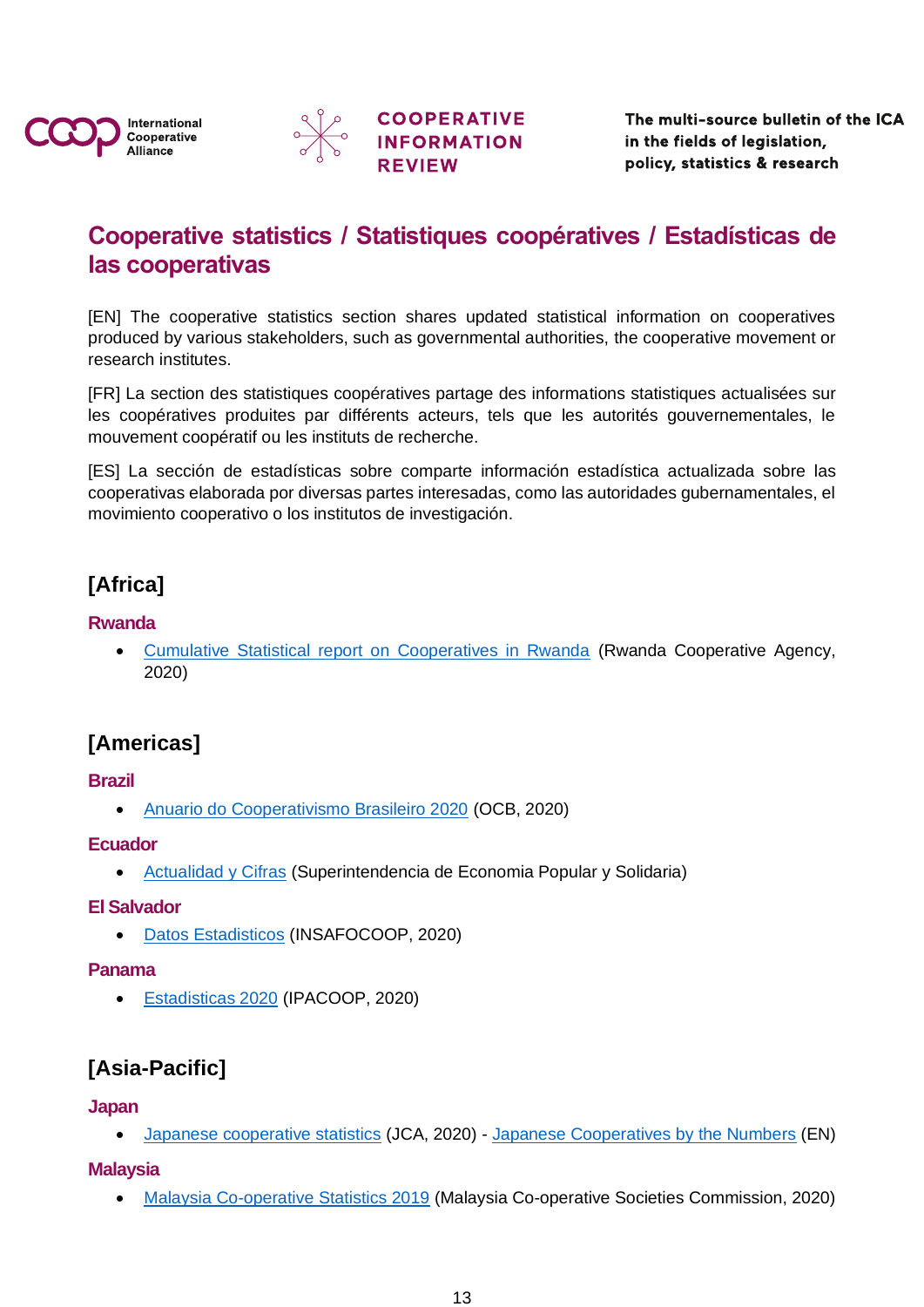![](_page_13_Picture_0.jpeg)

![](_page_13_Picture_1.jpeg)

# **COOPERATIVE INFORMATION**

The multi-source bulletin of the ICA in the fields of legislation, policy, statistics & research

### <span id="page-13-0"></span>**Mongolia**

• [Mongolian Statistical Yearbook](https://www.1212.mn/BookLibraryDownload.ashx?url=Yearbook-2019.pdf&ln=Mn) (National Statistics Office of Mongolia, 2020)

### <span id="page-13-1"></span>**The Philippines**

• [Statistics as of December 31, 2019](https://cda.gov.ph/resources/updates/statistics/1954-statistics-as-of-december-31-2019) (Cooperative Development Authority, 2021)

### <span id="page-13-2"></span>**Singapore**

• [Annual Report on the Co-operative Societies in Singapore](https://www.mccy.gov.sg/-/media/MCCY-corp/Sectors/RCS_Annual_Report_FYE_31Mar2020.pdf) (Ministry of Culture, Community and Youth, 2020)

### <span id="page-13-3"></span>**Sri Lanka**

• Statistical Abstract 2020 – Chapter XII – [Co-operative Development](http://www.statistics.gov.lk/abstract2020/CHAP12) (Department of Census and Statistics, 2020)

### <span id="page-13-4"></span>**Vietnam**

• [The White Book on Vietnamese Co-operatives 2020](https://wtocenter.vn/thong-ke/15443-the-white-book-on-vietnamese-co-operatives-2020?fbclid=IwAR3tzvYaxMlLdP6iHHascFuxhvieIcU7BYM2fIgR9snpwxAZ-qibkIInpJQ&fbclid=IwAR3tzvYaxMlLdP6iHHascFuxhvieIcU7BYM2fIgR9snpwxAZ-qibkIInpJQ) (Ministry of Planning and Investment, 2020)

### <span id="page-13-5"></span>**Vanuatu**

• [2019 Annual Report](https://cooperative.gov.vu/images/Annual_Reports/ORCBDS_Annual_Report_2019.pdf) (Office of the Registrar of Cooperatives and Business Development Services, 2020)

### **[Europe]**

### <span id="page-13-6"></span>**France**

- [Des chiffres qui pèsent](https://www.entreprises.coop/des-chiffres-qui-pesent) (CoopFR, 2020)
	- [Panorama des entreprises coopératives 2020](https://www.entreprises.coop/system/files/inline-files/panorama-entreprises-coop-2020_1.pdf)
	- [Top 100 des entreprises coopératives, 2020](https://www.entreprises.coop/system/files/inline-files/top100-entreprises-coop-2020_2.pdf)

### <span id="page-13-7"></span>**Portugal**

• [The statistical overview of Social Solidarity Cooperatives in Portugal \(2017-2018\)](https://www.cases.pt/cases-report-the-statistical-overview-of-social-solidarity-cooperatives-in-portugal-2017-2018/?fbclid=IwAR3AlrAU8P0HAY893V3Cm7uFdSQkj6DAVsKeZcWzWgM2HJvS7R60G3dnaeI) (CASES, 2020)

### <span id="page-13-8"></span>**Spain**

- [Datos estadisticos](https://www.mites.gob.es/es/sec_trabajo/autonomos/economia-social/estadisticas/index.htm) (Ministerio de trabajo y economia social)
	- [Sociedades cooperativas constituidas y sociedades laborales registradas 2020](https://www.mites.gob.es/es/sec_trabajo/autonomos/economia-social/estadisticas/cooperativas-soc-laborales/2020/2trim/index.htm)
	- [Sociedades cooperativas y sociedades laborales en la seguridad social 2020](https://www.mites.gob.es/es/sec_trabajo/autonomos/economia-social/estadisticas/sociedades-alta-ssocial/2020/indice.htm)

### <span id="page-13-9"></span>**UK**

• [Co-op Economy report](https://www.uk.coop/resources/co-op-economy-report) (Cooperatives UK, 2020)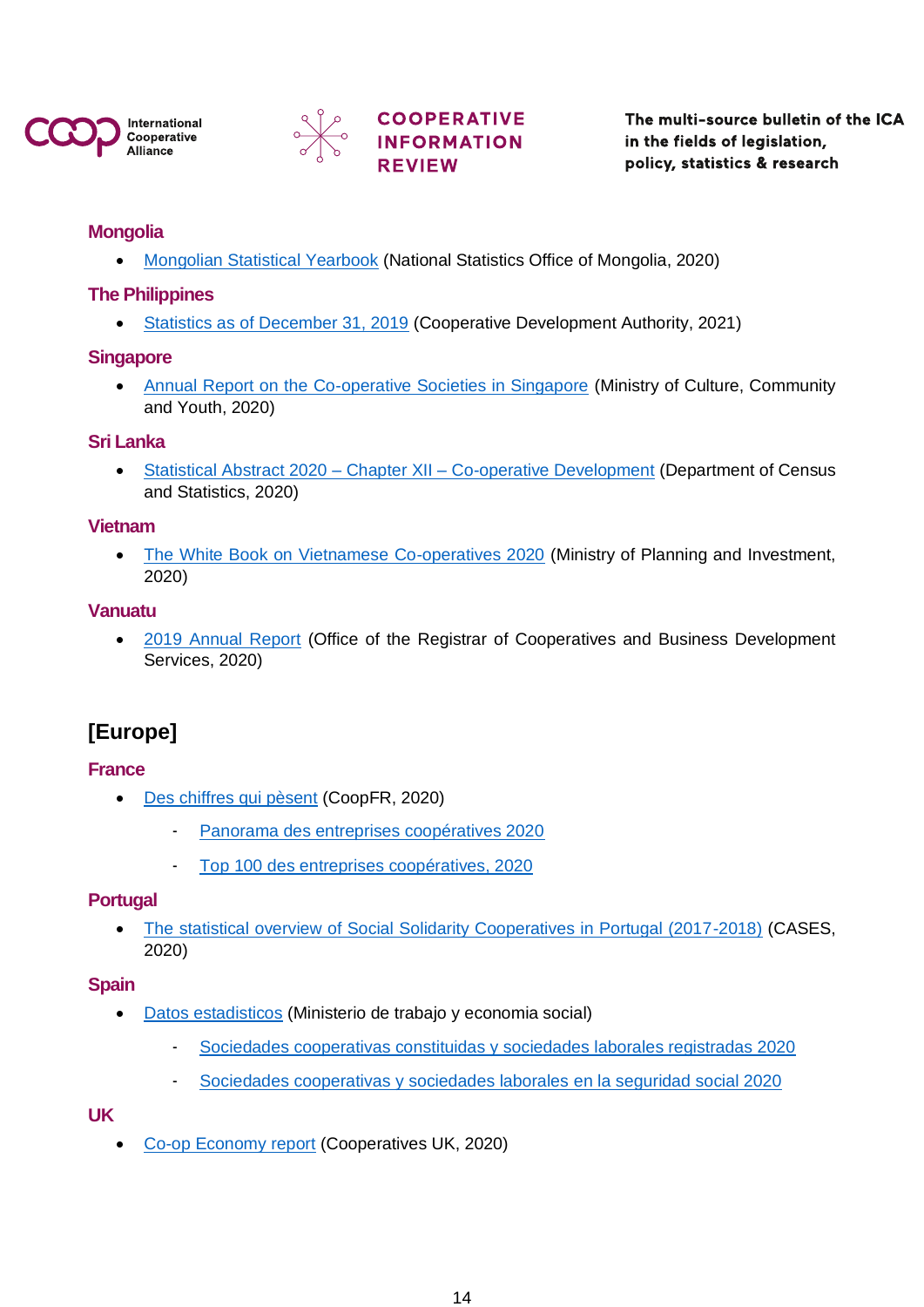![](_page_14_Picture_0.jpeg)

![](_page_14_Picture_1.jpeg)

![](_page_14_Picture_2.jpeg)

The multi-source bulletin of the ICA in the fields of legislation, policy, statistics & research

# **Cooperative research / Recherche coopérative / Investigación cooperativa**

[EN] The cooperative research section provides information from research journals, research conferences and publications. More information concerning cooperative research is also available on the webpage of ICA Committee on Cooperative Research at cor.ica.coop

[FR] La section sur la recherche coopérative fournit des informations provenant de journaux de recherche, de conférences de recherche et de publications. De plus amples informations concernant la recherche coopérative sont également disponibles sur la page web du Comité de la recherche coopérative de l'ACI à<ccr.ica.coop>

[ES] La sección de investigación cooperativa ofrece información de revistas de investigación, conferencias de investigación y publicaciones. También puede encontrar más información sobre la investigación cooperativa en la página web del Comité de Investigación Cooperativa de la ACI en <ccr.ica.coop>

# <span id="page-14-0"></span>**Cooperative research – Journals / Recherche coopérative – Revues / Investigación cooperativa - Revistas**

<span id="page-14-1"></span>**[Annals of Public and Cooperative Economics \(Virtual issue\) -](https://onlinelibrary.wiley.com/doi/toc/10.1111/(ISSN)1467-8292.ilo-coop-100) Cooperatives and the ILO over [100 years: A selection of 12 articles](https://onlinelibrary.wiley.com/doi/toc/10.1111/(ISSN)1467-8292.ilo-coop-100)**

- Milhaud, Edgard. « The Place of Cooperation in the International Life ». *Annals of Public and*  Cooperative Economics 1, nº 1-4 (1925): 326-51. [https://doi.org/10.1111/j.1467-](https://doi.org/10.1111/j.1467-8292.1925.tb02080.x) [8292.1925.tb02080.x.](https://doi.org/10.1111/j.1467-8292.1925.tb02080.x)
- Tanner, Väinö. « The Place of Co-Operation in Different Economic Systems. » *Annals of Public and Cooperative Economics* 13, n<sup>o</sup> 2 (1937): 240-65. https://doi.org/10.1111/i.1467-[8292.1937.tb00526.x.](https://doi.org/10.1111/j.1467-8292.1937.tb00526.x)
- Fauquet, G. « The Co-Operative Sector: An Essay on Man's Place in Co-operative Institutions and Their Place in Economic Life ». Annals of Public and Cooperative Economics 17, nº 2 (1941): 342‑69. [https://doi.org/10.1111/j.1467-8292.1941.tb01151.x.](https://doi.org/10.1111/j.1467-8292.1941.tb01151.x)
- Watkins, W. P. « Co-Operative Development in Under- Developed Countries, with Special Reference to the Activities of lnter-Governmental Organisations ». *Annals of Public and Cooperative Economics* 26, nº 1 (1955): 66-81. [https://doi.org/10.1111/j.1467-8292.1955.tb02135.x.](https://doi.org/10.1111/j.1467-8292.1955.tb02135.x)
- Lambert, Paul. « The Housing Co-Operative Movement and the Philosophy of Co-Operation ». Annals of Public and Cooperative Economics 38, n° 4 (1967): 413-18. [https://doi.org/10.1111/j.1467-8292.1967.tb00710.x.](https://doi.org/10.1111/j.1467-8292.1967.tb00710.x)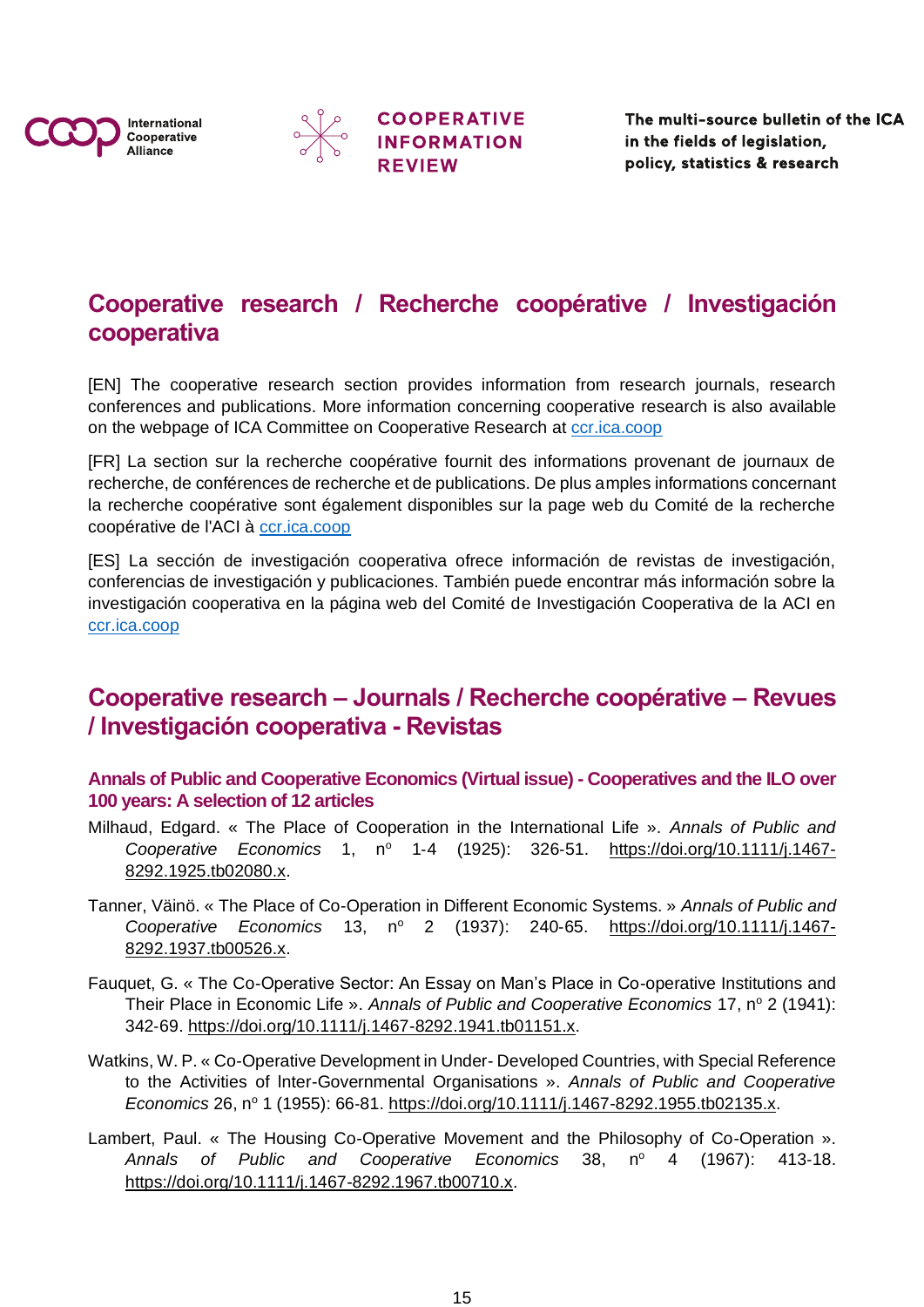![](_page_15_Picture_0.jpeg)

![](_page_15_Picture_1.jpeg)

# **COOPERATIVE INFORMATION**

- Münkner, Hans-H. « Panorama of Cooperatives, Mutuals and Associations in Germany, Which Do Not Consider Themselves as Forming a Sector of "Economie Sociale" ». *Annals of Public and Cooperative Economics* 65, n<sup>o</sup> 2 (1994): 301-31. [https://doi.org/10.1111/j.1467-](https://doi.org/10.1111/j.1467-8292.1994.tb01516.x) [8292.1994.tb01516.x.](https://doi.org/10.1111/j.1467-8292.1994.tb01516.x)
- Campos, José Luis Monzón. « Contributions of the Social Economy to the General Interest ». *Annals*  of Public and Cooperative Economics 68, nº 3 (1997): 397-408. [https://doi.org/10.1111/1467-](https://doi.org/10.1111/1467-8292.00054) [8292.00054.](https://doi.org/10.1111/1467-8292.00054)
- Spear, Roger. « The Co-Operative Advantage ». *Annals of Public and Cooperative Economics* 71, n <sup>o</sup> 4 (2000): 507‑23. [https://doi.org/10.1111/1467-8292.00151.](https://doi.org/10.1111/1467-8292.00151)
- Chaves, Rafael, and Antonia Sajardo‑Moreno. « Social Economy Managers: Between Values and Entrenchment ». Annals of Public and Cooperative Economics 75, n° 1 (2004): 139-61. [https://doi.org/10.1111/j.1467-8292.2004.00246.x.](https://doi.org/10.1111/j.1467-8292.2004.00246.x)
- MacPherson, Ian. « The Co-Operative Movement and the Social Economy Traditions: Reflections on the Mingling of Broad Visions ». Annals of Public and Cooperative Economics 79, nº 3-4 (2008): 625‑42. [https://doi.org/10.1111/j.1467-8292.2008.00373.x.](https://doi.org/10.1111/j.1467-8292.2008.00373.x)
- Birchall, Johnston, and Richard Simmons. « The Co-Operative Reform Process in Tanzania and Sri Lanka ». Annals of Public and Cooperative Economics 81, n<sup>o</sup> 3 (2010): 467-500. [https://doi.org/10.1111/j.1467-8292.2010.00418.x.](https://doi.org/10.1111/j.1467-8292.2010.00418.x)
- Hudon, Marek, and Benjamin Huybrechts. « From Distant Neighbours to Bedmates: Exploring the Synergies Between the Social Economy and Sustainable Development ». *Annals of Public and Cooperative Economics* 88, n<sup>o</sup> 2 (2017): 141‑54. [https://doi.org/10.1111/apce.12170.](https://doi.org/10.1111/apce.12170)

### <span id="page-15-0"></span>**Canadian Journal of Nonprofit and Social Economy Research 11, n<sup>o</sup> 1 (Spring 2020)**

- Barr, Cathy. « A Post-COVID-19 Agenda for Nonprofit and Social Economy Research ». *Canadian Journal of Nonprofit and Social Economy Research* 11, n<sup>o</sup> 1 (Spring 2020): 7-10.
- Lefèvre, Sylvain. « L'architecture collective des solidarités à l'épreuve de la COVID-19 ». *Canadian Journal of Nonprofit and Social Economy Research* 11, n<sup>o</sup> 1 (Spring 2020): 11-15.
- Akingbola, Kunle. « COVID-19: The Prospects for Nonprofit Human Resource Management ». *Canadian Journal of Nonprofit and Social Economy Research* 11, n<sup>o</sup> 1 (Spring 2020): 16-20.
- Milley, Peter, Barbara Szijarto, and Kristen Bennett. « The Landscape of Social Innovation in Canadian Universities: An Empirical Analysis ». *Canadian Journal of Nonprofit and Social Economy Research* 11, nº 1 (Spring 2020): 21-42.
- Jetté, Christian, and Jean-Vincent Bergeron-Gaudin. « Innovation sociale et travail institutionnel : le rôle des organismes communautaires dans l'évolution des politiques sociales au Québec ». *Canadian Journal of Nonprofit and Social Economy Research* 11, n<sup>o</sup> 1 (Spring 2020): 43-61.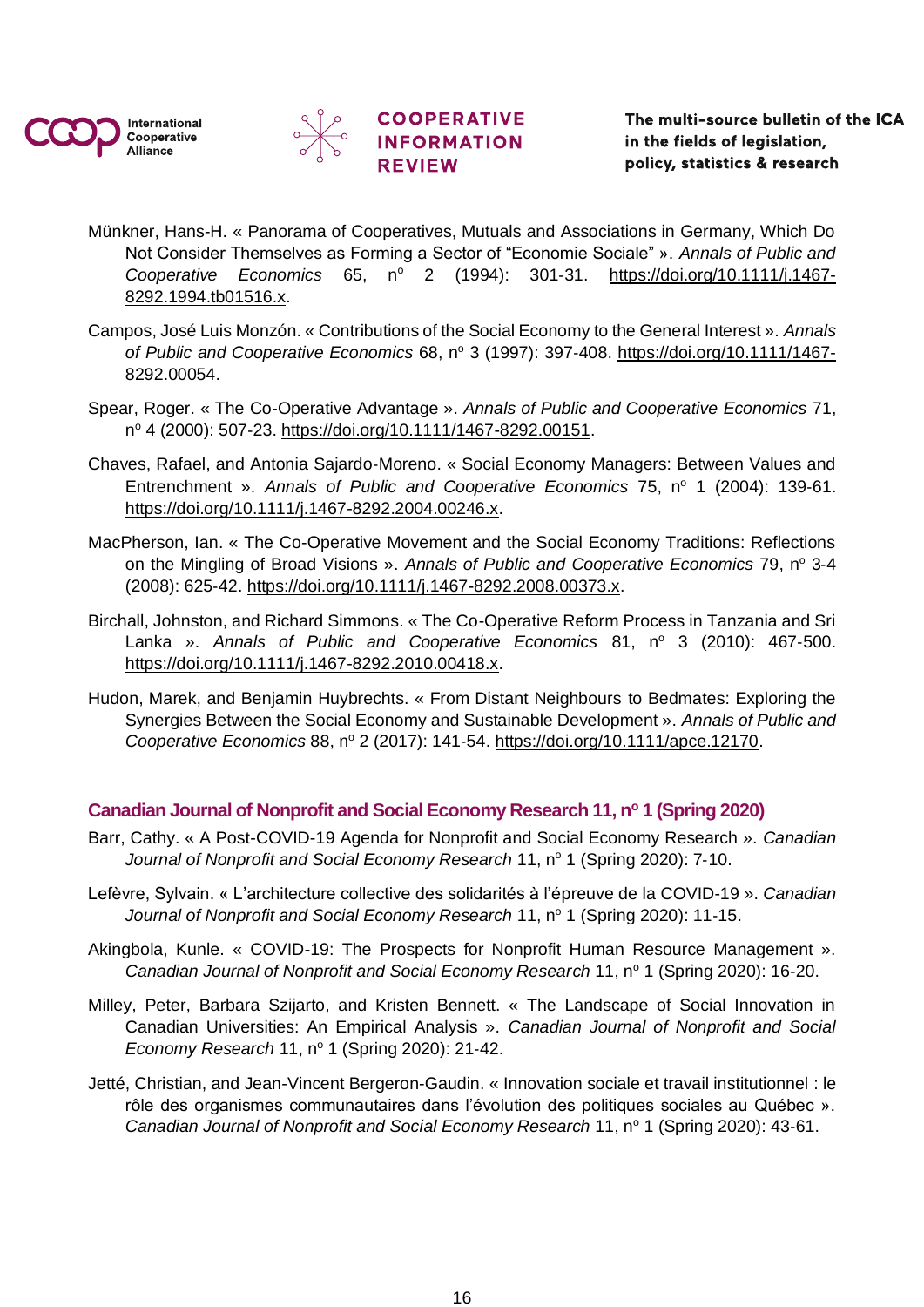![](_page_16_Picture_0.jpeg)

![](_page_16_Picture_1.jpeg)

![](_page_16_Picture_2.jpeg)

- Broad, Gayle, and Jude Ortiz. « Sparking Social Transformation through Cycles of Community-Based Research ». *Canadian Journal of Nonprofit and Social Economy Research* 11, n<sup>o</sup> 1 (Spring 2020): 62‑75.
- Piscitelli, Anthony, Conestoga College, and Sean Geobey. « Representative Board Governance: What Role Do Nonprofit Board Directors Have in Representing the Interest of Their Constituents? » *Canadian Journal of Nonprofit and Social Economy Research* 11, n<sup>o</sup> 1 (Spring 2020): 76‑87.

### <span id="page-16-0"></span>**Canadian Journal of Nonprofit and Social Economy Research 11, n<sup>o</sup> 2 (2020)**

- Alberio, Marco, and Jorge Sousa. « The Resilient and Innovative Spirit of the Nonprofit and Social Economy Sector / L'esprit Résilient et Innovateur de l'économie Sociale et Du Secteur à but Non Lucratif - Editorial ». *Canadian Journal of Nonprofit and Social Economy Research* 11, n<sup>o</sup> 2 (17 December 2020): 3‑7. [https://doi.org/10.29173/cjnser.2020v11n2a400.](https://doi.org/10.29173/cjnser.2020v11n2a400)
- Marks, Raissa, and Michael Toye. « Community Economic Development A Viable Solution for COVID Recovery ». *Canadian Journal of Nonprofit and Social Economy Research* 11, n<sup>o</sup> 2 (17 December 2020): 16‑19. [https://doi.org/10.29173/cjnser.2020v11n2a397.](https://doi.org/10.29173/cjnser.2020v11n2a397)
- Mook, Laurie. « Performance Management, Impact Measurement and the Sustainable Development Goals: The Fourth Wave of Integrated Social Accounting? » *Canadian Journal of Nonprofit and*  Social Economy Research 11, nº 2 (17 December 2020): 20-34. [https://doi.org/10.29173/cjnser.2020v11n2a353.](https://doi.org/10.29173/cjnser.2020v11n2a353)
- Neamtan, Nancy, and Vincent Van Schendel. « La pandémie : une opportunité pour renforcer le rôle de l'action collective dans une nouvelle normalité ? » *Canadian Journal of Nonprofit and Social Economy Research* 11, nº 2 (17 December 2020): 12-15. https://doi.org/10.29173/cinser.2020v11n2a399.
- Rabong, Gregor, and Dietmar Roessl. « The Hybridization of Credit Co-operatives in the Tradition of F.W. Raiffeisen: The Austrian Example ». *Canadian Journal of Nonprofit and Social Economy Research* 11, n<sup>o</sup> 2 (17 December 2020): 97-108. [https://doi.org/10.29173/cjnser.2020v11n2a359.](https://doi.org/10.29173/cjnser.2020v11n2a359)

### <span id="page-16-1"></span>**Annals of Public and Cooperative Economics 91, no 1 (2020)**

- Grashuis, Jasper. « Returns to Debt and Equity in Farm Producer Organizations ». *Annals of Public*  and Cooperative Economics 91, n<sup>o</sup> 1 (2020): 55-69. [https://doi.org/10.1111/apce.12260.](https://doi.org/10.1111/apce.12260)
- Guzman, Carmen, Francisco J. Santos, and María de la O. Barroso. « Cooperative Essence and Entrepreneurial Quality: A Comparative Contextual Analysis ». *Annals of Public and Cooperative Economics* 91, n<sup>o</sup> 1 (2020): 95‑118. [https://doi.org/10.1111/apce.12257.](https://doi.org/10.1111/apce.12257)

### <span id="page-16-2"></span>**Annals of Public and Cooperative Economics 91, n<sup>o</sup> 2 (2020)**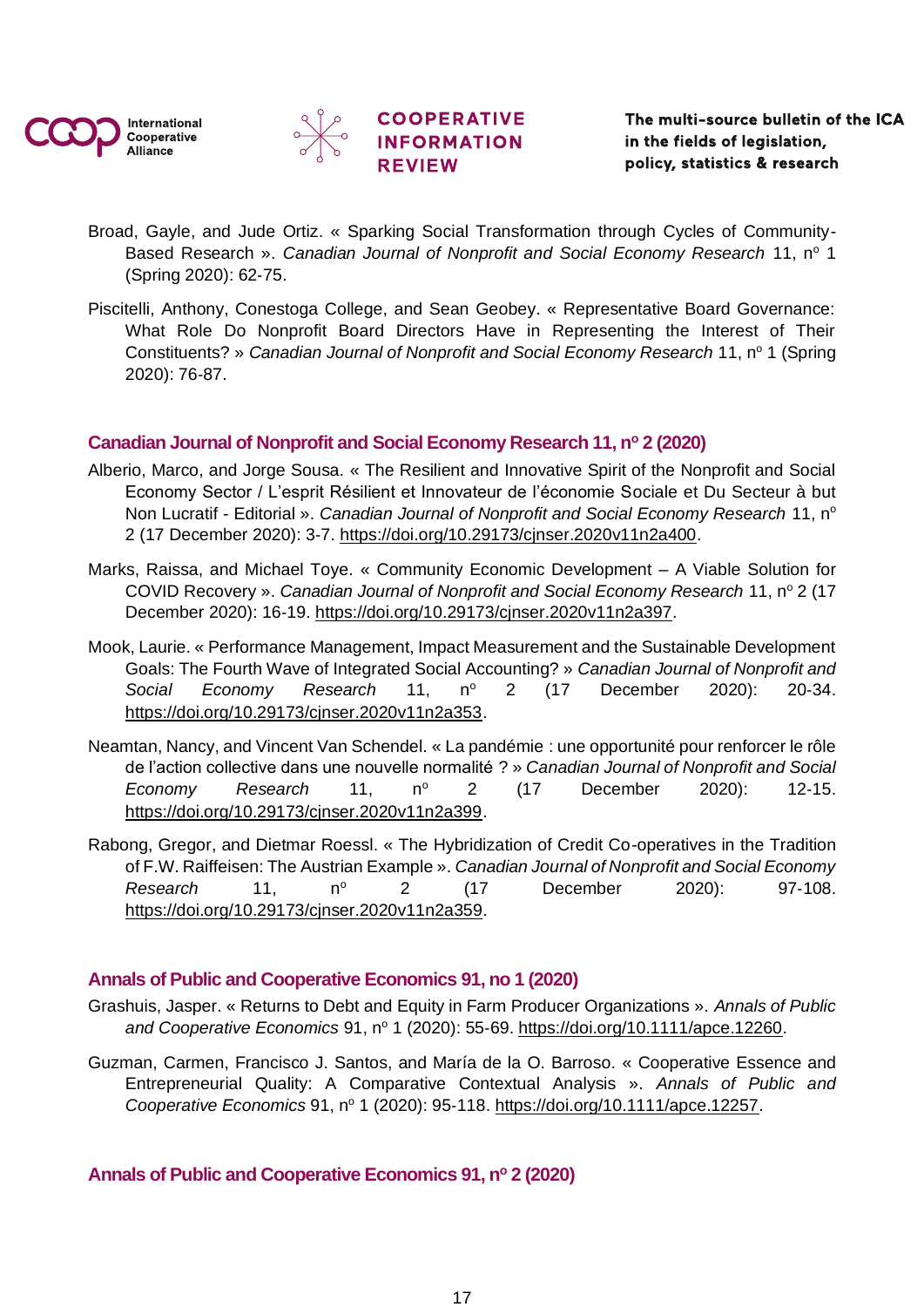![](_page_17_Picture_0.jpeg)

![](_page_17_Picture_1.jpeg)

![](_page_17_Picture_2.jpeg)

- Mwambi, Mercy, Jos Bijman, and Patience Mshenga. « Which Type of Producer Organization Is (More) Inclusive? Dynamics of Farmers' Membership and Participation in the Decision-Making Process ». Annals of Public and Cooperative Economics 91, nº 2 (2020): 213-36. [https://doi.org/10.1111/apce.12269.](https://doi.org/10.1111/apce.12269)
- Meriläinen, Jari-Mikko. « Bank Ownership Type and Temporal Evolution of Long-Term Bank Funding in the Period 2005–2017 ». Annals of Public and Cooperative Economics 91, nº 2 (2020): 237‑68. [https://doi.org/10.1111/apce.12266.](https://doi.org/10.1111/apce.12266)
- Burgstaller, Johann. « Retail-Bank Efficiency: Nonstandard Goals and Environmental Determinants ». Annals of Public and Cooperative Economics 91, n° 2 (2020): 269-301. [https://doi.org/10.1111/apce.12270.](https://doi.org/10.1111/apce.12270)

### <span id="page-17-0"></span>**Annals of Public and Cooperative Economics 91, n<sup>o</sup> 3 (2020)**

- Bretos, Ignacio, Marie J. Bouchard, and Alberto Zevi. « Institutional and Organizational Trajectories in Social Economy Enterprises: Resilience, Transformation and Regeneration ». *Annals of Public* and Cooperative Economics 91, nº 3 (2020): 351-58. [https://doi.org/10.1111/apce.12279.](https://doi.org/10.1111/apce.12279)
- Groeneveld, Hans. « Reconciling Different Truths about Isomorphic Pressure and Distinctive Behavior at European Cooperative Banks: Back to the Future with Raiffeisen's Principles ». Annals of Public and Cooperative Economics 91, nº 3 (2020): 359-86. [https://doi.org/10.1111/apce.12280.](https://doi.org/10.1111/apce.12280)
- Ciliberti, Stefano, Angelo Frascarelli, and Gaetano Martino. « Drivers of Participation in Collective Arrangements in the Agri-Food Supply Chain. Evidence from Italy Using a Transaction Costs Economics Perspective ». Annals of Public and Cooperative Economics 91, nº 3 (2020): 387‑409. [https://doi.org/10.1111/apce.12263.](https://doi.org/10.1111/apce.12263)
- Bretos, Ignacio, Anjel Errasti, and Carmen Marcuello. « Is There Life after Degeneration? The Organizational Life Cycle of Cooperatives under a 'Grow-or-Die' Dichotomy ». *Annals of Public*  and Cooperative Economics 91, nº 3 (2020): 435-58. [https://doi.org/10.1111/apce.12258.](https://doi.org/10.1111/apce.12258)
- Tortia, Ermanno C., Florence Degavre, and Simone Poledrini. « Why Are Social Enterprises Good Candidates for Social Innovation? Looking for Personal and Institutional Drivers of Innovation ». Annals of Public and Cooperative Economics 91, n° 3 (2020): 459-77. [https://doi.org/10.1111/apce.12265.](https://doi.org/10.1111/apce.12265)

### <span id="page-17-1"></span>**Annals of Public and Cooperative Economics 91, n<sup>o</sup> 4 (2020)**

Cotler, Pablo. « Does It Pay to Cooperate? The Case of Cooperatives in the Mexican Manufacturing Sector ». Annals of Public and Cooperative Economics 91, nº 4 (2020): 497-517. [https://doi.org/10.1111/apce.12281.](https://doi.org/10.1111/apce.12281)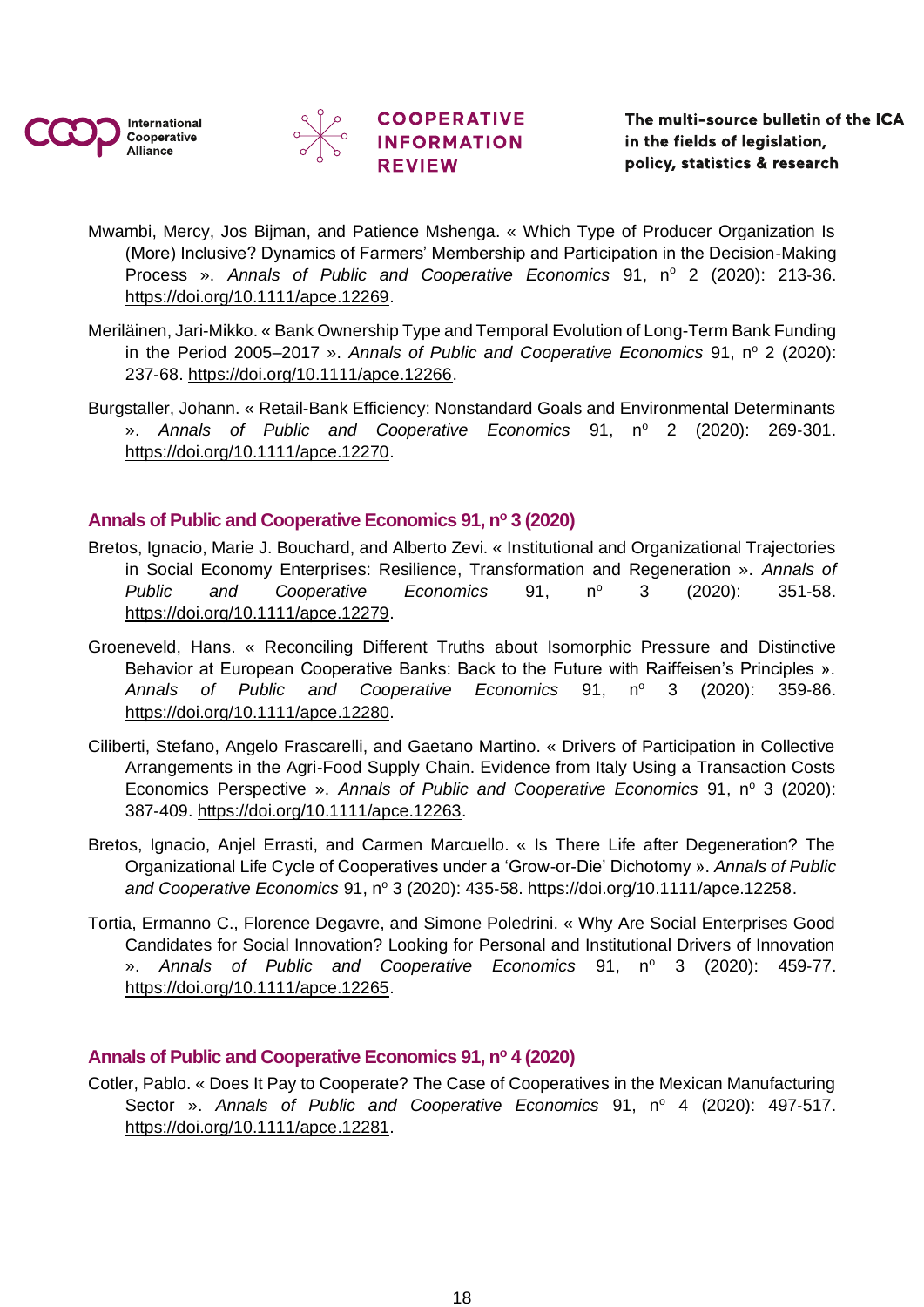![](_page_18_Picture_0.jpeg)

![](_page_18_Picture_1.jpeg)

![](_page_18_Picture_2.jpeg)

Su, Ye, and Michael L. Cook. « Advances in Agricultural Cooperative Research since 2007: A Review of Chinese Agricultural Economics Literature ». *Annals of Public and Cooperative Economics* 91, n<sup>o</sup> 4 (2020): 519‑43. [https://doi.org/10.1111/apce.12273.](https://doi.org/10.1111/apce.12273)

**COOPERATIVE** 

- Signoretti, Andrea, and Silvia Sacchetti. « Lean HRM Practices in Work Integration Social Enterprises: Moving towards Social Lean Production. Evidence from Italian Case Studies\* ». Annals of Public and Cooperative Economics 91, n<sup>o</sup> 4 (2020): 545-63. [https://doi.org/10.1111/apce.12283.](https://doi.org/10.1111/apce.12283)
- González, Maria del Carmen Pérez, and Lidia Valiente Palma. « The "Business–Territory" Relationship of Cooperative Societies as Compared to the Conventional Business Sector in the Region of Andalusia ». Annals of Public and Cooperative Economics 91, nº 4 (2020): 565-83. [https://doi.org/10.1111/apce.12282.](https://doi.org/10.1111/apce.12282)

### <span id="page-18-0"></span>**CIRIEC-España, Revista de Economía Pública, Social y Cooperativa, n<sup>o</sup> 98 (2020)**

- Morais, Leandro Pereira, and Miguel Juan Bacic. « Social and Solidarity Economy and the need for its entrepreneuring ecosystem: current challenges in Brazil ». *CIRIEC-España, Revista de Economía Pública, Social y Cooperativa, nº 98 (March 2020): 5-30.*
- Schwab do Nascimento, Fabio, Angel Calle-Collado, and Rocío Muñoz Benito. « Economía social y solidaria y agroecología en cooperativas de agricultura familiar en Brasil como forma de desarrollo de una agricultura sostenible ». *CIRIEC-España, Revista de Economía Pública, Social y Cooperativa, nº 98 (March 2020): 189-211.*
- Kasparian, Denise, and Julián Rebón. « La sustentabilidad del cambio social. Factores positivos en la consolidación de las empresas recuperadas por sus trabajadores en la Argentina ». *CIRIEC-España, Revista de Economía Pública, Social y Cooperativa, nº 98 (March 2020): 213-46.*

### <span id="page-18-1"></span>**CIRIEC-España, Revista de Economía Pública, Social y Cooperativa, n<sup>o</sup> 99 (2020)**

- Araujo Batlle, Alex, Eloi Serrano Robles, and Victor Jordan Vallverdu. « La presencia de las cooperativas de Catalunya en Internet ». *CIRIEC-España, Revista de Economía Pública, Social v* Cooperativa, nº 99 (July 2020): 37-56.
- Alarcon Conde, Miguel Angel, and Juan Fernando Alvarez Rodriguez. « El Balance Social y las relaciones entre los Objetivos de Desarrollo Sostenible y los Principios Cooperativos mediante un Análisis de Redes Sociales ». *CIRIEC-España, Revista de Economía Pública, Social y Cooperativa*, nº 99 (July 2020): 57-87.
- Arana-Landin, Sofia. « A missing tool to achieve the UN 2030 agenda goal n.8: a proposal for a regulatory framework at a federal level regarding worker cooperatives in the USA ». *CIRIEC-España, Revista de Economía Pública, Social y Cooperativa, nº 99 (July 2020): 89-117.*
- Escobar Castillo, Adalberto, Gabriel Velandia Pacheco, and Evaristo Navarro Manotas. « Contabilidad de gestión: efecto en los factores clave del éxito competitivo en el sector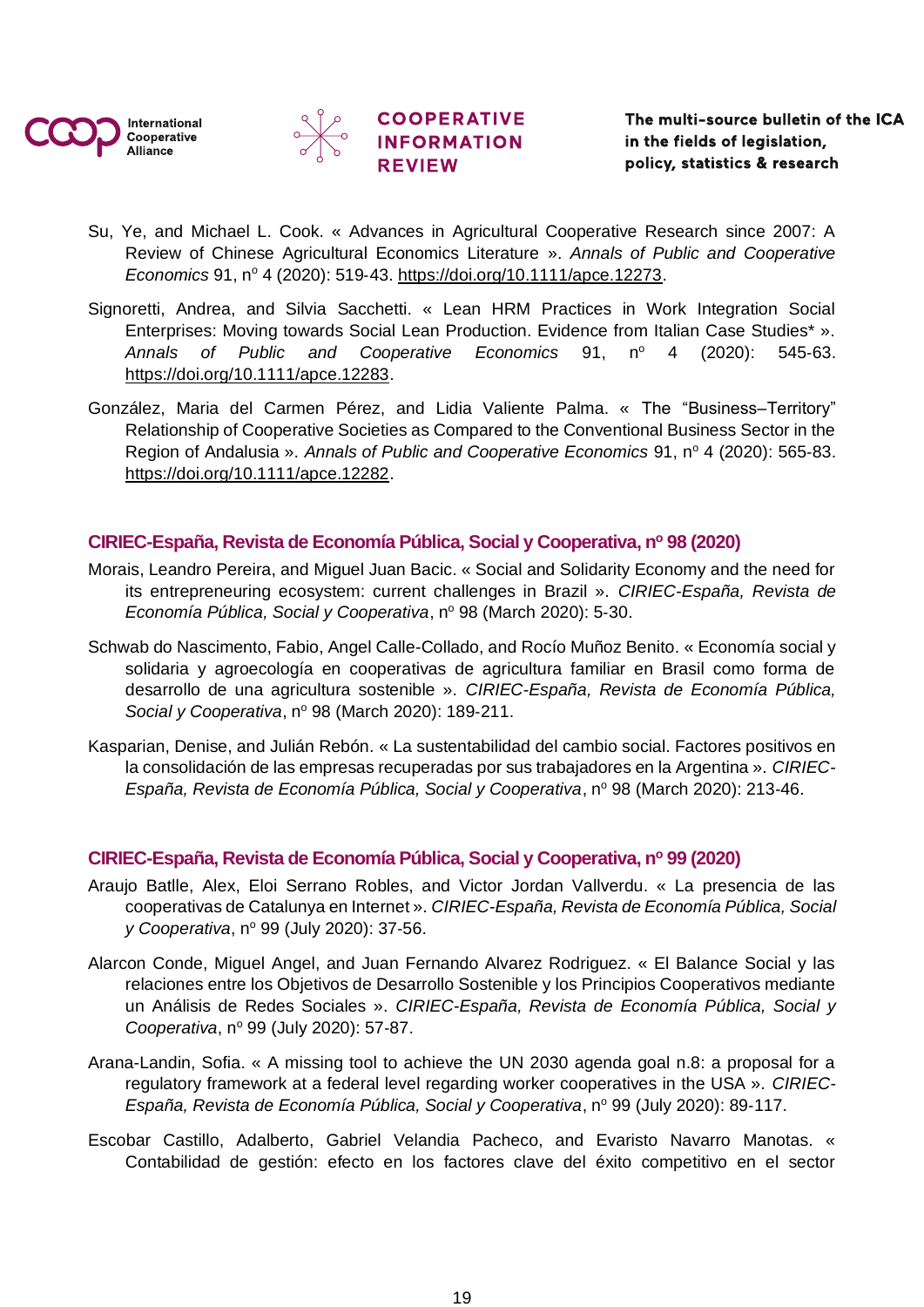![](_page_19_Picture_0.jpeg)

![](_page_19_Picture_1.jpeg)

![](_page_19_Picture_2.jpeg)

cooperativo ». *CIRIEC-España, Revista de Economía Pública, Social y Cooperativa*, nº 99 (July 2020): 119‑46.

### <span id="page-19-0"></span>**CIRIEC-España, Revista de Economía Pública, Social y Cooperativa, n<sup>o</sup> 100 (2020)**

- Costas, Antón. « Un nuevo contrato social postpandémico. El papel de la Economía social ». *CIRIEC-España, Revista de Economía Pública, Social y Cooperativa, nº 100 (November 2020):* 11‑29.
- Castro, R. Belén, Rosa Santero, M. Isabel Martinez, and Paula De Diego. « From the economic to the social contribution of the Social Economy. Monetary assessment of the social value created for the Spanish economy ». *CIRIEC-España, Revista de Economía Pública, Social y Cooperativa*, nº 100 (November 2020): 31-65.
- Mozas Moral, Adoración, R. Belén, Enrique Bernal Jurado, Domingo Fernandez Uclés, Miguel Jesus Medina Viruel, and Raquel Puentes Poyatos. « Cooperativismo de segundo grado y adopción de las TIC ». *CIRIEC-España, Revista de Economía Pública, Social y Cooperativa*, nº 100 (November 2020): 67‑85.
- Guzman-Perez, Beatriz, Javier Mendoza Jiménez, and M<sup>a</sup> Victoria Pérez Monteverde. « El valor social y las cofradías canarias: una aproximación a través del análisis de un caso ». *CIRIEC-*España, Revista de Economía Pública, Social y Cooperativa, nº 100 (November 2020): 115-53.
- Ruiz-Roqueñi, Maite. « Cuantificación del Valor Emocional. El caso de Unión de Cooperativas Agroalimentarias de Navarra (UCAN) ». *CIRIEC-España, Revista de Economía Pública, Social y Cooperativa*, nº 100 (November 2020): 155-75.
- Echanove Franco, Alfonso. « Marco de referencia para la integración de la contabilidad social en la gestión estratégica de las empresas de Economía Social ». *CIRIEC-España, Revista de Economía Pública, Social y Cooperativa, nº 100 (November 2020): 207-37.*

### <span id="page-19-1"></span>**International Journal of Community and Cooperative Studies 8, n<sup>o</sup> 1 (2020)**

- Eticha, Berhanu Bayisa, and Workineh Abebe. « The Effect of Financial Outreach on the Financial Sustainbility of Saving and Credit Cooperative Unions; the Case of Oromia National Regional State of Ethiopia ». *International Journal of Community and Cooperative Studies* 8, n<sup>o</sup> 1 (June 2020): 1‑8.
- Metto, Wilson K. « The Relationship between Member Financial Literacy and Loan Repayment in Savings and Credit Cooperative Societies in Uasin-Gishu County, Kenya ». *International Journal of Community and Cooperative Studies* 8, n<sup>o</sup> 1 (June 2020): 9-22.
- Kehinde, M. A., A. D. Kehinde, and A. A. Akinola. « Farmers' Organisations and Its Contribution to the Adoption of Soil Conservation Practices: A Case Study of Smallholder Farmers in Oyo State, Nigeria ». *International Journal of Community and Cooperative Studies 8, n<sup>o</sup> 1 (June* 2020): 23‑34.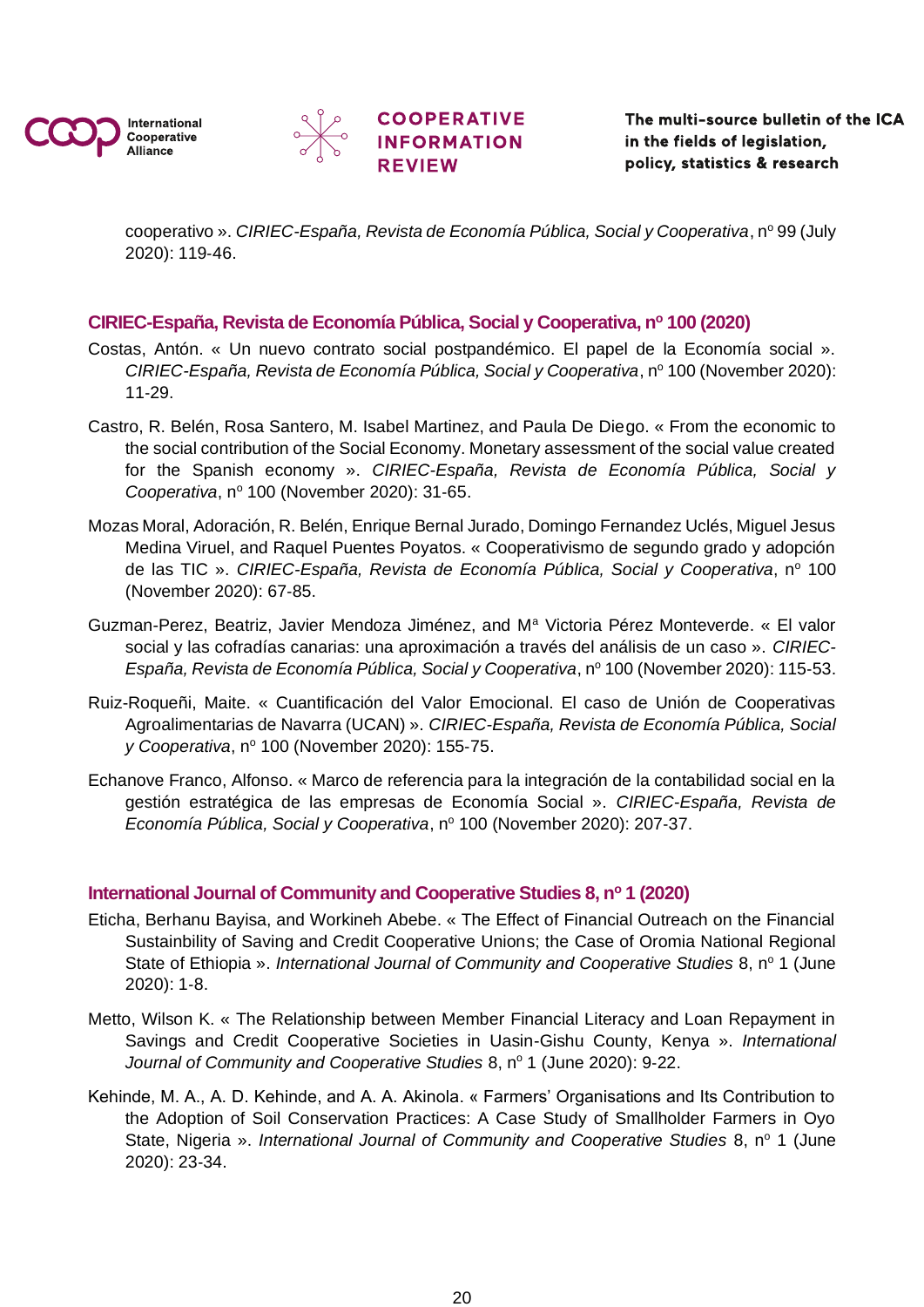![](_page_20_Picture_0.jpeg)

![](_page_20_Picture_1.jpeg)

![](_page_20_Picture_2.jpeg)

Yehdego, Firehiwot Yemane. « Challenges and Prospects of Government's Role for Cooperative Development in Ethiopia ». *International Journal of Community and Cooperative Studies* 8, n<sup>o</sup> 1 (June 2020): 35‑51.

### <span id="page-20-0"></span>**International Journal of Community and Cooperative Studies 8, n<sup>o</sup> 2 (2020)**

- Koyi, Nabiswa P. « Role of Dairy Cooperative Societies in Sustainable Dairy Development in Kenya ». International Journal of Community and Cooperative Studies 8, nº 2 (October 2020): 1-25.
- Kwuokenye, G.F., and O. J. Ovharhe. « Patronizing Agricultural Cooperatives: The Journey towards Zero Hunger Attainment in South-South States, Nigeria ». *International Journal of Community*  and Cooperative Studies 8, nº 2 (October 2020): 33-49.

### <span id="page-20-1"></span>**Cooperativismo & Desarrollo 28, n<sup>o</sup> 116 (2020)**

- Akanji, Ajibola Anthony. « The Poverty Challenge in Africa: Innovative Cooperativism through Political Incentives »: *Cooperativismo & Desarrollo* 28, nº 116 (31 January 2020): 1-22.
- Martí, Juan Pablo. « Mercado, políticas públicas y cooperativas de productores en la lechería uruguaya a comienzos del siglo XX ». Cooperativismo & Desarrollo 28, nº 116 (31 Januarv 2020): 1‑33.
- Prieto, Amanda Vargas, and César Sánchez-Álvarez. « Análisis de evolución de la asistencia técnica y el fomento de cooperativas rurales en Colombia ». Cooperativismo & Desarrollo 28, nº 116 (31 January 2020): 1‑22.
- Gómez, Javier Herrán, Bernardo Salgado Guerrero, and Angel Torres Toukoumidis. « Entidades y ejes de acción en la economía popular y solidaria: caso Cayambe, Ecuador ». *Cooperativismo & Desarrollo* 28, n<sup>o</sup> 116 (30 January 2020): 1‑14.
- Galiana, Elena Inglada, Emilio Perez Chinarro, and José Manuel Sastre. « Economía social, crisis económicas y reestructuración del estado de bienestar - Caso español ». *Cooperativismo & Desarrollo* 28, nº 116 (31 January 2020): 1-20.

### <span id="page-20-2"></span>**Cooperativismo & Desarrollo 28, n<sup>o</sup> 117 (2020)**

- Belmonte, Jesús López, Antonio José Moreno Guerrero, and Arturo Fuentes Cabrera. « Las cooperativas de enseñanza en España: Un modelo educativo para el desarrollo profesional docente basado en la economía social ». Cooperativismo & Desarrollo 28, nº 117 (4 May 2020): 1‑25. [https://doi.org/10.16925/2382-4220.2020.02.01.](https://doi.org/10.16925/2382-4220.2020.02.01)
- Arzadun, Paula, and Paul Masis-Solano. « Percepciones de la comunidad sobre cooperativas: estudio empírico en Costa Rica ». Cooperativismo & Desarrollo 28, nº 117 (4 May 2020): 1-24. [https://doi.org/10.16925/2382-4220.2020.02.02.](https://doi.org/10.16925/2382-4220.2020.02.02)
- Lopez-Castro, Natalia. « Estrategias del cooperativismo agrario frente a las transformaciones sociales y productivas recientes: Una exploración en el sudoeste bonaerense (Argentina) ».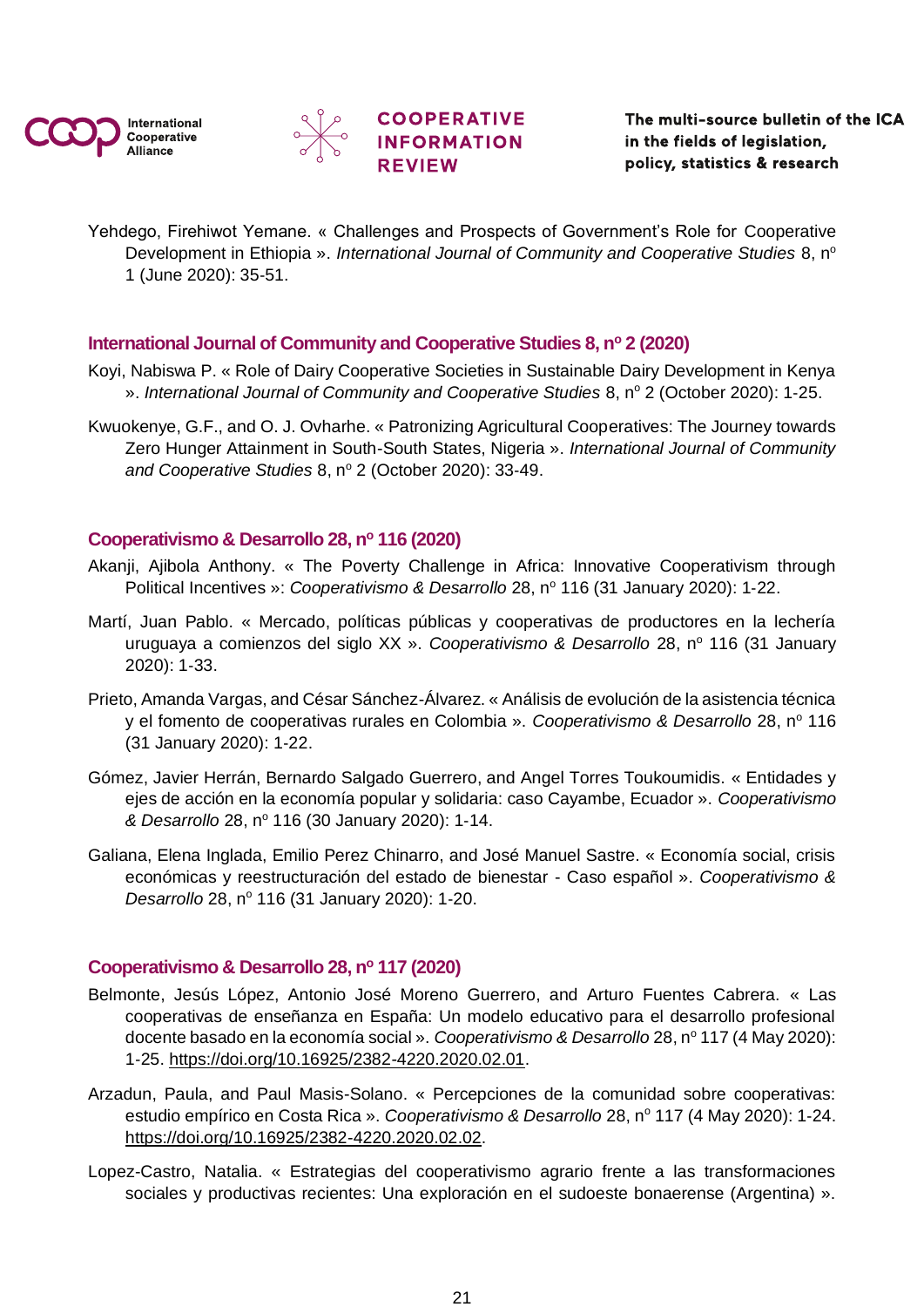![](_page_21_Picture_0.jpeg)

![](_page_21_Picture_1.jpeg)

*Cooperativismo & Desarrollo* 28, n<sup>o</sup> 117 (4 May 2020): 1‑32. [https://doi.org/10.16925/2382-](https://doi.org/10.16925/2382-4220.2020.02.03) [4220.2020.02.03.](https://doi.org/10.16925/2382-4220.2020.02.03)

- Chaparro-Africano, Adriana-María, and Luz-Magaly Franco-Chocue. « Consumidores y consumo de productos agroecológicos en los Integrantes de la Red de Mercados Agroecológicos de Bogotá, Región – RMABR ». Cooperativismo & Desarrollo 28, nº 117 (31 May 2020): 36-36.
- Prieto, Amanda Vargas, and Diana Paola Figueroa Córdoba. « Collective Actions in Catatumbo as a Means for Occupational Reconfiguration of the Agricultural Sector ». *Cooperativismo & Desarrollo* 28, nº 117 (4 May 2020): 22-22.

### <span id="page-21-0"></span>**International Journal of Co-operative Accounting & Management 3, n<sup>o</sup> 1 (2020)**

- Johnstone, Harvey. « Cape Breton University: Building on the CED Legacy of Fr. Greg MacLeod ». *International Journal of Co-operative Accounting & Management* 3, n° 1 (2020): 4-17.
- Webb, Tom. « Learning to Manage the Co-operative Difference: Saint Mary's Co-operative Management Education ». *International Journal of Co-operative Accounting & Management* 3, n<sup>o</sup> 1 (2020): 18-28.
- Guillotte, Claude-André, Anne-Marie Merrien, Josée Charbonneau, and Jocelyne Champagne Racine. « The University of Sherbrooke: IRECUS' History of Collaboration with the Cooperative Sector ». International Journal of Co-operative Accounting & Management 3, nº 1 (2020): 29-43.
- Berge, Simon, and Darryl Reed. « The University of Winnipeg: The Business Chair in Co-operative Enterprises ». *International Journal of Co-operative Accounting & Management* 3, n<sup>o</sup> 1 (2020): 44‑54.
- Massie, Merle. « University of Saskatchewan: The Centre for the Study of Co-operatives ». *International Journal of Co-operative Accounting & Management* 3, n<sup>o</sup> 1 (2020): 55-65.

### <span id="page-21-1"></span>**International Journal of Co-operative Accounting & Management 3, no 2 (2020)**

- Rowlston, Nik, and Fiona Duguid. « Co-operative Sustainability Performance Measurement: The Role of the Co-op Principles and UN Sustainability Development Goals in the Reporting Model ». International Journal of Co-operative Accounting & Management 3, nº 2 (2020): 4-19.
- Guillotte, Claude-André, and Josée Charbonneau. « Exploring the Links Between the Practices of Forestry Cooperatives and the SDGs ». *International Journal of Co-operative Accounting & Management* 3, nº 2 (2020): 20-42.
- Carini, Chiara, and Ilana Gotz. « Large Cooperatives and SDG 8: Quantifying Contributions Toward the Goal ». *International Journal of Co-operative Accounting & Management* 3, n° 2 (2020): 43‑58.
- Duguid, Fiona. « Are Co-operatives Embracing the SDGs and Sustainability? A Content Analysis of Annual Reports, Reports, and Websites ». *International Journal of Co-operative Accounting & Management* 3, nº 2 (2020): 59-75.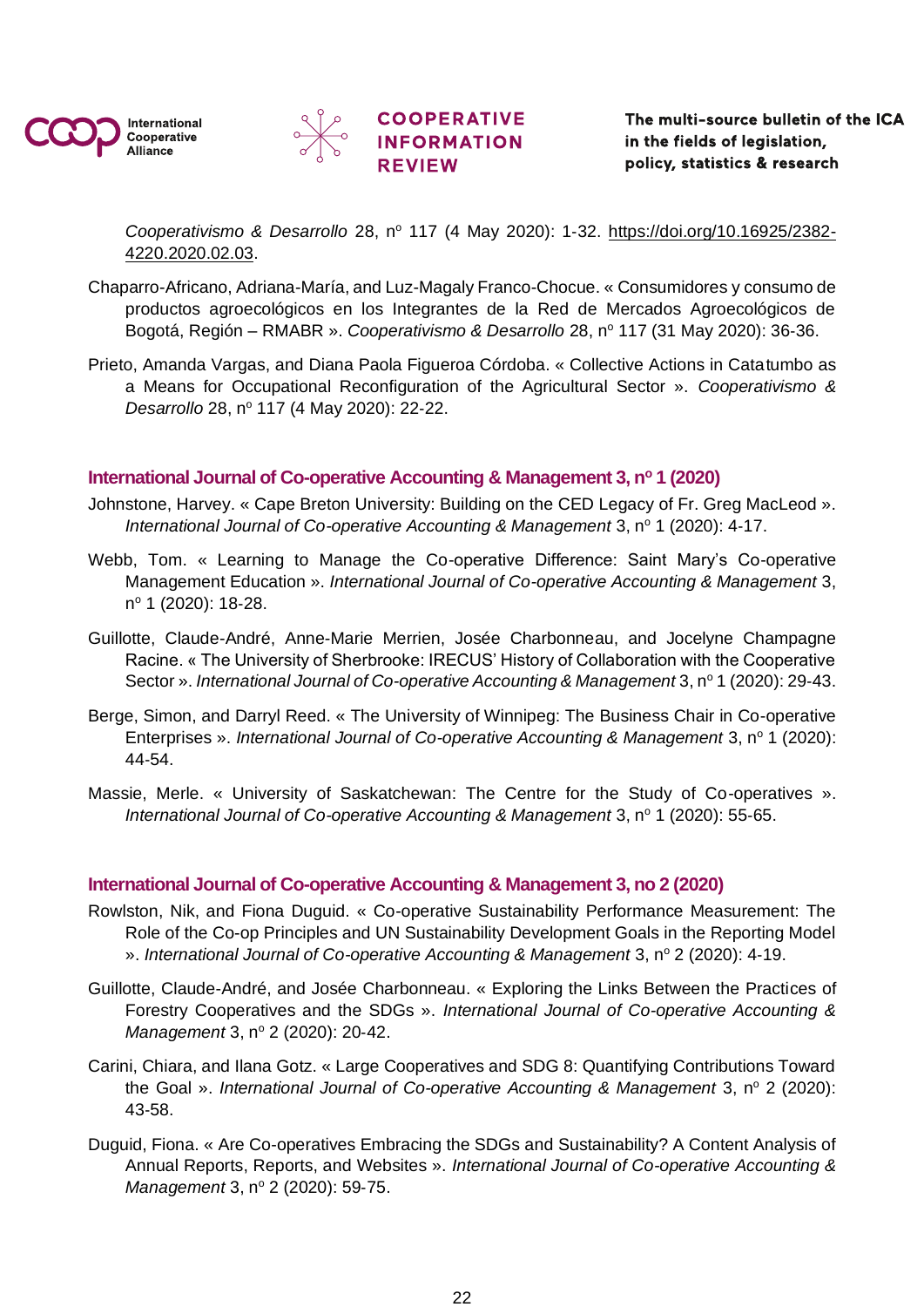![](_page_22_Picture_0.jpeg)

![](_page_22_Picture_1.jpeg)

![](_page_22_Picture_2.jpeg)

- Singh, Simren, Devika Singh, Dave Mohit, and Iyer Balasubramanian. « Cooperatives: Present but Not Visible Evidence from Voluntary National Reviews ». *International Journal of Co-operative Accounting & Management* 3, nº 2 (2020): 76-96.
- Ravichandran, Krishnachetty. « PACS and SDGs: A Study in Tamil Nadu, India ». *International*  Journal of Co-operative Accounting & Management 3, nº 2 (2020): 97-118.
- Bickford, Nicolas. « The Centrality of Environmental Sustainability for the Co-operative Movement and the World ». *International Journal of Co-operative Accounting & Management* 3, n° 2 (2020): 119‑36.

### <span id="page-22-0"></span>**International Journal of Co-operative Accounting & Management 3, n<sup>o</sup> 3 (2020)**

- Awotwe, Esther, Simon Berge, and Peter Davis. « Do We Need a New Direction for Managing a Multi-Stakeholder Co-operative? A Critical and Theoretical Reflection on Why Aspirations Sometimes Fail ». *International Journal of Co-operative Accounting & Management* 3, n<sup>o</sup> 3 (2020): 4‑20.
- Hossein, Caroline Shenaz. « Locating the Contributions of the African Diaspora in the Canadian Cooperative Sector ». *International Journal of Co-operative Accounting & Management* 3, n° 3 (2020): 21‑45.
- Ise, Egor Hikarofem, Chilokwu Okechukwu, and Owan Obodagu Tonica. « Analysis of Entrepreneurial Performance of Multi-purpose Co-operative Societies in Abi Local Government Area of Cross River State, Nigeria ». *International Journal of Co-operative Accounting & Management* 3, nº 3 (2020): 46-57.
- Apparao, Meka Dhananjay, Nicola Mary Shadbolt, and Elena Garnevska. « Heterogeneity and Commitment to Collective Action: An Empirical Study of a New Zealand Dairy Co-operative ». *International Journal of Co-operative Accounting & Management* 3, n° 3 (2020): 58-80.
- Bitsch, Linda, Jon H. Hanf, and Elena Garnevska. « Can Differential Member Demands Lead to Tensions Within a Cooperative? » *International Journal of Co-operative Accounting & Management* 3, nº 3 (2020): 81-92.
- Davis, Peter. « BOOKREVIEW Jim Jones. (2019). Hasten Slowly, and You Will Soon Arrive: The Mysterious Presence of Group Equity Housing Co-operatives, National Association of Student Housing Co-operatives, Michigan, USA ISBN 978-0-578-54725-1 ». *International Journal of Cooperative Accounting & Management* 3, nº 3 (2020): 93-95.

### <span id="page-22-1"></span>**International Journal of Cooperative Law, n<sup>o</sup> III (2020)**

- Suchon, Aneta. « Cooperatives in the process of developing the multifunctionality of rural areas in Poland - Selected legal issues ». International Journal of Cooperative Law, nº III (2020): 10-30.
- Tadjudje, Willy. « Standardization of cooperative law in Africa: A comparative analysis between the Ohada Uniform Act related to cooperative societies and the East Africa community's cooperative societies bill ». *International Journal of Cooperative Law*, nº III (2020): 31-45.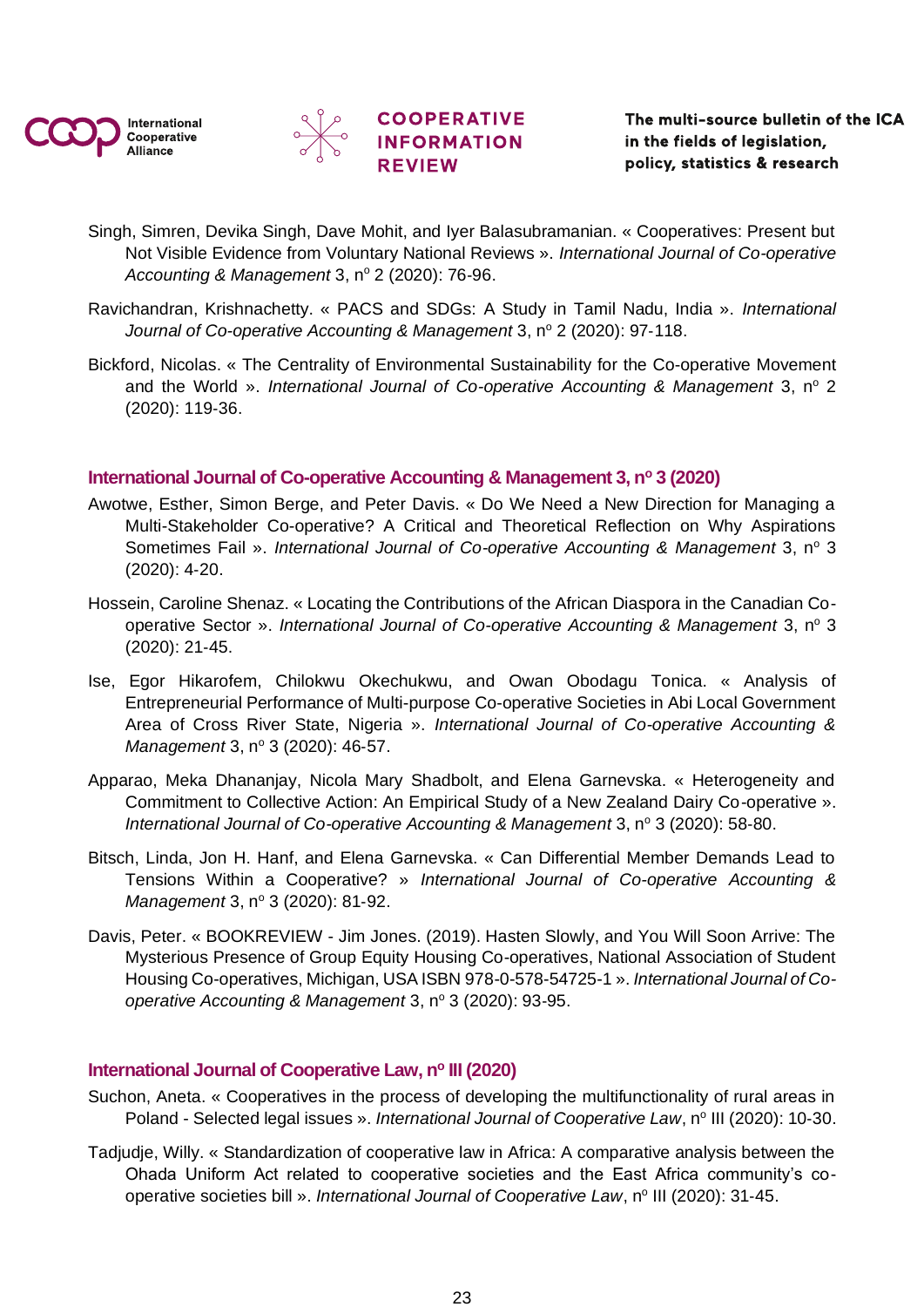![](_page_23_Picture_0.jpeg)

![](_page_23_Picture_1.jpeg)

- Fefes, Michael. « The Greek anti-paradigm: How legislation on agricultural co-operatives caused their failure ». *International Journal of Cooperative Law*, n<sup>o</sup> III (2020): 46-61.
- Gebreyesus, Yimer A. « Saving and credit cooperative societies in Ethiopia: A quest for comprehensive laws ». *International Journal of Cooperative Law*, nº III (2020): 62-82.
- Grandvuillemin, Sophie. « Cooperative relationships and French and European competition law ». International Journal of Cooperative Law, nº III (2020): 83-97.
- Tilquin, Thierry, Julie-Anne Delcorde, and Maïka Barnaerts. « A new paradigm for cooperative societies under the new Belgian code of companies and associations ». *International Journal*  of Cooperative Law, nº III (2020): 98-121.
- Bengoetxea Alkorta, Aitor, and Itziar Villafáñez Pérez. « Basque legislation on cooperatives in light of the new Basque cooperative law ». International Journal of Cooperative Law, n<sup>o</sup> III (2020): 122‑56.

### <span id="page-23-0"></span>**Journal of Cooperative 35 (2020)**

- Clymer, Amanda M., Brian C. Briggeman, and John C. Leatherman. « Estimating the Value of Local Ownership to a State's Economy: The Case of Kansas Farmer Cooperatives ». *Journal of Cooperative* 35 (2020): 1‑39.
- Munch, Daniel M., Todd M. Schmit, and Roberta M. Severson. « A Descriptive Analysis of Milk Pricing Attribute Values for Cooperative and Independent Milk Handlers in New York State ». *Journal of Cooperative* 35 (2020): 40‑73.
- McKee, Gregory, Keri L. Jacobs, and Albert Kagan. « Trade Credit Use in Agricultural Cooperatives: Pricing and Firm Performance ». *Journal of Cooperative* 35 (2020): 74‑101.
- Kenkel, Phil. « Comparison of Alternative Equity Management Systems ». *Journal of Cooperative* 35 (2020): 103‑28.

### <span id="page-23-1"></span>**Journal of Co-operative Organization and Management 8, n<sup>o</sup> 1 (2020)**

- Sultana, Maya, Junayed Uddin Ahmed, and Yoshiharu Shiratake. « Sustainable Conditions of Agriculture Cooperative with a Case Study of Dairy Cooperative of Sirajgonj District in Bangladesh ». *Journal of Co-operative Organization and Management* 8, n° 1 (1 June 2020): 100105. [https://doi.org/10.1016/j.jcom.2019.100105.](https://doi.org/10.1016/j.jcom.2019.100105)
- Sebhatu, Kifle T., Tafesse W. Gezahegn, Tekeste Berhanu, Miet Maertens, Steven Van Passel, and Marijke D'Haese. « Conflict, Fraud, and Distrust in Ethiopian Agricultural Cooperatives ». Journal of Co-operative Organization and Management 8, nº 1 (1 June 2020): 100106. [https://doi.org/10.1016/j.jcom.2020.100106.](https://doi.org/10.1016/j.jcom.2020.100106)
- Santos, Leandro Pereira dos, Carla Maria Schmidt, and Dagmar Mithöfer. « Impact of Collective Action Membership on the Economic, Social and Environmental Performance of Fruit and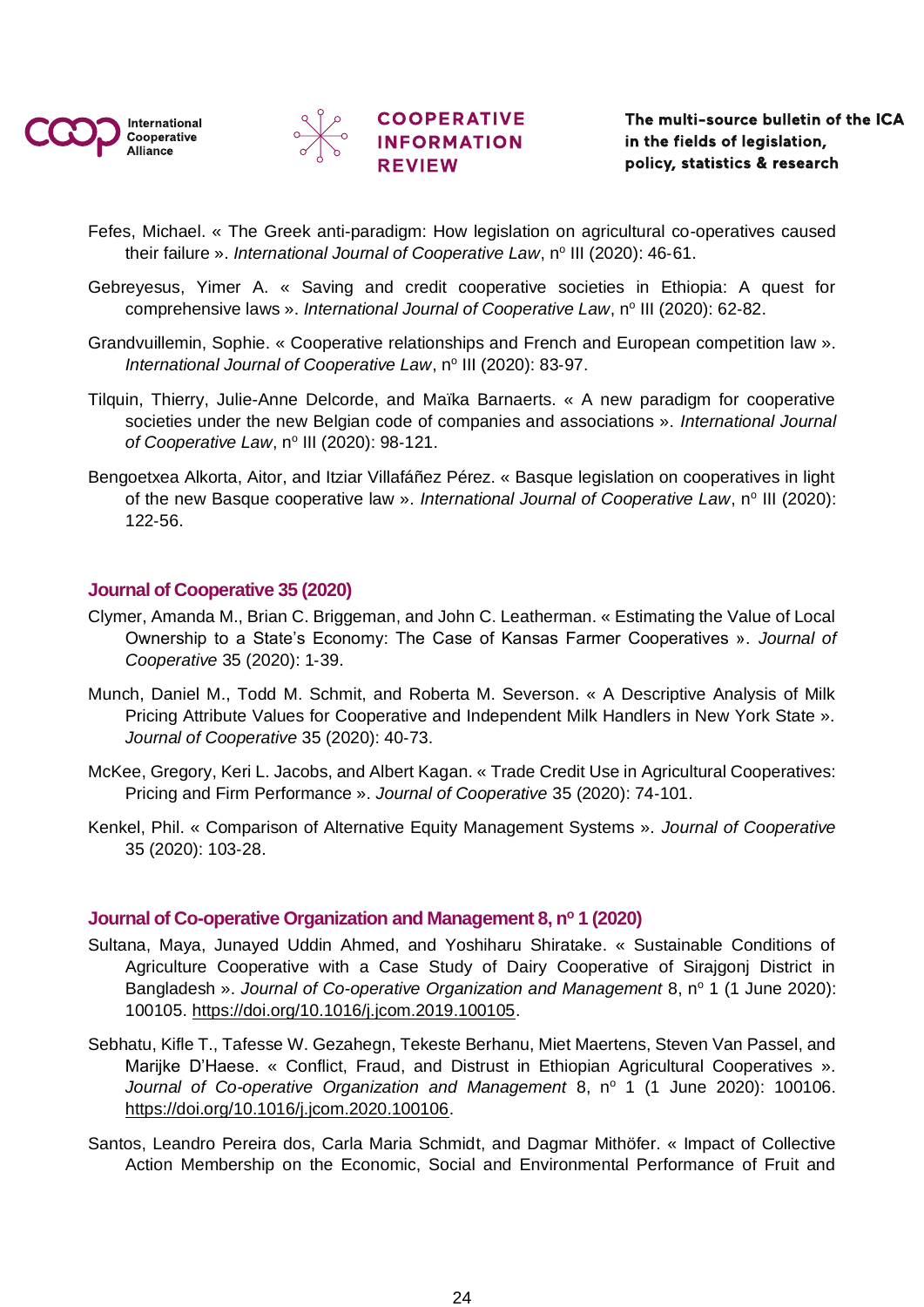![](_page_24_Picture_0.jpeg)

![](_page_24_Picture_1.jpeg)

![](_page_24_Picture_2.jpeg)

Vegetable Farmers in Toledo, Brazil ». *Journal of Co-operative Organization and Management* 8, nº 1 (1 June 2020): 100107. https://doi.org/10.1016/i.jcom.2020.100107.

Jitmun, Thitiya, John K. M. Kuwornu, Avishek Datta, and Anil Kumar Anal. « Factors Influencing Membership of Dairy Cooperatives: Evidence from Dairy Farmers in Thailand ». *Journal of Cooperative Organization and Management* 8, n<sup>o</sup> 1 (1 June 2020): 100109. [https://doi.org/10.1016/j.jcom.2020.100109.](https://doi.org/10.1016/j.jcom.2020.100109)

### <span id="page-24-0"></span>**Journal of Co-operative Organization and Management 8, n<sup>o</sup> 2 (2020)**

- Ishak, Suraiya, Ahmad Raflis Che Omar, Sarmila Md Sum, Abdullah Sanusi Othman, and Juliza Jaafar. « Smallholder Agriculture Cooperatives' Performance: What Is in the Minds of Management? » *Journal of Co-operative Organization and Management* 8, nº 2 (1 December 2020): 100110. [https://doi.org/10.1016/j.jcom.2020.100110.](https://doi.org/10.1016/j.jcom.2020.100110)
- Hannachi, Mourad, M'hand Fares, François Coleno, and Christophe Assens. « The "New Agricultural Collectivism": How Cooperatives Horizontal Coordination Drive Multi-Stakeholders Self-Organization ». *Journal of Co-operative Organization and Management* 8, n° 2 (1 December 2020): 100111. [https://doi.org/10.1016/j.jcom.2020.100111.](https://doi.org/10.1016/j.jcom.2020.100111)
- Pokharel, Krishna Prasad, David W Archer, and Allen M Featherstone. « The Impact of Size and Specialization on the Financial Performance of Agricultural Cooperatives ». *Journal of Co*operative Organization and Management 8, nº 2 (1 December 2020): 100108. [https://doi.org/10.1016/j.jcom.2020.100108.](https://doi.org/10.1016/j.jcom.2020.100108)
- Grashuis, Jasper, and Jason Franken. « Exit Strategies of Farmer Co-Operatives in the United States: A Competing Risks Analysis ». *Journal of Co-operative Organization and Management* 8, nº 2 (1 December 2020): 100119. [https://doi.org/10.1016/j.jcom.2020.100119.](https://doi.org/10.1016/j.jcom.2020.100119)
- Rabong, Gregor, and Stefan Radakovics. « The Uniform Co-Operative Value Core Evidence from Austria ». *Journal of Co-operative Organization and Management* 8, n° 2 (1 December 2020): 100118. [https://doi.org/10.1016/j.jcom.2020.100118.](https://doi.org/10.1016/j.jcom.2020.100118)
- Nakanishi, Yoshinobu. « Interplay between Coopetition and Institutions: How Japanese Airlines Enhance Bargaining Power ». *Journal of Co-operative Organization and Management* 8, n° 2 (1 December 2020): 100120. [https://doi.org/10.1016/j.jcom.2020.100120.](https://doi.org/10.1016/j.jcom.2020.100120)

### <span id="page-24-1"></span>**Journal of Entrepreneurial and Organizational Diversity 9, n<sup>o</sup> 1 (2020)**

- Ianes, Alberto. « Exploring the History of the First Social Enterprise Type: Social Co-operation in the Italian Welfare System and its Replication in Europe, 1970s to 2011 ». *Journal of Entrepreneurial and Organizational Diversity* 9, n<sup>o</sup> 1 (2020): 1-25. https://doi.org/DOI: [http://dx.doi.org/10.5947/jeod.2020.001.](https://doi.org/DOI:%20http:/dx.doi.org/10.5947/jeod.2020.001)
- Albanese, Marina. « Social and Relational Variables in Worker Cooperatives: Implications for the Objective Function ». *Journal of Entrepreneurial and Organizational Diversity* 9, n<sup>o</sup> 1 (2020): 26‑44. [https://doi.org/DOI: http://dx.doi.org/10.5947/jeod.2020.002.](https://doi.org/DOI:%20http:/dx.doi.org/10.5947/jeod.2020.002)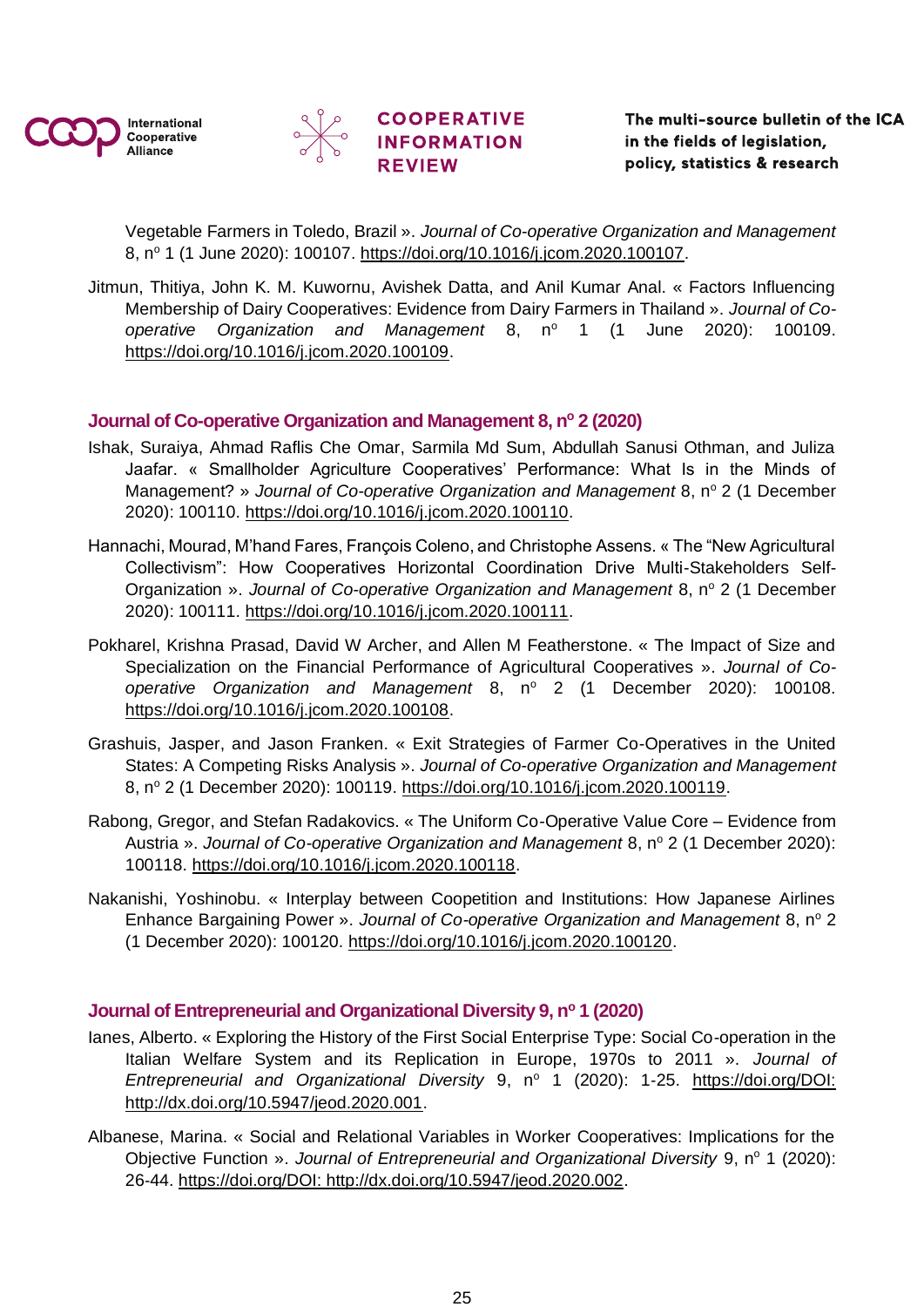![](_page_25_Picture_0.jpeg)

![](_page_25_Picture_1.jpeg)

Bhowmik, Manas Ranjan. « Advancing the Theory of Cooperative Organization: Interrogating the Developing Country Perspectives ». *Journal of Entrepreneurial and Organizational Diversity* 9, nº 1 (2020): 45-61. [https://doi.org/DOI: http://dx.doi.org/ 10.5947/jeod.2020.003.](https://doi.org/DOI:%20http:/dx.doi.org/%2010.5947/jeod.2020.003)

### <span id="page-25-0"></span>**Revue internationale de l'économie sociale, n<sup>o</sup> 356 (2020)**

- Maurel, Christophe, and François Pantin. « Caractériser la démarche des Scop en matière de RSE : quel couplage entre les discours, pratiques et outils ? » *Revue internationale de l'économie sociale, nº 356 (2020).*
- Blin, Alexia. « Aider les coopératives à aider l'État. Politiques publiques et coopératives rurales aux États- Unis (Wisconsin, années 1910-1930) ». *Revue internationale de l'économie sociale*, n<sup>o</sup> 356 (2020).
- Galor, Zvi. « Commercialiser des produits agricoles sans étude de marché : facteurs de réussite de trois coopératives en Israël dans les années 1980 ». *Revue internationale de l'économie sociale, nº 356 (2020).*

### <span id="page-25-1"></span>**Revue internationale de l'économie sociale, no 358 (2020)**

- Valiorgue, Bertrand, Emilie Bourlier-Bargues, and Xavier Hollandts. « Quelles évolutions de la raison d'être des coopératives agricoles françaises ? Regard historique sur un construit social ». *Revue internationale de l'économie sociale*, nº 358 (2020).
- Bodet, Catherine, and Thomas Lamarche. « Des coopératives de travail du XIX e siècle aux CAE et aux Scic : les coopératives comme espace méso critique ». *Revue internationale de l'économie sociale, nº 358 (2020).*
- Igamane, Saâdeddine. « Les inégalités de pouvoir au sein des coopératives de femmes au Maroc ». Revue internationale de l'économie sociale, nº 358 (2020).

### <span id="page-25-2"></span>**Revista del Centro de Estudios de Sociología del Trabajo (CESOT), n<sup>o</sup> 12 (2020)**

- Preziosa, María Marta. « Apuntes foucaultianos sobre la gestión de compliance ». *Revista del Centro de Estudios de Sociología del Trabajo (CESOT)*, nº 12 (30 April 2020): 7-38.
- Estragó, Alfonso. « Organizaciones horizontales: viejas aspiraciones en ideas de gestión que se renuevan ». *Revista del Centro de Estudios de Sociología del Trabajo (CESOT)*, nº 12 (30 April 2020): 39‑74.
- Bauni, Natalia. « Vigilar y autogestionar: estrategias de control del trabajo en empresas recuperadas ». *Revista del Centro de Estudios de Sociología del Trabajo (CESOT)*, nº 12 (30 April 2020): 75‑116.
- Azardun, Paula, Paul Maisis-Solano, and Paola Vannesa Carpio Calderón. « Autoempleo y emprendedores turístico-culturales: un estudio de caso en Costa Rica ». *Revista del Centro de Estudios de Sociología del Trabajo (CESOT)*, nº 12 (30 April 2020): 117-36.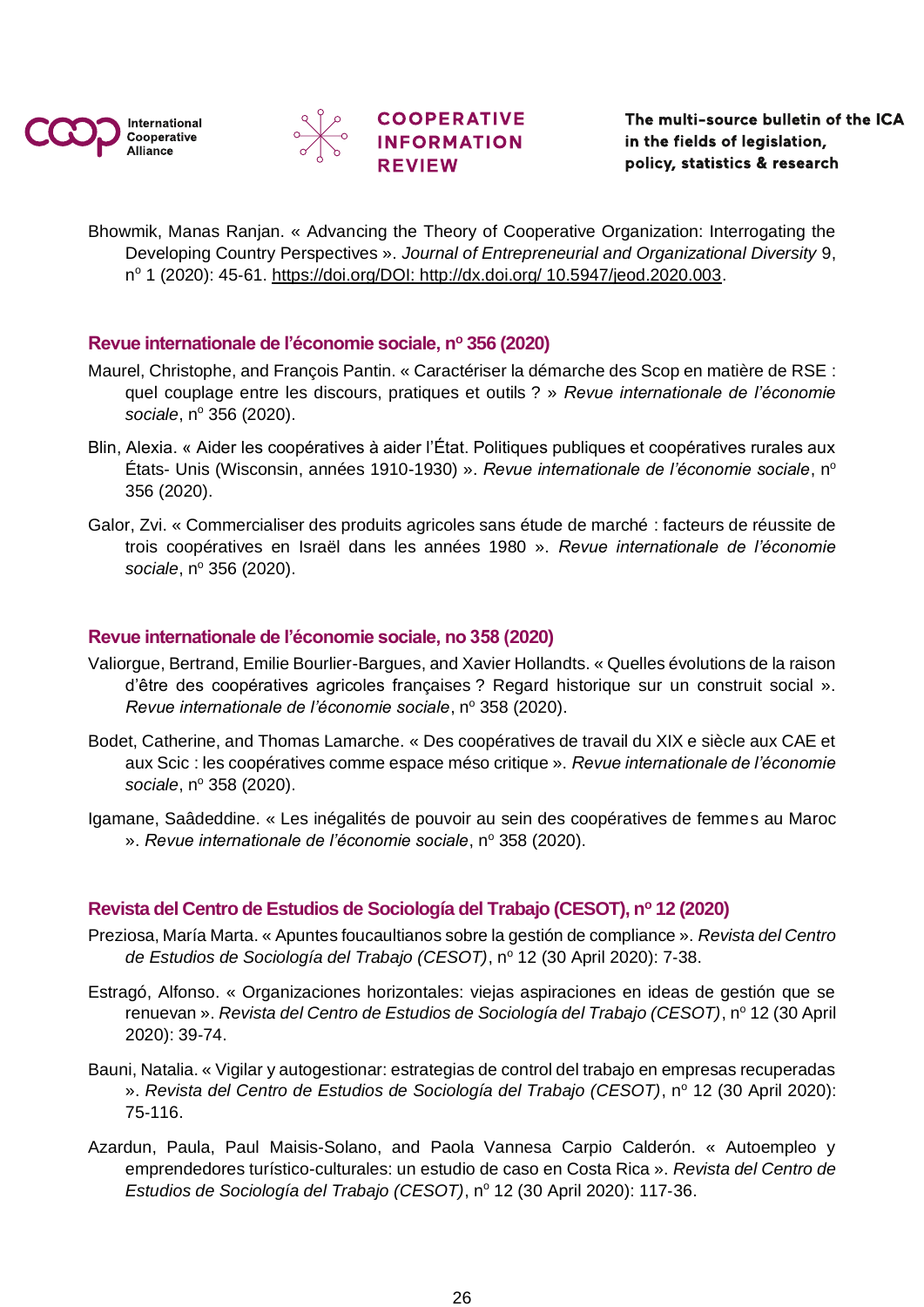![](_page_26_Picture_0.jpeg)

![](_page_26_Picture_1.jpeg)

![](_page_26_Picture_2.jpeg)

Fridman, Viviana, and Rafaela Gandino. « El trabajo autogestivo y los jóvenes: el caso de la Cooperativa de Trabajo Obrera de Comunicaciones ». *Revista del Centro de Estudios de Sociología del Trabajo (CESOT)*, nº 12 (30 April 2020): 137-60.

### <span id="page-26-0"></span>**REVESCO. Revista de Estudios Cooperativos 133 (2020)**

- Marí, Pilar Alguacil, and Cándido Román Cervantes. « Presentación monográfico: La economía social ante sus retos: emprendimiento, transformación digital, género y desarrollo sostenible ». *REVESCO. Revista de Estudios Cooperativos* 133 (24 April 2020): e69000‑e69000. [https://doi.org/10.5209/reve.69000.](https://doi.org/10.5209/reve.69000)
- Arce, Vega María Arnáez. « El fomento del cooperativismo a través de la contratación pública sostenible ». *REVESCO. Revista de Estudios Cooperativos* 133 (24 April 2020): e67339‑e67339. [https://doi.org/10.5209/reve.67339.](https://doi.org/10.5209/reve.67339)
- Rada, Alberto Atxabal. « Las medidas fiscales para favorecer el emprendimiento por las cooperativas ». *REVESCO. Revista de Estudios Cooperativos* 133 (24 April 2020): e67335‑e67335. [https://doi.org/10.5209/reve.67335.](https://doi.org/10.5209/reve.67335)
- Cobo, Juan Manuel Dieste. « Las plataformas colaborativas como oportunidad para la innovación social ». *REVESCO. Revista de Estudios Cooperativos* 133 (24 April 2020): e67338‑e67338. [https://doi.org/10.5209/reve.67338.](https://doi.org/10.5209/reve.67338)
- Alonso, Roberto García, Ulf Thoene, Ana María Figueroa, and Edwin Murillo Amaris. « El Emprendimiento Social en el marco de la Alianza del Pacífico ». *REVESCO. Revista de Estudios Cooperativos* 133 (24 April 2020): e67341‑e67341. [https://doi.org/10.5209/reve.67341.](https://doi.org/10.5209/reve.67341)
- Aponcio, Zenona González. « Determinantes de la calidad de la información divulgada vía Web por las pequeñas y medianas cooperativas de Canarias ». *REVESCO. Revista de Estudios Cooperativos* 133 (24 April 2020): e67340‑e67340. [https://doi.org/10.5209/reve.67340.](https://doi.org/10.5209/reve.67340)
- Ortiz, María Jesús Hernández, Elia García Martí, Rocío Martínez Jiménez, Cristina Pedrosa Ortega, and Carmen Ruiz Jiménez. « El efecto de la diversidad de género sobre el rendimiento de las sociedades cooperativas agroalimentarias españolas ». *REVESCO. Revista de Estudios Cooperativos* 133 (17 January 2020): e67337‑e67337. [https://doi.org/10.5209/reve.67337.](https://doi.org/10.5209/reve.67337)
- Rueda, Ana Lambea, María Amparo Grau Ruiz, and Gema Pastor Albaladejo. « La sostenibilidad de la vivienda: razones para incentivar su desarrollo en España ». *REVESCO. Revista de Estudios Cooperativos* 133 (17 January 2020): e67334‑e67334. [https://doi.org/10.5209/reve.67334.](https://doi.org/10.5209/reve.67334)
- Cervantes, Cándido Román, Beatriz Guzmán Pérez, Javier Mendoza Jiménez, and María Victoria Pérez Monteverde. « La sostenibilidad social de las SATs: una propuesta de indicadores para su evaluación ». *REVESCO. Revista de Estudios Cooperativos* 133 (17 January 2020): e67336‑e67336. [https://doi.org/10.5209/reve.67336.](https://doi.org/10.5209/reve.67336)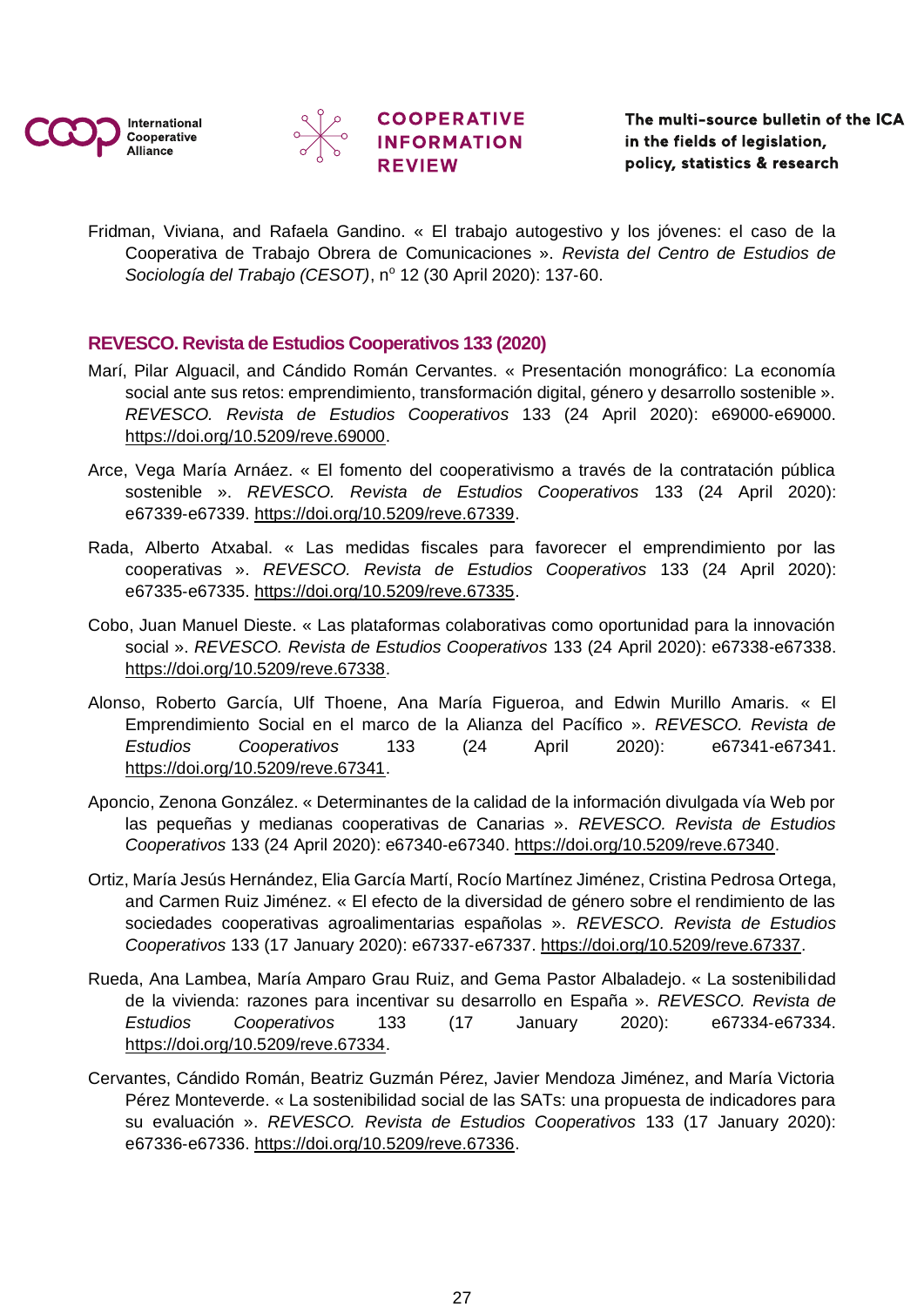![](_page_27_Picture_0.jpeg)

![](_page_27_Picture_1.jpeg)

![](_page_27_Picture_2.jpeg)

Rühl, Alexander, and Ricardo Palomo Zurdo. « Does technology contribute to financial democratization? The collaborative economy and fintechs as catalysts for change ». *REVESCO. Revista de Estudios Cooperativos* 133 (24 April 2020): e65486‑e65486. [https://doi.org/10.5209/reve.65486.](https://doi.org/10.5209/reve.65486)

### <span id="page-27-0"></span>**REVESCO. Revista de Estudios Cooperativos 134 (2020)**

- Pfeilstetter, Richard, and Itzíar Gómez-Carrasco. « Local meanings of social enterprise. A historicalparticularist view on hybridity of organizations ». *REVESCO. Revista de Estudios Cooperativos* 134 (4 May 2020): e69162‑e69162. [https://doi.org/10.5209/reve.69162.](https://doi.org/10.5209/reve.69162)
- Gómez, Graciela Lara. « Las Cooperativas como Entidades con Fines No Lucrativos en México: regulación y características tributarias ». *REVESCO. Revista de Estudios Cooperativos* 134 (4 May 2020): e69161‑e69161. [https://doi.org/10.5209/reve.69161.](https://doi.org/10.5209/reve.69161)
- Moreno, Héctor Simón. « Las cooperativas de viviendas en régimen de cesión de uso: ¿una alternativa real a la vivienda en propiedad y en alquiler en España? » *REVESCO. Revista de Estudios Cooperativos* 134 (4 May 2020): e69165‑e69165. [https://doi.org/10.5209/reve.69165.](https://doi.org/10.5209/reve.69165)
- Otero, Liana Simón, and Adoración Carballo Moya. « Tributación y cooperativismo: el régimen fiscal de las cooperativas no agropecuarias (CNA) en Cuba ». *REVESCO. Revista de Estudios Cooperativos* 134 (2020): e65489‑e65489. [https://doi.org/10.5209/reve.65489.](https://doi.org/10.5209/reve.65489)
- Aurrekoetxea-Casaus, Maite, and Fernando Díez. « Facilitators of informal learning in the workplace: the case of two cooperatives in the machine tool sector ». *REVESCO. Revista de Estudios Cooperativos* 134 (4 May 2020): e69166‑e69166. [https://doi.org/10.5209/reve.69166.](https://doi.org/10.5209/reve.69166)
- Hita, Luis Marín. « Reflexiones sobre la creciente mercantilización de las cooperativas al hilo de la nueva Ley de Sociedades Cooperativas de Extremadura ». *REVESCO. Revista de Estudios Cooperativos* 134 (4 May 2020): e69167‑e69167. [https://doi.org/10.5209/reve.69167.](https://doi.org/10.5209/reve.69167)
- Luco, Garazi Azanza Martínez de, Anaïs Iglesias Sánchez, Garbiñe Henry Moreno, and Beatriz Alejos Garmendia. « Desarrollo regional e innovación social en el autoempleo: estudio del caso de los programas de reactivación comarcal como iniciativa pública ». *REVESCO. Revista de Estudios Cooperativos* 134 (4 May 2020): e69170‑e69170. [https://doi.org/10.5209/reve.69170.](https://doi.org/10.5209/reve.69170)
- Telles, Leomara Battisti, Carmen Marcuello Servós, and Juliana Vitória Messias Bittencourt. « Las perspectivas Latinoamericana y Europea de la Economía Solidaria ». *REVESCO. Revista de Estudios Cooperativos* 134 (4 May 2020): e69171‑e69171. [https://doi.org/10.5209/reve.69171.](https://doi.org/10.5209/reve.69171)
- Anglada, Santiago Eizaguirre, and Juan-Luís Klein. « Co-construcción de saberes, innovación social y desarrollo territorial: una experiencia quebequense ». *REVESCO. Revista de Estudios Cooperativos* 134 (4 May 2020): e69172‑e69172. [https://doi.org/10.5209/reve.69172.](https://doi.org/10.5209/reve.69172)
- Bastida, María, Alberto Vaquero, and Maite Cancelo. « La contribución de la ley de economía social de Galicia al desarrollo territorial y a la mejora del empleo ». *REVESCO. Revista de Estudios Cooperativos* 134 (4 May 2020): e69174‑e69174. [https://doi.org/10.5209/reve.69174.](https://doi.org/10.5209/reve.69174)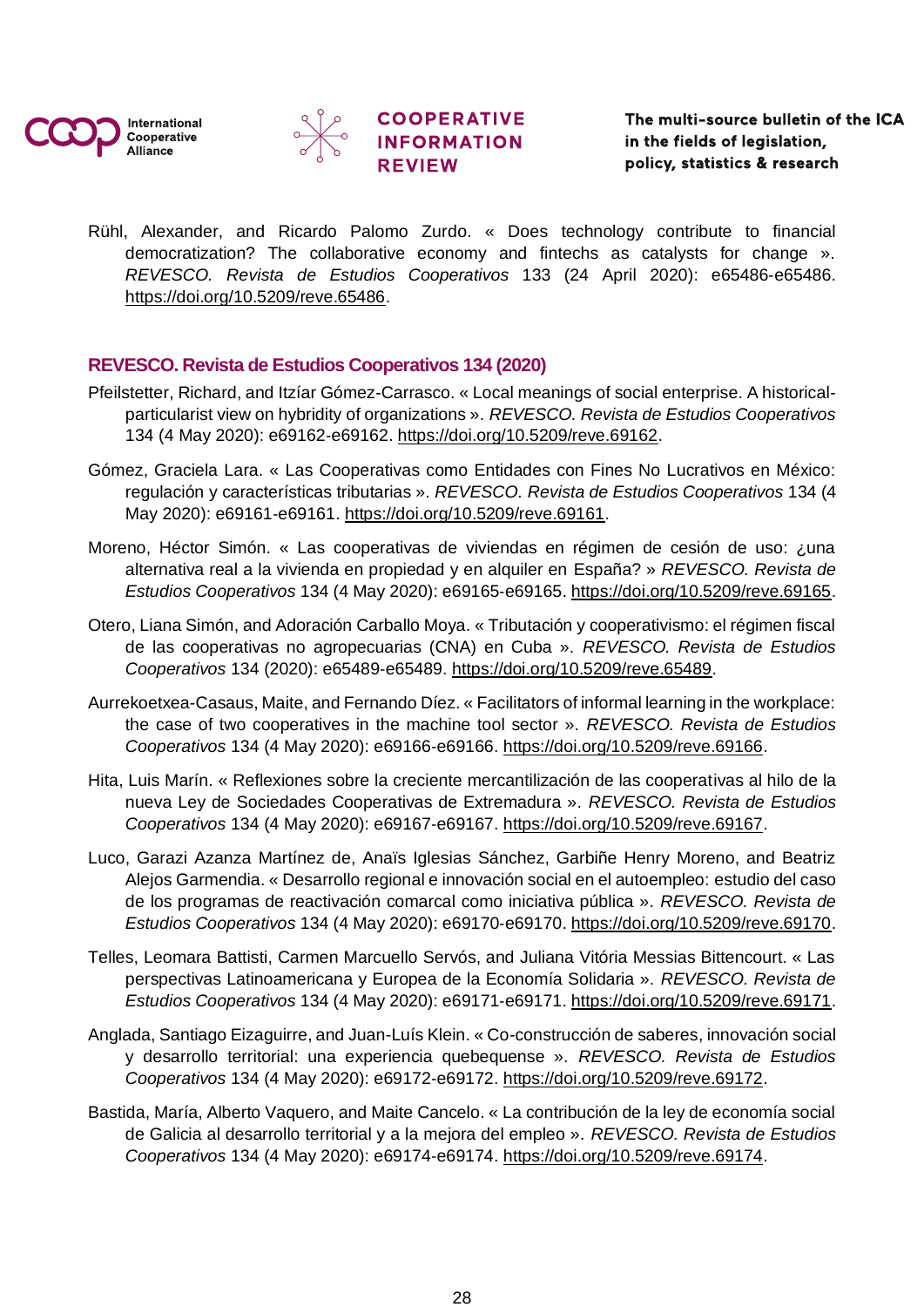![](_page_28_Picture_0.jpeg)

![](_page_28_Picture_1.jpeg)

### <span id="page-28-0"></span>**REVESCO. Revista de Estudios Cooperativos 135 (2020)**

- Castiñeira, Anabel Rieiro. « La economía social y la recuperación del trabajo en Uruguay ». *REVESCO. Revista de Estudios Cooperativos* 135 (4 May 2020): e69175‑e69175. [https://doi.org/10.5209/reve.69175.](https://doi.org/10.5209/reve.69175)
- Dip, Juan Antonio, Horacio Simes, and Juan Pablo Benítez. « Cooperación y reciprocidad en la economía colaborativa de Airbnb. Un estudio para la provincia turística de Misiones, Argentina ». *REVESCO. Revista de Estudios Cooperativos* 135 (4 May 2020): e69176‑e69176. [https://doi.org/10.5209/reve.69176.](https://doi.org/10.5209/reve.69176)
- Pardo, Eugenia Candelaria. « MonedaPAR: una alternativa argentina para la economía social y solidaria ». *REVESCO. Revista de Estudios Cooperativos* 135 (4 May 2020): e69177‑e69177. [https://doi.org/10.5209/reve.69177.](https://doi.org/10.5209/reve.69177)
- Salazar, Giovanni Andrés Hernández, Ana María Olaya Pardo, and Luz Elba Torres Guevara. « Heterogeneidad de los asociados y estructura de capital de las cooperativas no financieras en Colombia ». *REVESCO. Revista de Estudios Cooperativos* 135 (4 May 2020): e69178‑e69178. [https://doi.org/10.5209/reve.69178.](https://doi.org/10.5209/reve.69178)
- Moral, José Antonio Morillas del. « Nuevos comunes para la transformación eco-social: el Ecomercado de Granada como estudio de caso ». *REVESCO. Revista de Estudios Cooperativos* 135 (4 May 2020): e69179‑e69179. [https://doi.org/10.5209/reve.69179.](https://doi.org/10.5209/reve.69179)
- Nunes, Francisco G., Luis Manuel Dias Martins, and Albino Lopes. « Promoting the effectiveness of Social Economy Organisations: a proposal based on identity management ». *REVESCO. Revista de Estudios Cooperativos* 135 (4 May 2020): e69180‑e69180. [https://doi.org/10.5209/reve.69180.](https://doi.org/10.5209/reve.69180)
- Martín, Gracia Rubio. « Análisis del crowdfunding en España: una nueva herramienta social para fomentar la sostenibilidad ». *REVESCO. Revista de Estudios Cooperativos* 135 (4 May 2020): e69182‑e69182. [https://doi.org/10.5209/reve.69182.](https://doi.org/10.5209/reve.69182)
- Danylevych, Natalia, and Oksana Poplavska. « Social responsibility and social partnership in the 4th industrial revolution context: case of Ukraine ». *REVESCO. Revista de Estudios Cooperativos* 135 (4 May 2020): e69185‑e69185. [https://doi.org/10.5209/reve.69185.](https://doi.org/10.5209/reve.69185)
- Bretos, Ignacio, Millán Díaz-Foncea, and Carmen Marcuello. « La Cooperativa de Iniciativa Social: un modelo de Empresa Social en España ». *REVESCO. Revista de Estudios Cooperativos* 135 (4 May 2020): e69186‑e69186. [https://doi.org/10.5209/reve.69186.](https://doi.org/10.5209/reve.69186)
- Fernández-Olit, Beatriz. « Modelo bancario e inclusión financiera del territorio español durante la Gran Recesión: un análisis comparativo entre Banca Social, Cooperativa y Comercial ». *REVESCO. Revista de Estudios Cooperativos* 135 (4 May 2020): e69187‑e69187. [https://doi.org/10.5209/reve.69187.](https://doi.org/10.5209/reve.69187)
- Zhang, Mingming, Manuela Cañizares Espada, Raquel Pérez Estébanez, and Elena Urquía-Grande. « Accounting Transparency of Non-Governmental Organizations: A Case Study of the Red Cross in China and Spain ». *REVESCO. Revista de Estudios Cooperativos* 135 (4 May 2020): e69189‑e69189. [https://doi.org/10.5209/reve.69189.](https://doi.org/10.5209/reve.69189)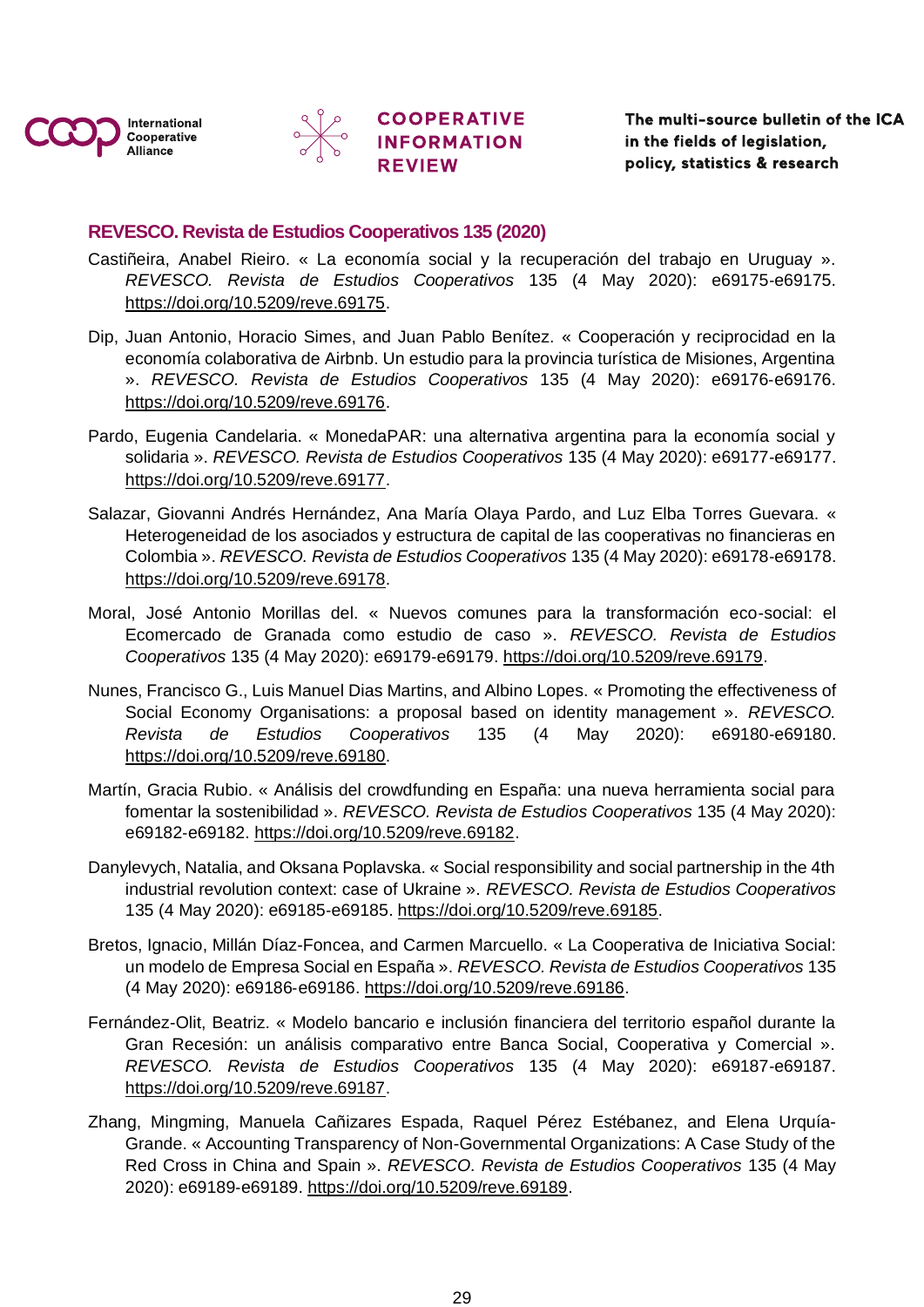![](_page_29_Picture_0.jpeg)

![](_page_29_Picture_1.jpeg)

![](_page_29_Picture_2.jpeg)

Lázaro, Luis Miguel Cruz, and Felipe Abelardo Pérez Sosa. « Análisis del impacto de las reformas financieras de 2014 en las sociedades cooperativas de ahorro y préstamo de México ». *REVESCO. Revista de Estudios Cooperativos* 135 (4 May 2020): e69190‑e69190. [https://doi.org/10.5209/reve.69190.](https://doi.org/10.5209/reve.69190)

### <span id="page-29-0"></span>**REVESCO. Revista de Estudios Cooperativos 136 (2020)**

- Tauro, María Agustina, María Belén Guercio, and Hernán Pedro Vigier. « La oferta de microcréditos en Argentina:¿un obstáculo o una oportunidad? » *REVESCO. Revista de Estudios Cooperativos* 136 (5 October 2020): e69191‑e69191. [https://doi.org/10.5209/reve.69191.](https://doi.org/10.5209/reve.69191)
- Saña, Rosa María Benítez, and Ana Rosa del Águila Obra. « Burnout y work engagement: Demandas laborales, recursos y resultados organizativos en organizaciones de Acción Social ». *REVESCO. Revista de Estudios Cooperativos* 136 (5 October 2020): e69192‑e69192. [https://doi.org/10.5209/reve.69192.](https://doi.org/10.5209/reve.69192)
- Radrigán, Mario, Ana María Dávila Rodríguez, and Julián Bellei Tobar. « Cooperativas Escolares como una forma de fomentar la capacidad emprendedora asociativa de niños y jóvenes ». *REVESCO. Revista de Estudios Cooperativos* 136 (5 October 2020): e69188‑e69188. [https://doi.org/10.5209/reve.69188.](https://doi.org/10.5209/reve.69188)
- Molero, Natalia López, Elena Hernández Gómez, and Antonio Juan Briones Peñalver. « Crowdfunding Social. La alternativa a la financiación tradicional de proyectos de organizaciones de participación ». *REVESCO. Revista de Estudios Cooperativos* 136 (5 October 2020): e71851‑e71851. [https://doi.org/10.5209/reve.71851.](https://doi.org/10.5209/reve.71851)
- Castilla-Polo, Francisca, María del Consuelo Ruiz-Rodríguez, and Carlos Delgado-Marfil. « La técnica Delphi para la validación de escalas de medida: las variables innovación y reputación dentro de almazaras cooperativas ». *REVESCO. Revista de Estudios Cooperativos* 136 (5 October 2020): e71852‑e71852. [https://doi.org/10.5209/reve.71852.](https://doi.org/10.5209/reve.71852)
- Sala-Ríos, Mercè, Mariona Farré-Perdiguer, and Teresa Torres-Solé. « Cooperative Employment Cycles in Spain. Does Regional Localization Matter? » *REVESCO. Revista de Estudios Cooperativos* 136 (5 October 2020): e71857‑e71857. [https://doi.org/10.5209/reve.71857.](https://doi.org/10.5209/reve.71857)
- Buang, Mokhtaruddin, and Asnarulkhadi Abu Samah. « Systematic Review of Factors Influencing the Effectiveness of the Co-Operative Board ». *REVESCO. Revista de Estudios Cooperativos* 136 (5 October 2020): e71855‑e71855. [https://doi.org/10.5209/reve.71855.](https://doi.org/10.5209/reve.71855)
- Lázaro, Luis Miguel Cruz, and Felipe Abelardo Pérez Sosa. « Evaluación de la estructura de capital de las Sociedades Cooperativas de Ahorro y Préstamo de México ». *REVESCO. Revista de Estudios Cooperativos* 136 (5 October 2020): e71858‑e71858. [https://doi.org/10.5209/reve.71858.](https://doi.org/10.5209/reve.71858)
- Azkarate-Iturbe, Oxel, Jose Ramón Vitoria Gallastegui, Aitor Aritzeta Galan, and Iban Galletebeitia Gabiola. « Persona Cooperativa en un contexto de transformación educativa y social ». *REVESCO. Revista de Estudios Cooperativos* 136 (5 October 2020): e71859‑e71859. [https://doi.org/10.5209/reve.71859.](https://doi.org/10.5209/reve.71859)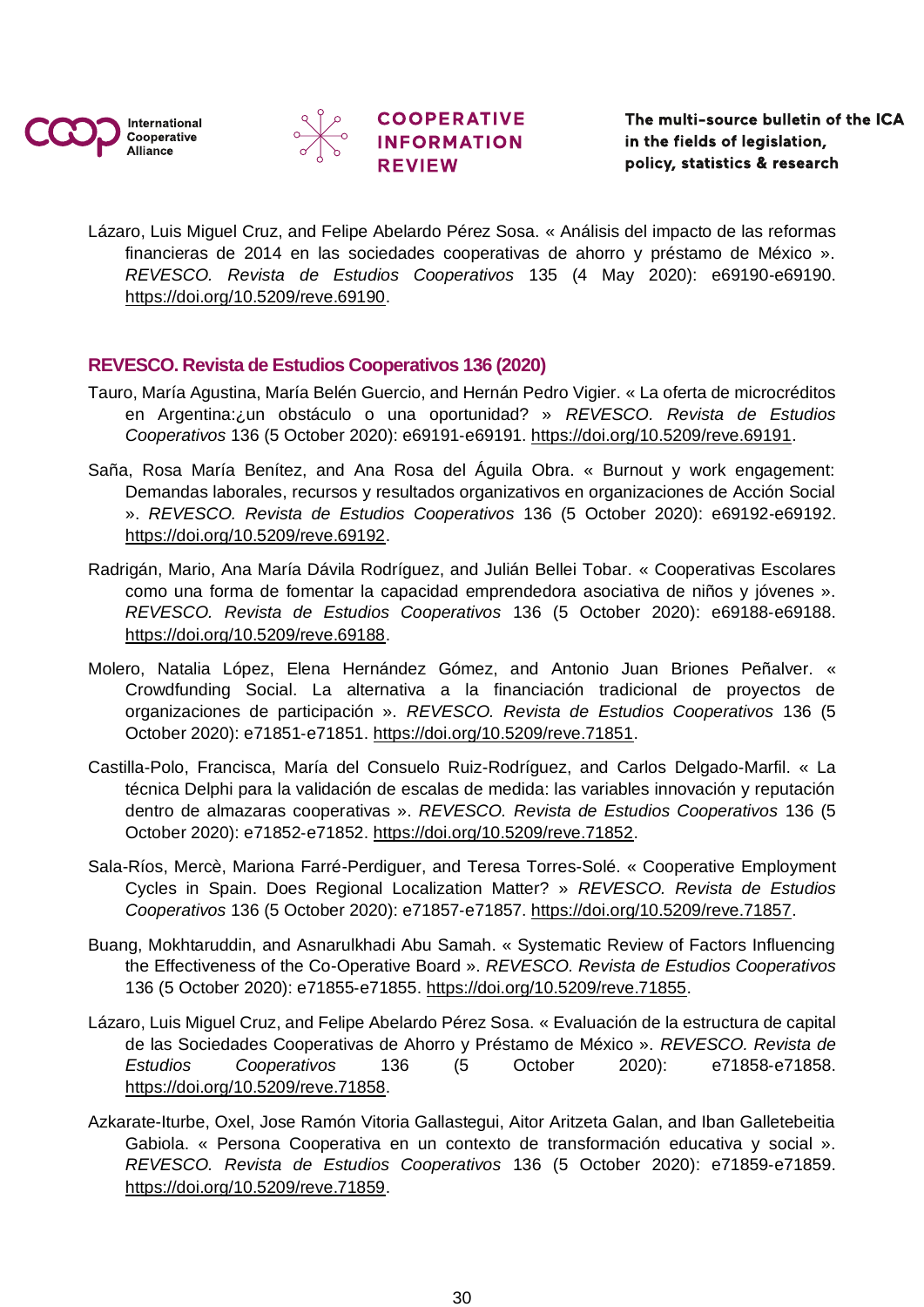![](_page_30_Picture_0.jpeg)

![](_page_30_Picture_1.jpeg)

![](_page_30_Picture_2.jpeg)

- Pérez-Suárez, Macarena, and Isadora Sánchez-Torné. « Las sociedades cooperativas de España: empresas creadoras de empleo. Una especial referencia a Andalucía ». *REVESCO. Revista de Estudios Cooperativos* 136 (5 October 2020): e71860‑e71860. [https://doi.org/10.5209/reve.71860.](https://doi.org/10.5209/reve.71860)
- García-Flores, Víctor, and Luis Palma Martos. « Entidades del tercer sector e innovación social. Elementos caracterizadores y factores de éxito ». *REVESCO. Revista de Estudios Cooperativos* 136 (5 October 2020): e71861‑e71861. [https://doi.org/10.5209/reve.71861.](https://doi.org/10.5209/reve.71861)

### <span id="page-30-0"></span>**Revista Jurídica de Economía Social y Cooperativa, n<sup>o</sup> 36 (2020)**

- Bengoetxea Alkorta, Aitor. « La inclusión socio-laboral de los grupos vulnerables. Colectivos y formas de inclusión a través del trabajo. » *Revista Jurídica de Economía Social y Cooperativa*, nº 36 (June 2020): 15-54.
- Ángel Sánchez Pachón, Luis. « Los Centros Especiales de Empleo: configuración legal e incidencia y valoración de las últimas actuaciones normativas ». *Revista Jurídica de Economía Social y Cooperativa*, nº 36 (June 2020): 55-92.
- Rodríguez González, Amalia. « Cooperativa-centro especial de empleo como forma jurídica de empresa para la inserción laboral. (Análisis a partir de un caso) ». *Revista Jurídica de Economía Social y Cooperativa*, nº 36 (June 2020): 93-130.
- Ángel García Calavia, Miguel. « Las empresas de inserción en España en 2019 ». *Revista Jurídica de Economía Social y Cooperativa*, nº 36 (June 2020): 131-52.
- Echebarria Rubio, Ane. « Centros especiales de empleo de Euskadi. El modelo vasco de inclusión sociolaboral ». *Revista Jurídica de Economía Social y Cooperativa*, nº 36 (June 2020): 153-76.
- Fici, Antonio. « La empresa social italiana después de la reforma del tercer sector ». *Revista Jurídica de Economía Social y Cooperativa, nº 36 (June 2020): 177-94.*
- Douvistsa, Ifigeneia. « The work integration social enterprises in Greece ». *Revista Jurídica de Economía Social y Cooperativa*, nº 36 (June 2020): 195-220.
- Meira, Deolinda. « O fim mutualístico desinteressado ou altruísta das cooperativas de solidarie-dade social ». *Revista Jurídica de Economía Social y Cooperativa*, nº 36 (June 2020): 221-48.
- Urbano Maffioletti, Emanuelle, and Camila Sato. « A inserção social e laboral de grupos vulneráveis nos empreendimentos sociais no Brasil por meio das cooperativas ». *Revista Jurídica de Economía Social y Cooperativa*, nº 36 (June 2020): 249-72.
- Francisco Salinas Tomás, Manuel, and Fernando Marhuenda Fluixá. « Acceso al empleo de las personas con discapacidad: situación en el empleo en las personas con enfermedad mental ». *Revista Jurídica de Economía Social y Cooperativa*, nº 36 (June 2020): 273-312.
- Llinares Insa, Lucía, Ana Isabel Córdoba Iñesta, and Pilar González-Navarro. « La empleabilidad a debate: ¿qué sabemos sobre la empleabilidad como estrategia de cambio social? » *Revista Jurídica de Economía Social y Cooperativa*, nº 36 (June 2020): 313-64.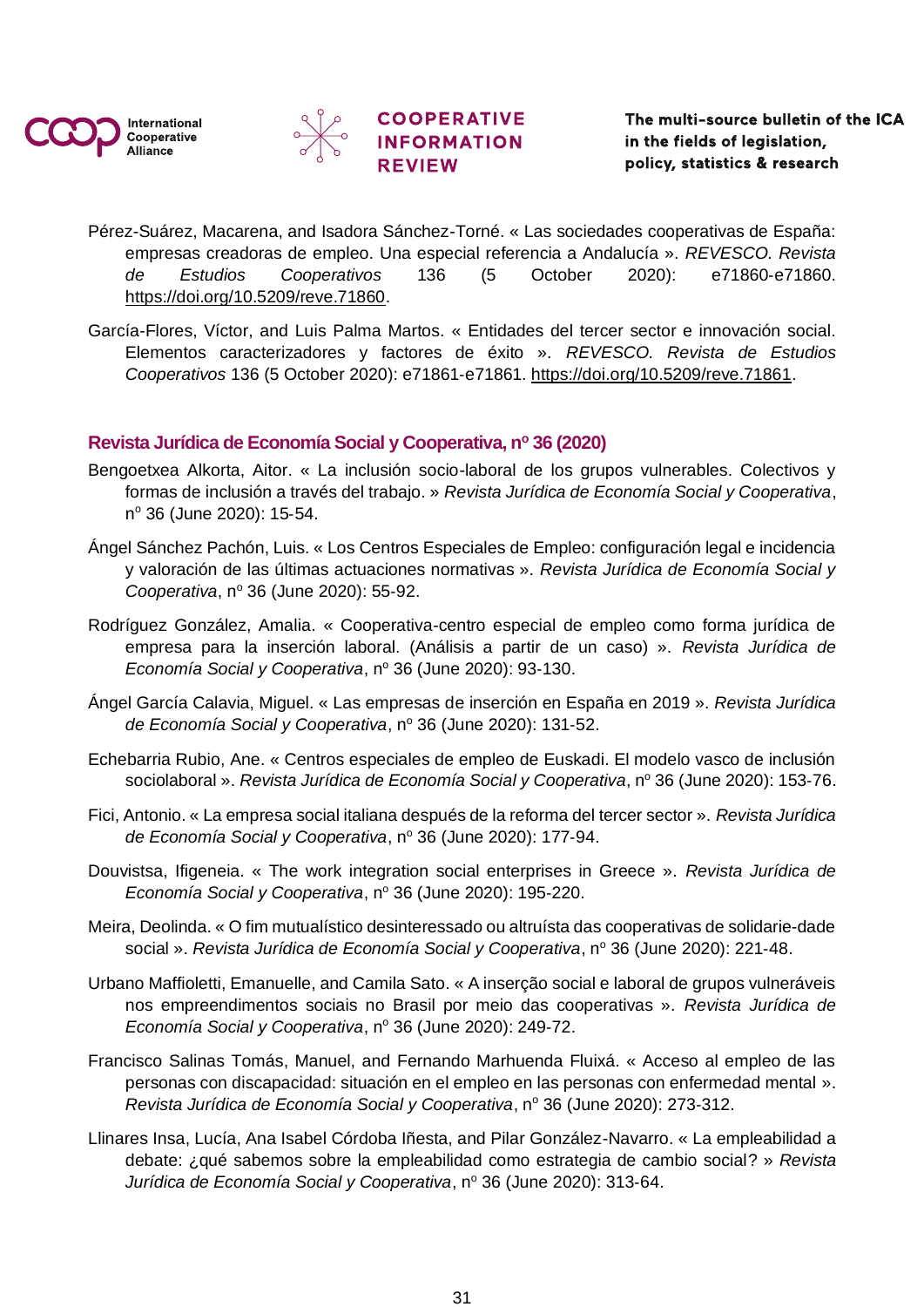![](_page_31_Picture_0.jpeg)

![](_page_31_Picture_1.jpeg)

Llinares Insa, Lucía, Ana Isabel Córdoba Iñesta, Juan José Zacarés González, and Pilar González-Navarro. « Indicadores de empleabilidad: de la inclusión al desarrollo de las carreras laborales ». *Revista Jurídica de Economía Social y Cooperativa*, nº 36 (June 2020): 365-90.

### <span id="page-31-0"></span>**Revista Jurídica de Economía Social y Cooperativa, no 37 (2020)**

- Vargas Vasserot, Carlos. « El acto cooperativo en el derecho español ». *Revista Jurídica de Economía Social y Cooperativa, nº 37 (December 2020): 9-52.*
- Guerra, Pablo, and Sergio Reyes Lavega. « Ley de Economía Social y Solidaria en Uruguay: texto y contexto ». *Revista Jurídica de Economía Social y Cooperativa*, nº 37 (December 2020): 53‑80.
- Rodriguez Musa, Orestes, and Orisel Hernandez Agular. « Unificación del sector cooperativo cubano. Apuntes críticos a la luz de los principios cooperativos ». *Revista Jurídica de Economía Social y Cooperativa, nº 37 (December 2020): 81-104.*
- Altzelai Uliondo, Igone. « Un marco jurídico para la empresa social en la Unión Europea ». *Revista Jurídica de Economía Social y Cooperativa, nº 37 (December 2020): 105-40.*
- Epelde Juaristi, Miren. « Nuevas fórmulas en torno a la responsabilidad de los socios de las cooperativas en Euskadi ». *Revista Jurídica de Economía Social y Cooperativa*, nº 37 (December 2020): 141‑66.
- Louredo Casado, Sara. « Las cooperativas de viviendas en régimen de cesión de uso como cauce jurídico para los nuevos modelos habitacionales ». *Revista Jurídica de Economía Social y Cooperativa*, nº 37 (December 2020): 167-206.
- Cañabate Pozo, Rosario. « Cooperativa y empresa familiar ». *Revista Jurídica de Economía Social y* Cooperativa, nº 37 (December 2020): 207-46.
- Aguilar-Rubio, Marina. « El régimen tributario de las sociedades agrarias de transformación ». *Revista Jurídica de Economía Social y Cooperativa*, nº 37 (December 2020): 247-82.
- Hernández-Bejarano, Macarena, and Marta García Mandaloniz. « El rol de la moneda y criptomoneda social en el nuevo contexto económico social y digital ». *Revista Jurídica de Economía Social y Cooperativa*, nº 37 (December 2020): 283-326.

### <span id="page-31-1"></span>**한국협동조합연구 Korea Cooperative Studies 38, n<sup>o</sup> 1 (2020)**

- Nam, Jong-oh, and Jin-gon Son. « 지구별 수산업협동조합의 경영효율성 분석 An Analysis on Management Efficiency of the Regional Fishery Cooperatives ». 한국협동조합연구 *Korea Cooperative Studies* 38, nº 1 (2020): 1-21.
- Cho, Bok-hyun, and Soo-lim Kim. « 지역의 사회적금융 생태계 구축 방안 대전충남 지역의 자금조성과 배분을 중심으로 Building the Social Finance System of Region: The Role of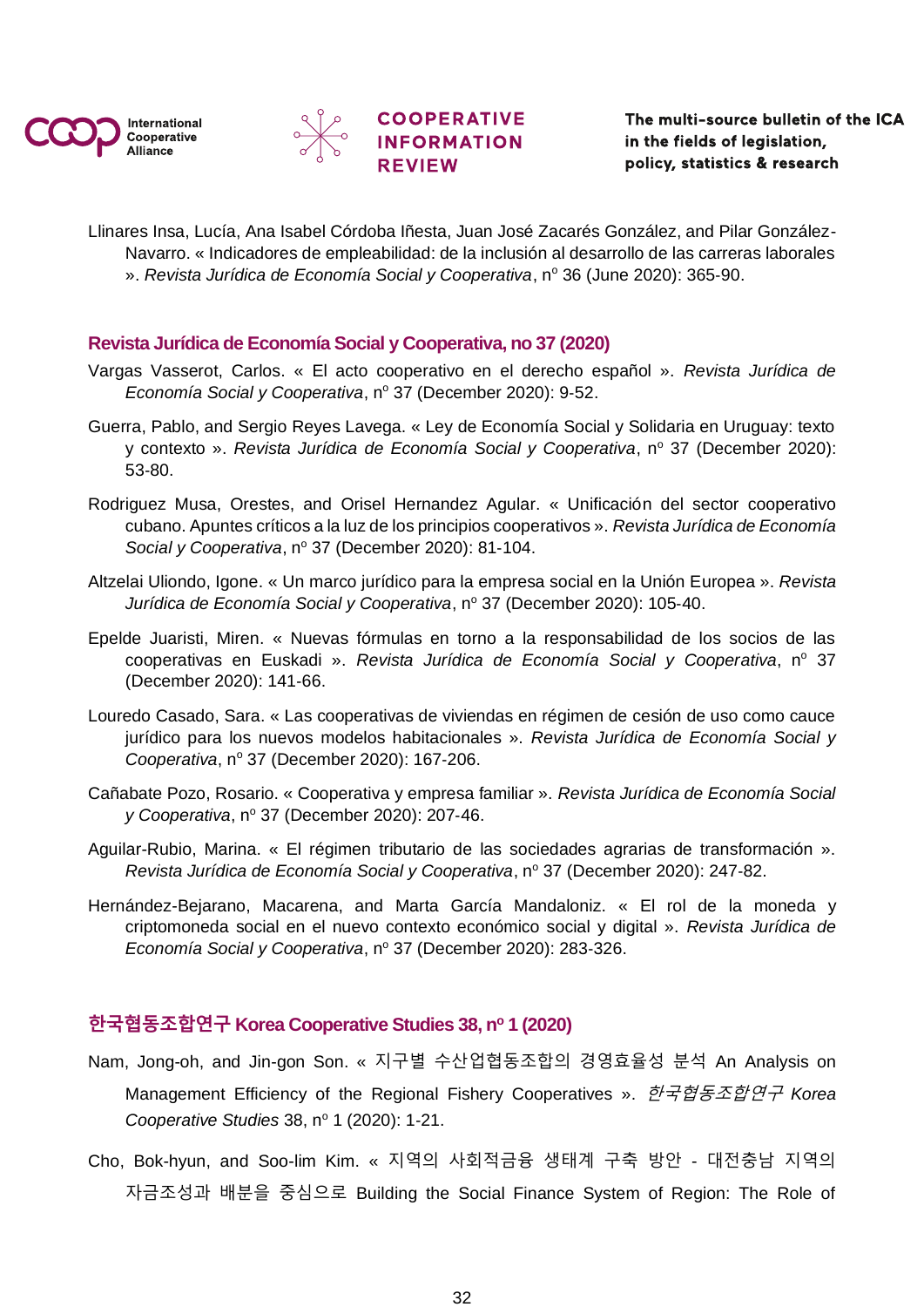![](_page_32_Picture_0.jpeg)

![](_page_32_Picture_1.jpeg)

# **COOPERATIVE INFORMATION**

Daejon-Chungnam Regional Government in Financing and Allocation of Funds ». 한국협동조합연구 *Korea Cooperative Studies* 38, n<sup>o</sup> 1 (2020): 23‑56.

- Lee, Seung-ju. « 윤리적 소비의식과 실천의지 간 부조화 요인 분석: 아이쿱(iCOOP) 조합원을 중심으로 An Analysis on the Factors that Cause the Gap between Perceived Desirability of Ethical Consumption and Actual Intention to Carry out: focusing on the Cooperative Members of iCOOP Korea ». 한국협동조합연구 *Korea Cooperative Studies* 38, n<sup>o</sup> 1 (2020): 57‑84.
- Jo, Yu-seong. « 생협조합원의 돌봄서비스 제공 경험에 대한 질적 사례연구 The Qualitative Case Study on Experience in Providing Care Services of the Consumers' Cooperative Member ». 한국협동조합연구 *Korea Cooperative Studies* 38, n<sup>o</sup> 1 (2020): 85‑124.
- Hwang, Hyung-hee, Seong-hwa Kwak, Yun-chan Kim, and Young-bohk Cho. « 생활협동조합의 조합원 비전공유가 충성도에 미치는 영향과 프렌드십의 조절효과에 관한 연구 A Study on the Effects of Vision Sharing of Consumers Cooperative's Members on Loyalty and the Moderating Effect of Friendship ». 한국협동조합연구 *Korea Cooperative Studies* 38, n<sup>o</sup> 1 (2020): 125‑53.
- Oh, Chun-hee, Sun-hwa Kim, and Sang-youn Lee. « 의료복지사회적협동조합의 제도변화 Institutional Change of The Health Welfare Social Cooperatives ». 한국협동조합연구 *Korea Cooperative Studies* 38, nº 1 (2020): 155-84.
- Choi, Seon-joo. « 학습자 자세 개념으로 바라본 생협 조합원의 행위자성 탐구: YMCA 등대생협 조합원의 내러티브를 중심으로 Understanding the Agency of Cooperative Members Through the Concept of Learner Position: A Narrative Analysis of YMCA Cooperative Members ». 한국협동조합연구 *Korea Cooperative Studies* 38, n<sup>o</sup> 1 (2020): 185‑206.

### <span id="page-32-0"></span>**한국협동조합연구 Korea Cooperative Studies 38, n<sup>o</sup> 2 (2020)**

- Cho, Young-bohk, and Dong-hyeon Kwak. « 협동조합의 서비스 품질이 조합원 만족을 매개로 조합원 충성도에 미치는 영향에 관한 연구: 대학생활협동조합을 중심으로 The Effect of Cooperatives' Service Quality on Member Loyalty through the Medium of Member Satisfaction: Focusing on University Consumer Cooperatives ». *한국협동조합연구 Korea Cooperative Studies* 38, nº 2 (2020): 1‑34.
- Yu, Chan-ju, and Dong-hyeon Kwak. « DEA 를 이용한 지역농협의 효율성 분석: 광주광역시를 사례로 Analysis of Efficiency of Regional Agricultural Cooperatives Using DEA: Focused on Gwangju Metropolitan City ». *한국협동조합연구 Korea Cooperative Studies* 38, nº 2 (2020): 35-50.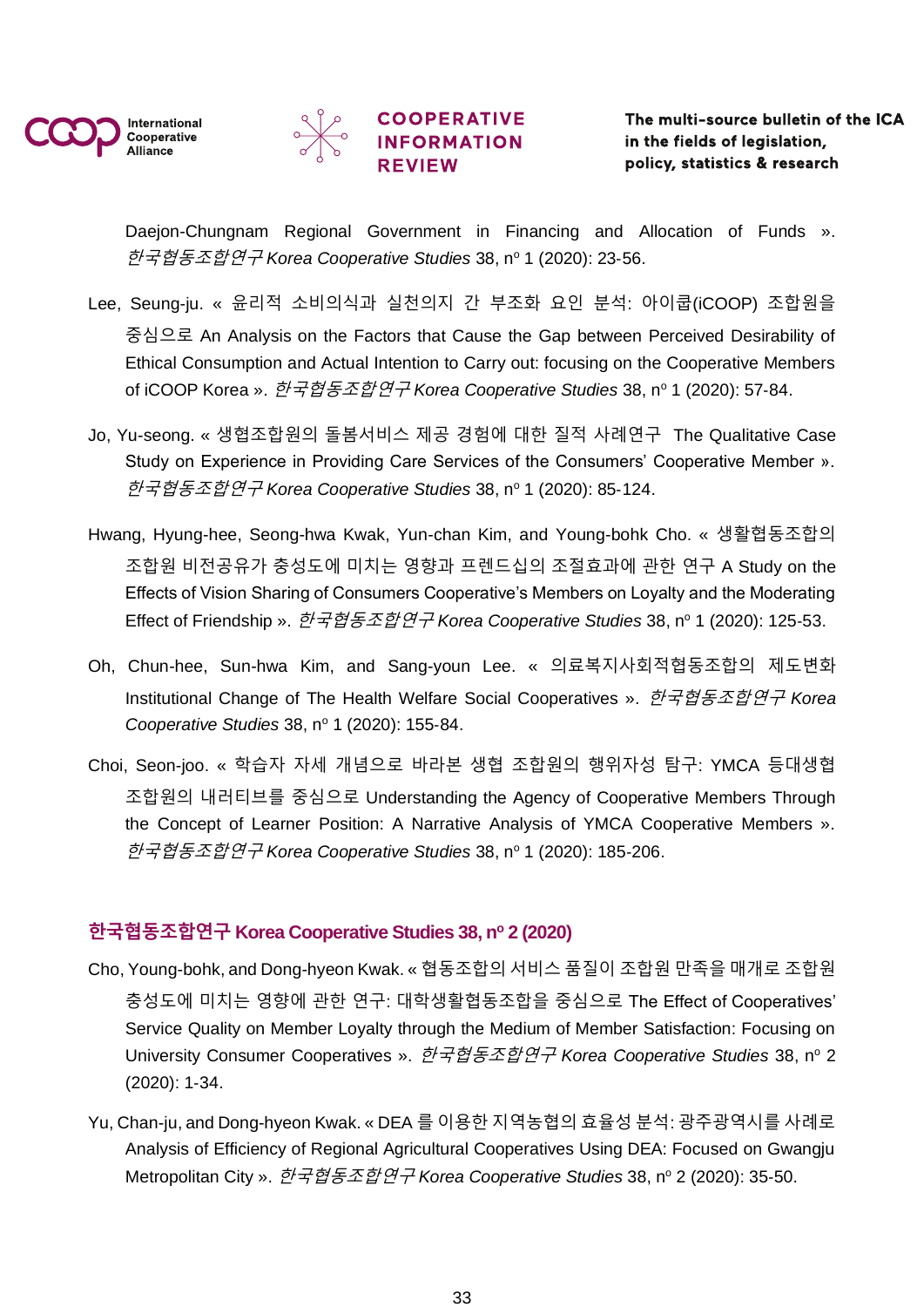![](_page_33_Picture_0.jpeg)

![](_page_33_Picture_1.jpeg)

# **COOPERATIVE INFORMATION**

- Shin, Chang-sub. « 동일성 원칙과 협동조합 조합원 지분에 대한 탐색적 연구 An Exploratory Study on Principle of Identity and Cooperatives Member's Shares ». 한국협동조합연구 *Korea Cooperative Studies* 38, nº 2 (2020): 51-79.
- Koo, Chung-ok. « 정부주도 경제개발기(1960~1981) 한국신협모델의 형성과 정착 The Shaping of the Korean Credit Union Model during the Government-led Economic Development Period of 1960~1981 ». 한국협동조합연구 Korea Cooperative Studies 38, nº 2 (2020): 81-106.
- Lee, Hyang-suk. « 한국 사회적경제 공제의 커뮤니티 기여 Community Contribution of Social Economy Insurance in Korea ». 한국협동조합연구 *Korea Cooperative Studies* 38, n<sup>o</sup> 2 (2020): 107‑32.
- Shin, In-sik, and Gi-hwan Kim. « 뉴스 빅데이터를 활용한 농협조합장 선거의 통시적 분석 A Diachronic Analysis of the Agricultural Cooperative Election by Using News Big Data ». 한국협동조합연구 *Korea Cooperative Studies* 38, n<sup>o</sup> 2 (2020): 133‑59.
- Kim, Seung-hwan. « ICA 협동조합 원칙이 지역사회발전에 미치는 영향에 대한 연구: 제 4 원칙과 제 6 원칙을 중심으로 A Study on the Effects of ICA Co-operative Principles on Community Development: Focusing on the 4th and 6th Principles ». 한국협동조합연구 *Korea Cooperative Studies* 38, nº 2 (2020): 161-87.
- Kim, Hyung-mi. « 아시아태평양지역 협동조합의 잠재력을 깨우다 Waking the Asian Pacific Cooperative Potential: How Co-operative Firms Started, Overcame Challenges, and Addressed Poverty Across the Asia Pacific ». *한국협동조합연구 Korea Cooperative Studies* 38, n<sup>o</sup> 2 (2020): 189‑92.

### <span id="page-33-0"></span>**한국협동조합연구 Korea Cooperative Studies 38, n<sup>o</sup> 3 (2020)**

- Lee, Seon-sin. « 협동조합법상 '공직선거관여 금지' 또는 '정치관여 금지' 규정에 대한 검토 A Legal Review on the Stipulations over Prohibition of Public Election-campaign or Political Engagement in the Co-operative Laws ». *한국협동조합연구 Korea Cooperative Studies* 38, n° 3 (2020): 1‑24.
- Seo, Jinseon, and Chung-seop Lee. « 협동조합 자본조달 활성화 방안에 관한 연구 : 정보비대칭 관점에서 Study to Promote Financing of Co-operatives : The View from Information Asymmetry ». 한국협동조합연구 *Korea Cooperative Studies* 38, n<sup>o</sup> 3 (2020): 25‑49.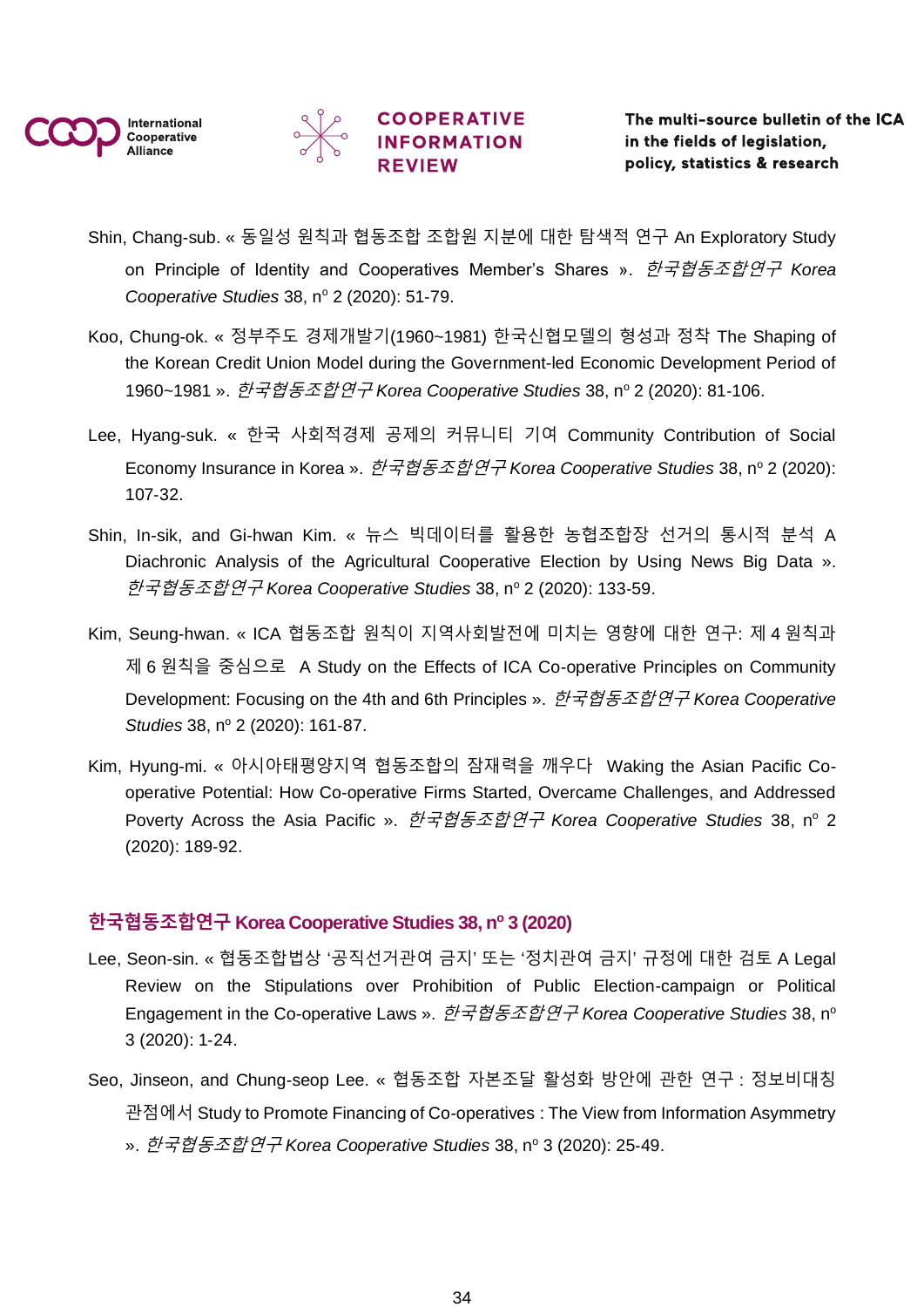![](_page_34_Picture_0.jpeg)

![](_page_34_Picture_1.jpeg)

### **COOPERATIVE INFORMATION REVIEW**

- Choi, Eun-ju, and Wooseok Choi. « 사회적경제 기업의 사회적 성과 분석 : 부가가치 정보를 중심으로 Analyzing Social Performance of Social Economy Enterprises: Focused on Value Added Information ». *한국협동조합연구 Korea Cooperative Studies* 38, nº 3 (2020): 51-75.
- Kang, Hyun-ju, Sun-hee Lee, and Sang-youn Lee. « 소비자생활협동조합 이사회의 다양성이 성과에 미치는 영향 The Effect of Board Diversity on Performance in Consumer Co-operative ». 한국협동조합연구 *Korea Cooperative Studies* 38, n<sup>o</sup> 3 (2020): 77‑105.
- Hwang, Seong-bo, Seong-hyuk Hwang, and Jung-hee Lee. « 코로나 19 가 농협공판장 거래에 미친 영향 분석 Analysis of the Impact of COVID-19 on the Agricultural Cooperatives' Wholesale Marketing Centers ». *한국협동조합연구 Korea Cooperative Studies* 38, nº 3 (2020): 107-27.
- Kwon, Young-gi, and Sang-sun Park. « 소비자생활협동조합의 조합원이 인식하는 새로운 품질 차원에 관한 탐색적 연구 An Exploratory Study on the New Quality Dimensions Perceived by Members of Consumer Cooperatives ». *한국협동조합연구 Korea Cooperative Studies* 38, nº 3 (2020): 129‑53.
- Jang, Jong-ick. « 협동조합형 소매체인의 상대적 장점에 관한 탐색적 연구 An Exploratory Study on the Comparative Advantage of Retailers' Cooperative Retail Chain ». 한국협동조합연구 *Korea Cooperative Studies* 38, nº 3 (2020): 155-75.
- Song, Jae-il. « 유럽협동조합법원칙(PECOL) 상 협동조합의 정의와 목적 조항으로 살펴본 협동조합의 정체성과 역할 Definition & Objectives of Cooperatives Under the PECOL : Focusing on the Legal Improvement for Identity and Role of Cooperative in Korea ». 한국협동조합연구 *Korea Cooperative Studies* 38, n<sup>o</sup> 3 (2020): 177‑205.

### <span id="page-34-0"></span>**Malaysian Journal of Co-operative Studies 16 (2020)**

- Yacob, Yusman, Jati Kasuma Ali, Rosmimah Roslin, and Nelson Lajuni. « MANAGING MEMBERS' CITIZENSHIP BEHAVIOUR: A VALUE CO-CREATION DIMENSION IN COOPERATIVES AND ITS RELATIONSHIP VIEW ». *Malaysian Journal of Co-operative Studies* 16 (2020): 1‑15.
- Nawawi, Najmah, Christina Andin Nur Qistina, and Shamsiah Syamsudin. « A COMMUNITY BASED TOURISM THROUGH CO-OPERATIVE IN SABAH MALAYSIA: CASE OF KOPERASI WALAI TOKOU KUNDASANG BERHAD (KOPSTAY) ». *Malaysian Journal of Co-operative Studies* 16 (2020): 17‑29.
- Morshidi, Mohamad Hoswardi. « ENTREPRENEURIAL ORIENTATION AND CO-OPERATIVE PRINCIPLES ON CO-OPERATIVE PERFORMANCE IN MALAYSIA: A CONCEPTUAL FRAMEWORK ». *Malaysian Journal of Co-operative Studies* 16 (2020): 31‑50.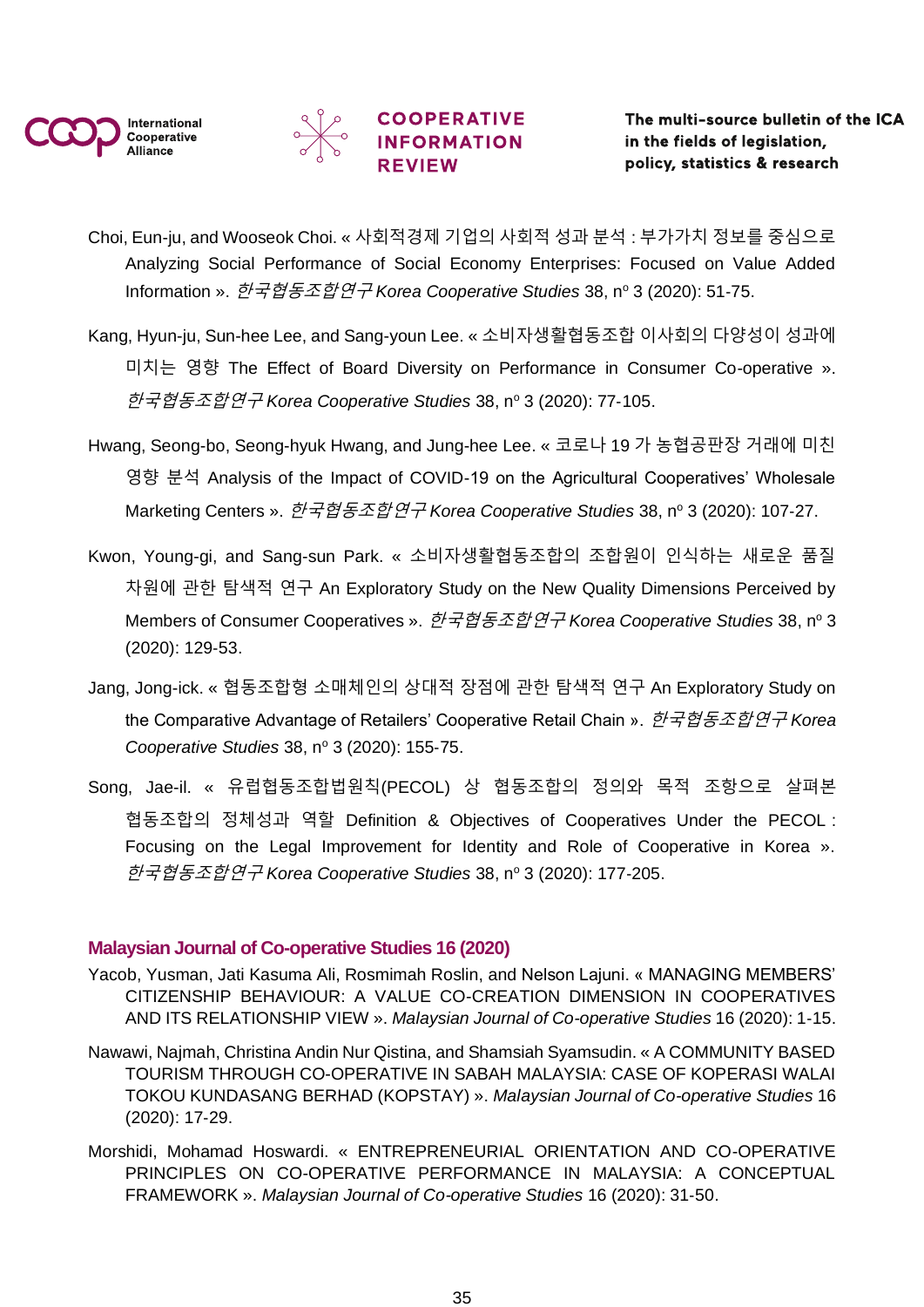![](_page_35_Picture_0.jpeg)

![](_page_35_Picture_1.jpeg)

### **COOPERATIVE INFORMATION REVIEW**

The multi-source bulletin of the ICA in the fields of legislation, policy, statistics & research

- Hashim, Norul Hayatie, and Mohd Zaib Mat Yunus. « CIRI-CIRI UTAMA YANG MEMPENGARUHI AMALAN PUSAT PENGEDARAN KOPERASI DI MALAYSIA ». *Malaysian Journal of Cooperative Studies* 16 (2020): 51‑70.
- Ewang, Samsu, Juliana Osman, and Rohieszan Ramdan. « FAKTOR-FAKTOR PENENTU KEPADA PENINGKATAN PRESTASI PERNIAGAAN KOPERASI SEKOLAH: SATU KAJIAN KES PERNIAGAAN KOPERASI SEKOLAH DI SABAH ». *Malaysian Journal of Co-operative Studies* 16 (2020): 71‑87.
- Rehman, Muneeb ur. « COOPERATIVES' MEMBERSHIP AND WELL-BEING OF FARMERS: AN EMPIRICAL EVIDENCE, BASED ON INTEREST-FREE TRACTOR SCHEME FOR BARANI AREAS FROM DISTRICT NAROWAL, PAKISTAN ». *Malaysian Journal of Co-operative Studies* 16 (2020): 89‑112.
- Hashim, Norul Hayatie, and Faiz Ahmad Yatim. « AMALAN PENGURUSAN PENGETAHUAN DI KOPERASI KLUSTER SEDERHANA DI MALAYSIA: SATU KERANGKA KONSEPTUAL ». *Malaysian Journal of Co-operative Studies* 16 (2020): 113‑25.
- Samad, Rahimah Abd, Farahaini Mohd Hanif, Faiz Ahmad Yatim, Nur Shuhada Mohd Ali, and Mohamad Haniff Mohamad Hashim. « SUMBANGAN KOPERASI FELDA KEPADA ANGGOTA ». *Malaysian Journal of Co-operative Studies* 16 (2020): 127‑39.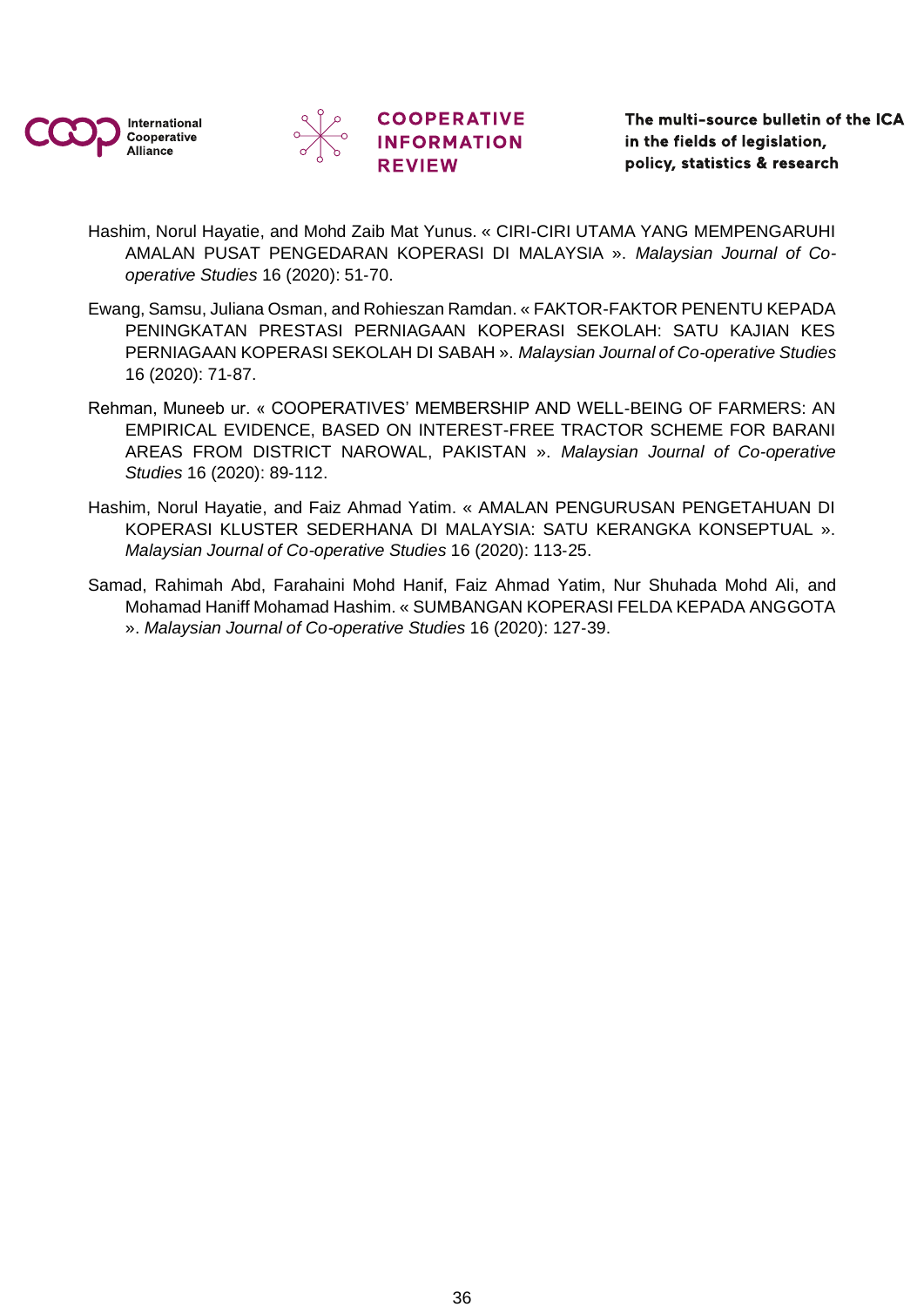![](_page_36_Picture_0.jpeg)

![](_page_36_Picture_1.jpeg)

![](_page_36_Picture_2.jpeg)

# <span id="page-36-0"></span>**Cooperative research – Conferences / Recherche coopérative – Conférences / Investigación cooperativa - Conferencias**

<span id="page-36-1"></span>**[XI Encuentro de investigadores latinoamericanos en cooperativismo, Medellin, Colombia and](https://ccr.ica.coop/en/newsroom/news/ica-ccr-latin-america-research-conference-5-7-november-2020-great-success-middle)  [online, 5-7 November 2020](https://ccr.ica.coop/en/newsroom/news/ica-ccr-latin-america-research-conference-5-7-november-2020-great-success-middle)**

- Acevedo González, Gabriel Antonio, and Yomar Javier Sánchez Caicedo. « La cooperativa como forma asociativa sin ánimo de lucro más conveniente para desarrollar agronegocios en el Departamento de Antioquia ». In *XI Encuentro de investigadores latinoamericanos en cooperativismo*. Medellin, Colombia and Online, 2020.
- Aguilar Hernández, Eduardo Enrique, and José Enrique López-Amezcua. « Caracterización de experiencias de la economía solidaria en el Estado de Jalisco, México ». Medellin, Colombia and Online, 2020.
- Apraez Guerrero, John Alexander. « Aportes de la economia social y solidaria a procesos de formalizacion de la mineria a pequena escala. Experiencias cooperativas en el Noroccidente de Nariño ». In *XI Encuentro de investigadores latinoamericanos en cooperativismo*. Medellin, Colombia and Online, 2020.
- Boronat Pont, Violeta, Gabriela Buffa, Denise Fridman, and Mariel Karolinski. « Servicios de cuidado para la primera infancia en la agenda des sector cooperativo. Aportes desde una investigacion ». In *XI Encuentro de investigadores latinoamericanos en cooperativismo*. Medellin, Colombia and Online, 2020.
- Büttenbender, Pedro Luís. « Cooperativismo orientado para a sustentabilidade, avança na integração, intercooperação e internacionalização ». Medellin, Colombia and Online, 2020.
- Castillo Romero, Nadia Eslinda. « Economía social y género. el caso del Hotel Taeltozin ». Medellin, Colombia and Online, 2020.
- Duque-Acevedo, Mónica, Francisco Camacho-Ferre, and Luis J. Belmonte-Ureña. « La agricultura intensiva en el sureste español y su contribución al desarrollo socioeconómico. Biomasa residual agrícola como insumo para la bioeconomía ». In *XI Encuentro de investigadores latinoamericanos en cooperativismo*. Medellin, Colombia and Online, 2020.
- Felix das Neves, Ednalva, Sibele Vasconcelos de Oliveira, Carolina Raquel Duarte de Mello Justo, and Rita Inês Paetzhold Pauli. « Inclusão produtiva por meio da economia solidária ». In *XI Encuentro de investigadores latinoamericanos en cooperativismo*. Medellin, Colombia and Online, 2020.
- Ferreira de Freitas, Alair, Isabela Renó Moreira, Joyce Santana Bernardo, Natan Ferreira de Carvalho, Renato César Cota Miranda, and Willian Barbosa Valadão. « Impactos e desafios das cooperativas no abastecimento do mercado institucional de alimentos em municípios de médio e grande porte de um estado Brasileiro ». Medellin, Colombia and Online, 2020.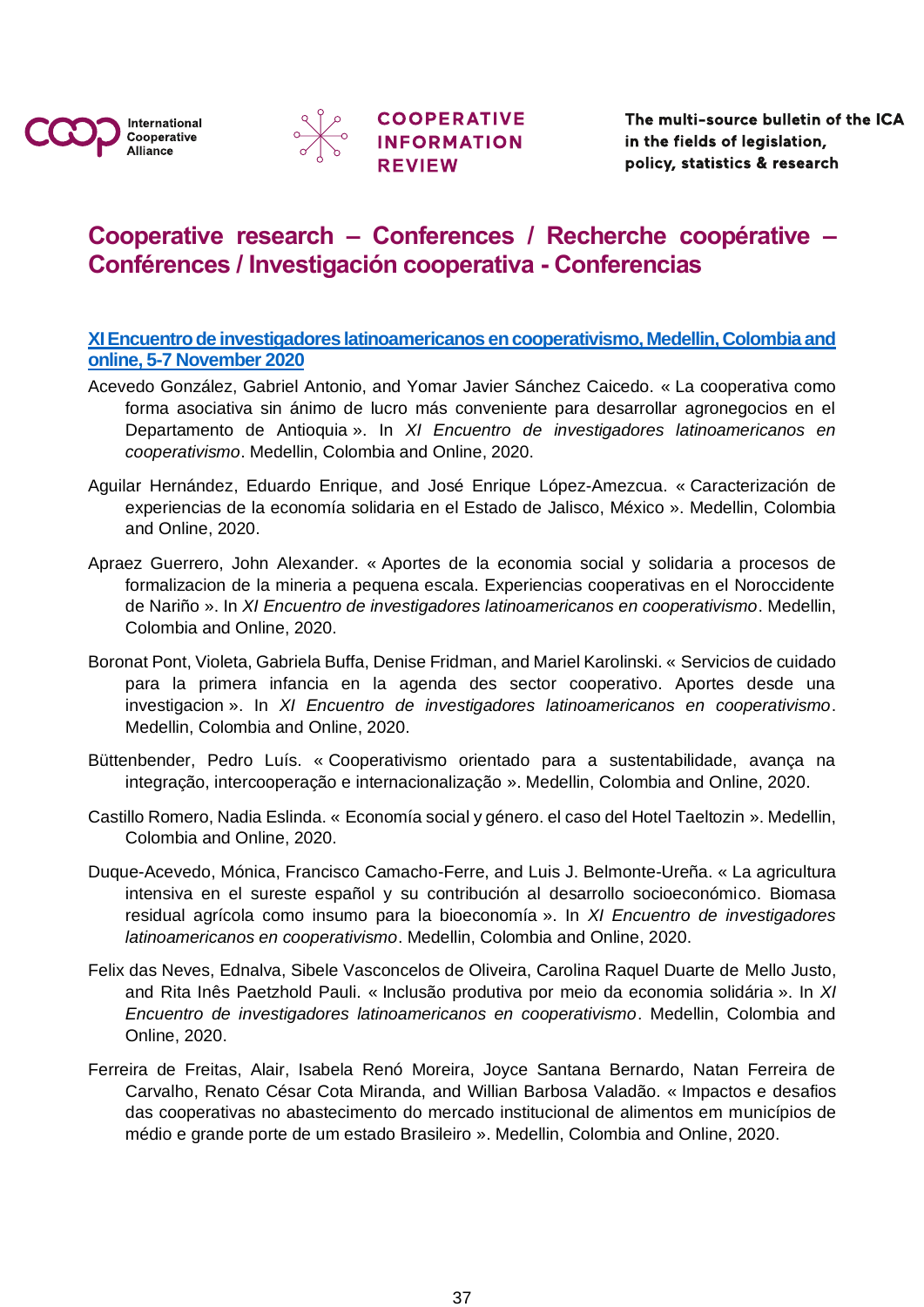![](_page_37_Picture_0.jpeg)

![](_page_37_Picture_1.jpeg)

![](_page_37_Picture_2.jpeg)

- García Müller, Alberto. « Sustitución del impuesto a las cooperativas por contribuciones parafiscales ». In *XI Encuentro de investigadores latinoamericanos en cooperativismo*. Medellin, Colombia and Online, 2020.
- Garzón, Ana Beatriz, and Ehyder Barbosa. « Empoderamiento para la asociatividad ». Medellin, Colombia and Online, 2020.
- González, Carlos, Daniel Menezes, Alberto Garcia Müller, and Elisa Lanas. « Panel de discusion Hacia un panorama global de marcos legales cooperativos ». In *XI Encuentro de investigadores latinoamericanos en cooperativismo*. Medellin, Colombia and Online, 2020.
- Gonzalez Pastor, Jacob Enrique, José Mario Gulfo Urango, Andrés Camilo Garcia Espitia, and Edna Margarita Esteban Regino. « Caracterización de experiencias institucionales de proyección social desde el enfoque del modelo de territorio solidario de la UCC. » Medellin, Colombia and Online, 2020.
- González, Rafael, Mario Radrigan, Nadia Castillo, and Elisa Torrenegra. « Panel de discusion Relaciones de las cooperativas con el Estado. » In *XI Encuentro de investigadores latinoamericanos en cooperativismo*. Medellin, Colombia and Online, 2020.
- Guerra, Pablo. « Génésis de la Ley uruguaya en Economía Social y Solidaria. El papel del INACOOP y de los actores sociales en el proceso de construcción y discusión de un sector asociativo ». Medellin, Colombia and Online, 2020.

———. « ¿Para qué investigamos en cooperativismo? » In *XI Encuentro de investigadores latinoamericanos en cooperativismo*. Medellin, Colombia and Online, 2020.

- Herrera H, Bernardo. « Mediación Universitaria para la Solidaridad en Comunidades Morales. Por el derecho de la naturaleza en territorios de paz ». In *XI Encuentro de investigadores latinoamericanos en cooperativismo*. Medellin, Colombia and Online, 2020.
- Kasparian, Denise, and Malena Victoria Hopp. « La cooperativización del trabajo de cuidado como estrategia de insercion laboral de las mujeres de sectores populares en Argentina ». In *XI Encuentro de investigadores latinoamericanos en cooperativismo*. Medellin, Colombia and Online, 2020.
- Mendoza Vidaurre, René. « Redistribución equitativa en las cooperativas rurales de Centroamérica ». In *XI Encuentro de investigadores latinoamericanos en cooperativismo*. Medellin, Colombia and Online, 2020.
- Menezes, Nagao Menezes, and Daniel Francisco Nagao. « Estructura institutcional de la economía solidaria en Brasil - Análisis de las políticas públicas de ESS después de 2016 ». Medellin, Colombia and Online, 2020.
- Montenegro de Siquot, Ofelia Josefina, Edgardo Julio F. Argibay, Osvaldo Peiretti, Lidia Acuña, and Jorge D. Durando. « La Formación profesional en Economía Social y Cooperativismo. La experiencia universitaria de la Lienciatura en Cooperativismo y Mutualismo de la Universidad Nacional de Santiago del Estero ». In *XI Encuentro de investigadores latinoamericanos en cooperativismo*. Medellin, Colombia and Online, 2020.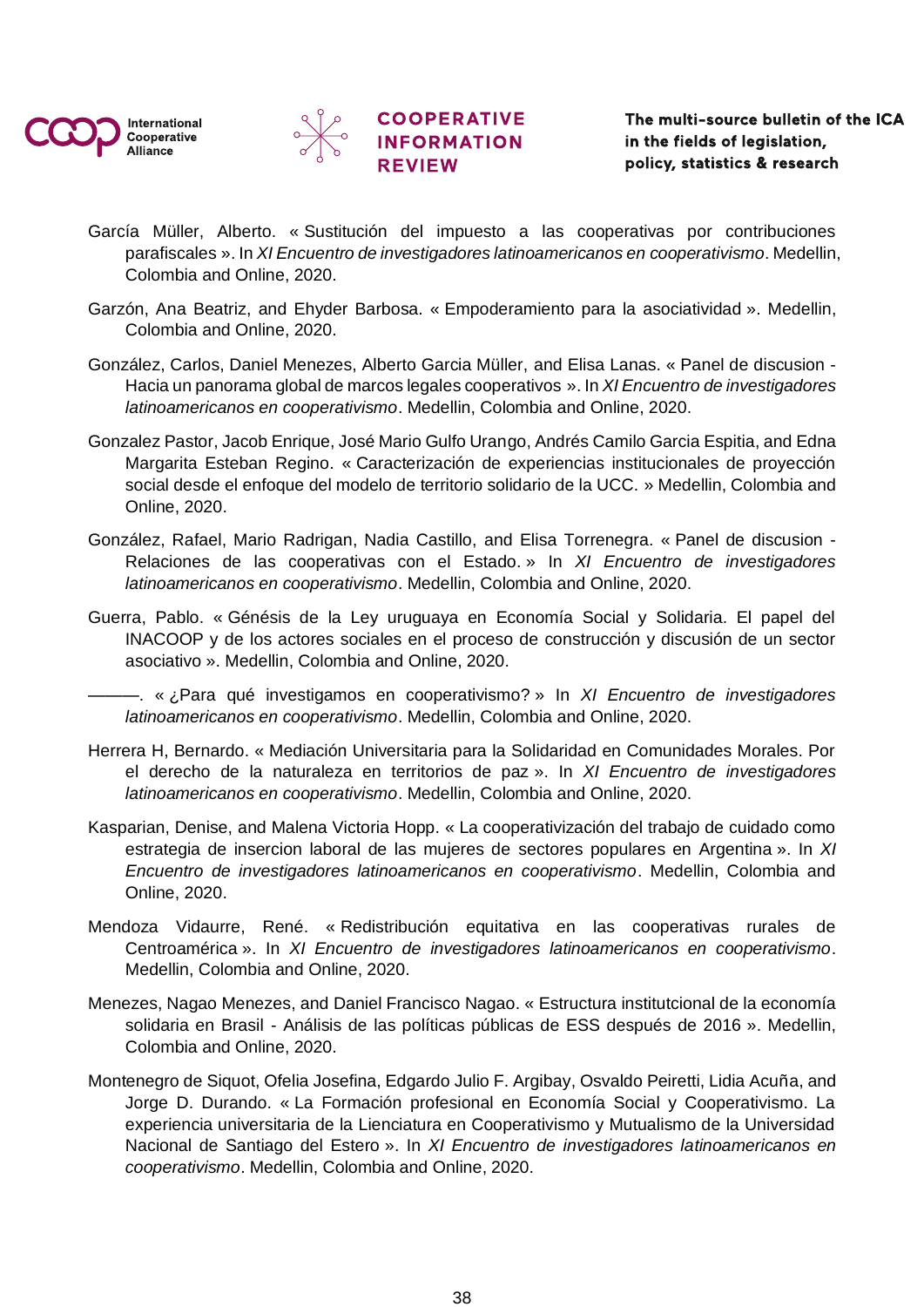![](_page_38_Picture_0.jpeg)

![](_page_38_Picture_1.jpeg)

![](_page_38_Picture_2.jpeg)

- Nuñez Llerena, Claudia Raquel, Lienny García Pedraza, and Dunia Eduvijes Jara Solenzar. « La participación en la gestión cooperativa. Una experiencia cubana ». In *XI Encuentro de investigadores latinoamericanos en cooperativismo*. Medellin, Colombia and Online, 2020.
- Oliveira de Oliveira, Carlos Alberto, and Antônio Domingos Padula. « Capacidades dinâmicas para transformação digital: Possibilidadés de abordagem em cooperativas ». Medellin, Colombia and Online, 2020.
- Peiretti, Osvaldo. « Impacto del cooperativismo en la economía de un Estado Adyacente Actividades de un sector de la Economía Social y Solidaria en Santiago del Estero (Argentina) ». Medellin, Colombia and Online, 2020.
- Salazar Villano, Fabián Enrique. « Capital social y resiliencia económica. Medición desde las unidades de producción agropecuaria (UPA) de la región pacífico de Colombia ». Medellin, Colombia and Online, 2020.
- Silva, José Rocha Andrade da, Tatiane Borges de Vietro, Pedro Henrique Mariosa, Dimas Alcides Gonçalves, and Duarcides Ferreira Mariosa. « COOPERSILICIO: Desafios e Oportunidades para a Coleta e Reciclagem de Resíduos de Equipamentos Eletrônicos ». Medellin, Colombia and Online, 2020.
- Stein, Natalia Soledad. « La Red Universitaria de Economía Social y Solidaria (RUESS) como promotora de espacios intersectoriales y prácticas integrales. Algunas notas preliminares... » In *XI Encuentro de investigadores latinoamericanos en cooperativismo*. Medellin, Colombia and Online, 2020.
- Torrente Castro, Willian. « La Metodología MY.COOP Colombia aplicada para la formación y asesoría en la Gestión Social y Empresarial de las Organizaciones Agropecuarias de la Economía Social y Solidaria - Experiencia con la Asociación de Mujeres Cafeteras del Occidente del Huila ASMUCAOCC ». In *XI Encuentro de investigadores latinoamericanos en cooperativismo*. Medellin, Colombia and Online, 2020.
- Torres, Yunier Ricardo, and Yunelsy Ortiz Chávez. « Experiencias y retos en la aplicación de la responsabilidad social de la cooperativa PROCURA con la Asociación Cubana de Limitados Físicos Motores ». Medellin, Colombia and Online, 2020.

———. « Perfeccionamiento de la prestación de servicios contables ejecutados por la cooperativa PROCURA ». In *XI Encuentro de investigadores latinoamericanos en cooperativismo*. Medellin, Colombia and Online, 2020.

- Vasquez, Karol Gil, Antônio Cruz, Juan Fernández Alvarez, and Dunia Jara. « Panel de discusion El cooperativismo y las expresiones emergentes de una nueva economía. » In *XI Encuentro de investigadores latinoamericanos en cooperativismo*, 2020.
- Villagra, Eliana M. « Cooperativas Sociales: entidades transformadoras al pendiente de su reconocimiento legal en la Argentina ». Medellin, Colombia and Online, 2020.
- Vuotto, Mirta, Griselda Verbeke, and Susana Soverna. « Las cooperativas agropecuarias y su contribución al desarrollo sostenible: Algunas referencias para un estudio de casos en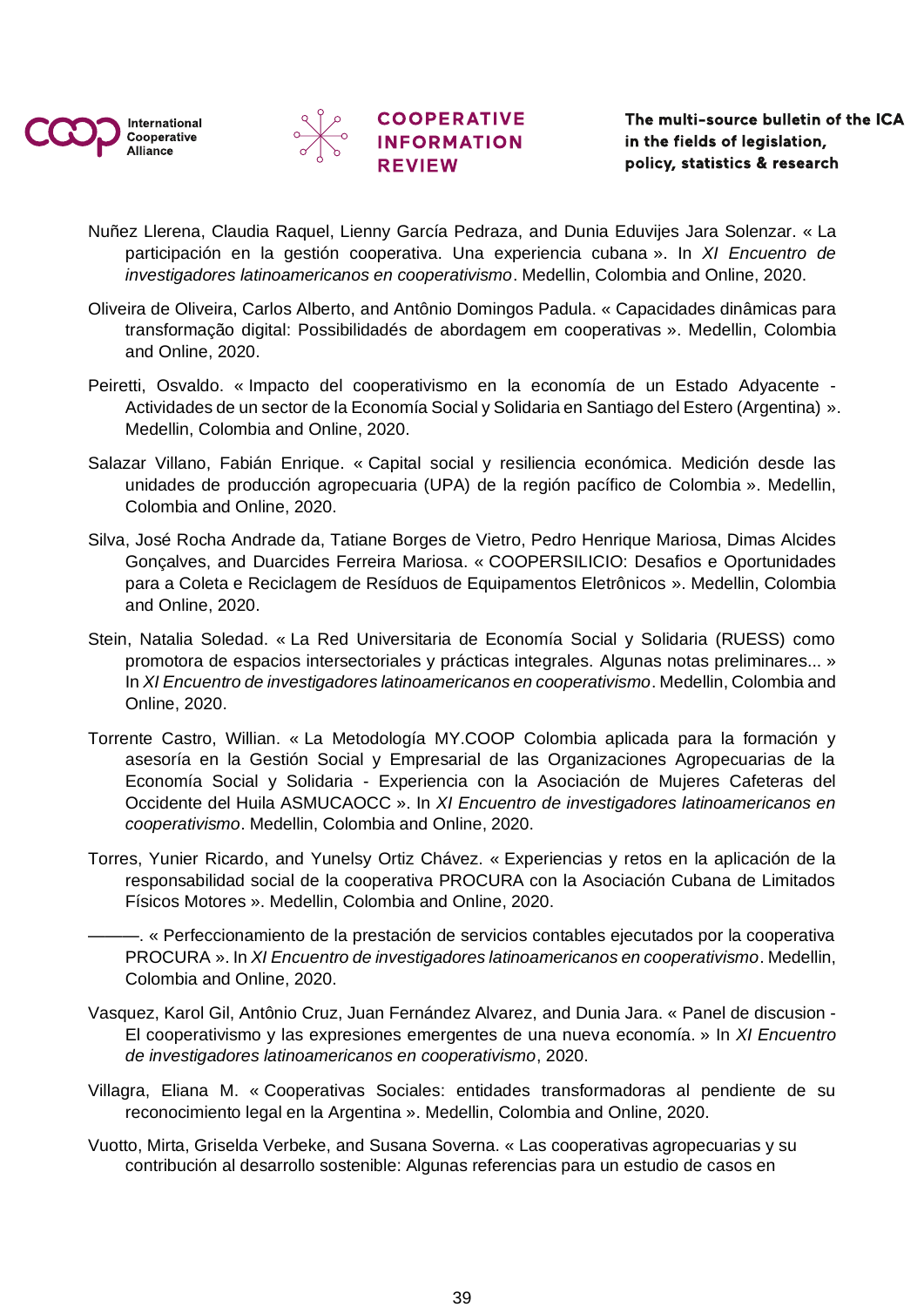![](_page_39_Picture_0.jpeg)

![](_page_39_Picture_1.jpeg)

Argentina ». In *XI Encuentro de investigadores latinoamericanos en cooperativismo*. Medellin, Colombia and Online, 2020.

### <span id="page-39-0"></span>**[ILO COOP 100 Symposium, Online, 16-17 November 2020](https://www.ilo.org/global/topics/cooperatives/events/WCMS_739203/lang--en/index.htm)**

- Bouchard, Marie J. « Towards harmonized statistics of cooperatives and other SSE organizations ». *ILO COOP 100 Symposium*, Online, 2020.
- Buch, Rajesh, and Alicia Marseille. « From Waste Pickers to Producers: An Inclusive Circular Economy Solution through Development of Cooperatives in Waste Management ». *ILO COOP 100 Symposium*, Online, 2020.
- Cima, Ottavia. « From Local Cooperation Experiences in Kyrgyzstan Towards a More Flexible Understanding of Cooperatives ». *ILO COOP 100 Symposium*, Online, 2020.
- Coundourakis, Nicola. « Co-operation In Action: CSA as a Pathway Towards Localised Value Chains ». *ILO COOP 100 Symposium*, Online, 2020.
- Emerson, John, and Jeffrey Moxom. « Legal Framework Analysis and the ICA-EU Partnership: Elements Supporting an Enabling Environment for Cooperative Enterprises ». *ILO COOP 100 Symposium*, Online, 2020.
- Eum, Hyungsik. « Producing statistics on work and employment in cooperatives ». *ILO COOP 100 Symposium*, Online, 2020.
- Fajardo García, Gemma. « Associated Work is not Dependent or Autonomous Works ». *ILO COOP 100 Symposium*, Online, 2020.
- Godard, Simon, and Amélie Artis. « Historical Perspectives on Concepts, Practices, and Policies of Cooperative Education ». *ILO COOP 100 Symposium*, Online, 2020.
- Gouveia, Rodrigo, Manuel Mariño, and Jorge Caberra. « Cooperatives and the Sustainable Development Goals: 5 Years of Progress? » *ILO COOP 100 Symposium*, Online, 2020.
- Gurumurthy, Anita. « Platform Labour in Search of Value: A Study of Worker Organizing Practices and Business Models in the Digital Economy ». *ILO COOP 100 Symposium*, Online, 2020.
- Henry, Hagen. « The Harmonization of Cooperative Laws ». *ILO COOP 100 Symposium*, Online, 2020.
- Heusch, Sarah de, and Stéphane Veyer. « Shared Enterprises: Cooperative Innovation Meets the Challenges of the World of Work ». *ILO COOP 100 Symposium*, Online, 2020.
- Karthikeyan, Muthu, and Mesfin Tekkle Edossa. « Skills Audit among Leaders of Multi-Purpose Cooperatives in Dire Enchini Woreda, West Shoa Zone of Oromia Regional State ». *ILO COOP 100 Symposium*, Online, 2020.
- Kim, Euiyoung, and Hiroki Miura. « Mapping the Social and Solidary Economy in Asia ». *ILO COOP 100 Symposium*, Online, 2020.
- Krige, Kerryn. « The Social Economy in South Africa: Encouraging small, local, collaborative ». *ILO COOP 100 Symposium*, Online, 2020.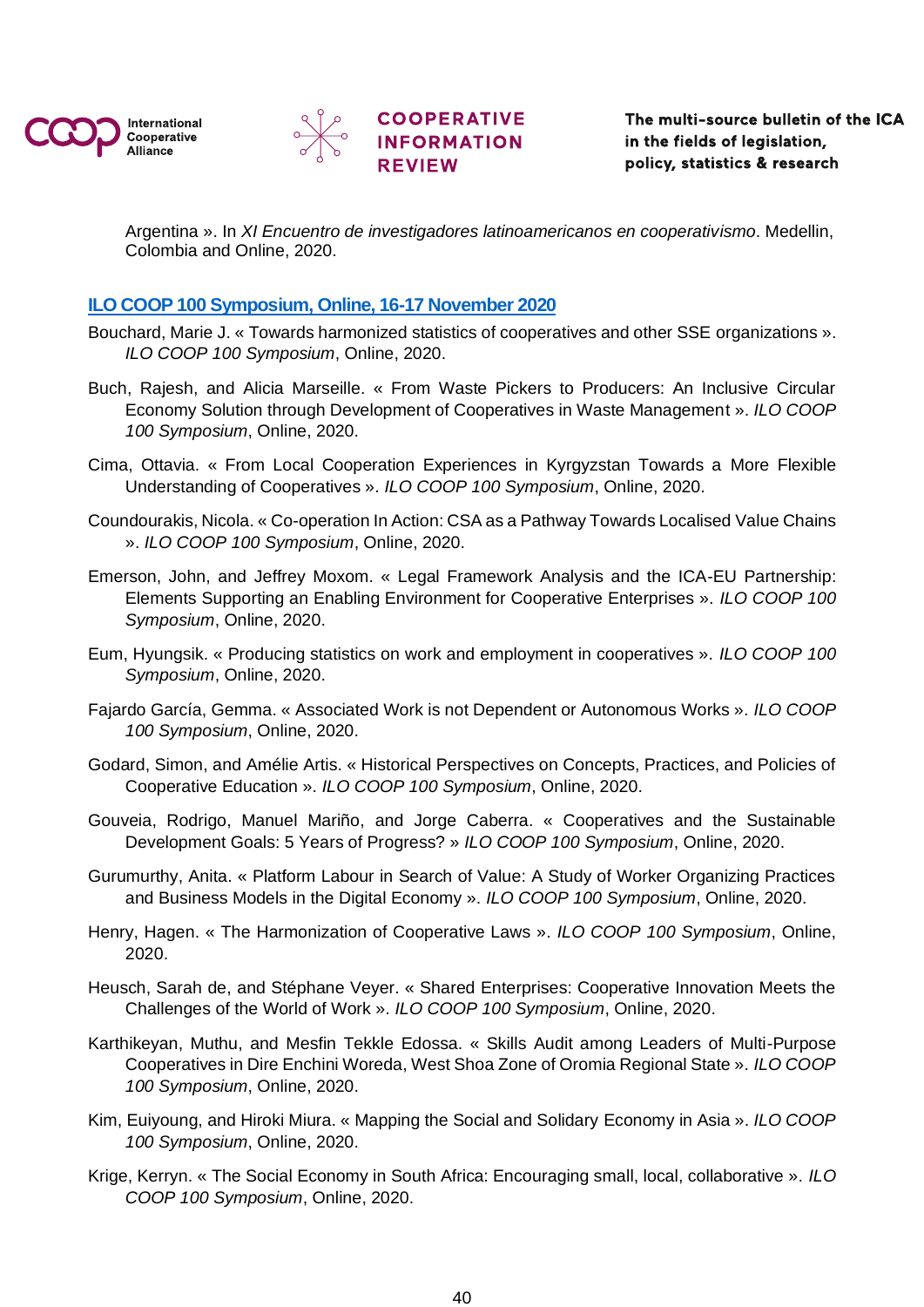![](_page_40_Picture_0.jpeg)

![](_page_40_Picture_1.jpeg)

![](_page_40_Picture_2.jpeg)

- Magne, Nathalie, Trevor Young-Hyman, and Doug Kruse. « A Positive or Zero-Sum Game? Social and Market Outcomes of Worker Cooperatives in Knowledge-Intensive Industries ». *ILO COOP 100 Symposium*, Online, 2020.
- Marques, Joana, and Luisa Veloso. « Cooperating in and Beyond the Arts Field: A Mapping of Theatre Collectives in Portugal & Brazil ». *ILO COOP 100 Symposium*, Online, 2020.
- Martinelli, Francesca. « The Pegasus Company: An Innovative Form of Cooperation for Decent Work ». *ILO COOP 100 Symposium*, Online, 2020.
- Morais, Leandro. « Centennial celebration of ILO COOP and its relevant contributionsto the Social and Solidarity Economy ». *ILO COOP 100 Symposium*, Online, 2020.
- Morais, Leandro, and Daniel Francisco Nagao Menezes. « Evolution of the Legal Framework of Brazilian Agricultural Cooperativism ». *ILO COOP 100 Symposium*, Online, 2020.
- Popoola, David Prince, and Obi-Egbedi Ogheneruemu. « Cooperative Membership and Multidimensional Poverty among Poultry Framing Households in Southwest Nigeria, Evidence from Oyo State ». *ILO COOP 100 Symposium*, Online, 2020.
- Schwettmann, Jürgen. « Access and Inclusion: Cooperatives and the 2030 Agenda for Sustainable Development ». *ILO COOP 100 Symposium*, Online, 2020.
- Srnec, Cynthia. « Platform Cooperativism: A Fair and Green Alternative in the Sharing Economy and an Opportunity for Workers ». *ILO COOP 100 Symposium*, Online, 2020.
- Toumi, Karim. « Public Policies for the Social and Solidarity Economy: The case of Tunisia ». *ILO COOP 100 Symposium*, Online, 2020.
- Trasciani, Giorgia, and Rosita Zill. « Ethically Sound Supply Chains: A Consumer Co-operative Perspective ». *ILO COOP 100 Symposium*, Online, 2020.
- Yi, Ilcheong. « Sustainable Development Performance Indicators for SSE ». *ILO COOP 100 Symposium*, Online, 2020.

#### <span id="page-40-0"></span>**[15th ICA Asia-Pacific CCR Conference. Trivandrum, India](https://ccr.ica.coop/en/newsroom/news/ica-ap-cooperative-research-conference-explored-role-cooperatives-tackling-climate) and online, 17-18 December 2020.**

- Chandrasekar, K.S. « COVID19 and its impact on climate change- case studies from developed and developing countries ». In *15th ICA Asia-Pacific CCR Conference*. Trivandrum, India and online, 2020.
- Dubhashi, Medha. « Addressing climate change through cooperative enterprise ». In *15th ICA Asia-Pacific CCR Conference*. Trivandrum, India and online, 2020.
- Gouda Patil, Sharana. « Green Office Management Policy by Cooperatives: The Case of Karnataka State Souharda Federal Cooperative Ltd. » In *15th ICA Asia-Pacific CCR Conference*. Trivandrum, India and online, 2020.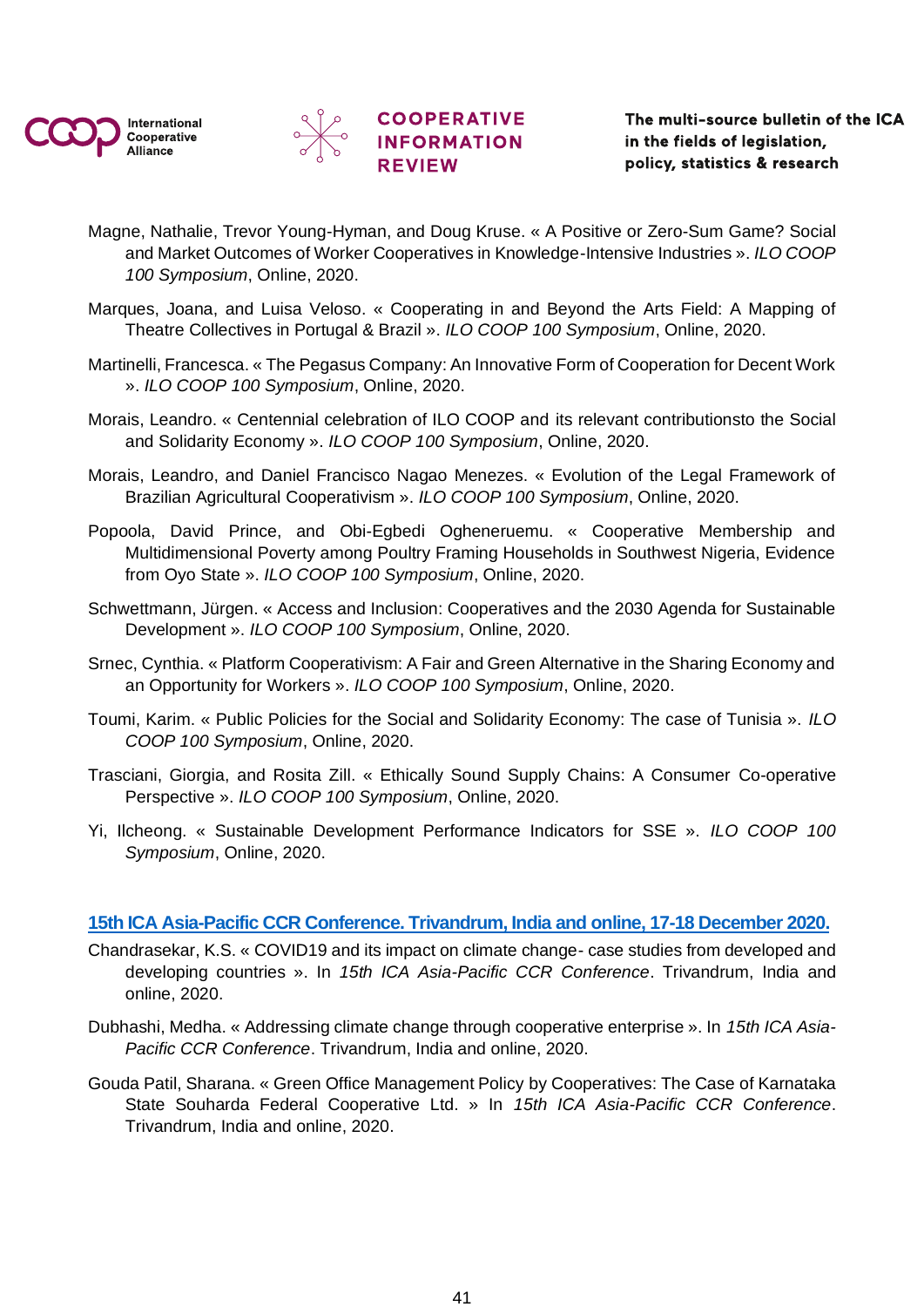![](_page_41_Picture_0.jpeg)

![](_page_41_Picture_1.jpeg)

![](_page_41_Picture_2.jpeg)

- Karthikeyan, Muthu. « Adaptation to climate change role of and participatory intervention strategies for agricultural cooperatives in Ethiopia ». In *15th ICA Asia-Pacific CCR Conference*. Trivandrum, India and online, 2020.
- Koner, Nilojyoti. « Mitigating the impact of climate change in agriculture though organic farming ». In *15th ICA Asia-Pacific CCR Conference*. Trivandrum, India and online, 2020.
- Kornginnaya, Sudha, and Roopa Lokesh. « Gender Responsive Climate Resilient Initiatives of Cooperatives in India ». In *15th ICA Asia-Pacific CCR Conference*. Trivandrum, India and online, 2020.
- Kumar, P. Santosh. « Migrant Workers' Long March to Decent Work: Still Searching for Dignity ». In *15th ICA Asia-Pacific CCR Conference*. Trivandrum, India and online, 2020.
- Ngatmin, Norawati, and Shamsiah Syamsudin. « Potential of Nature Based Tourism Through Cooperative Case Study of Koperasi Kakitangan Taman ». In *15th ICA Asia-Pacific CCR Conference*. Trivandrum, India and online, 2020.
- Radhika, R. « Climate resilient sustainable dairy farming by parasite control ». In *15th ICA Asia-Pacific CCR Conference*. Trivandrum, India and online, 2020.
- Sethumadhavan, T.P. « ULCCS' climate resilient practices through sustainable technologies ». In *15th ICA Asia-Pacific CCR Conference*. Trivandrum, India and online, 2020.
- Sunil, B. « Empowering Communities to Handle Climate Change and its Impact on Food Security and Health ». In *15th ICA Asia-Pacific CCR Conference*. Trivandrum, India and online, 2020.
- Yasin, Abed. « Role of cooperatives in addressing climate change and strengthening the resilience of communities during COVID-19 pandemic in Palestine ». In *15th ICA Asia-Pacific CCR Conference*. Trivandrum, India and online, 2020.

# <span id="page-41-0"></span>**Cooperative research - Books / Recherche coopérative – Livres / Investigación cooperativa - Libros**

### <span id="page-41-1"></span>**[Waking the Asian Pacific Co-operative Potential](https://ccr.ica.coop/en/media/library/waking-asian-pacific-co-operative-potential)**

(Morris Altman, Anthony Jensen, Akira Kurimoto, Robby Tulus, Yashavantha Dongre, Seungkwon Jang, 2020)

This book is based on a cross country comparison methodology of successful cooperatives in different socio-political systems. It provides numerous case studies drawn from successful cooperative organisations; advances a theoretical framework to help readers access and understand the reasons for cooperative success in the Asia-Pacific and develops tools for practitioners to establish effective cooperatives and restructure them to optimal goals. It is a culmination of five years of research, involving 34 academics across 11 countries in the Asia-Pacific.

### <span id="page-41-2"></span>**[Statistics of Cooperatives: Concepts, classification, work and economic contribution](https://www.ilo.org/global/topics/cooperatives/publications/WCMS_760710/lang--en/index.htm)  [measurement](https://www.ilo.org/global/topics/cooperatives/publications/WCMS_760710/lang--en/index.htm)**